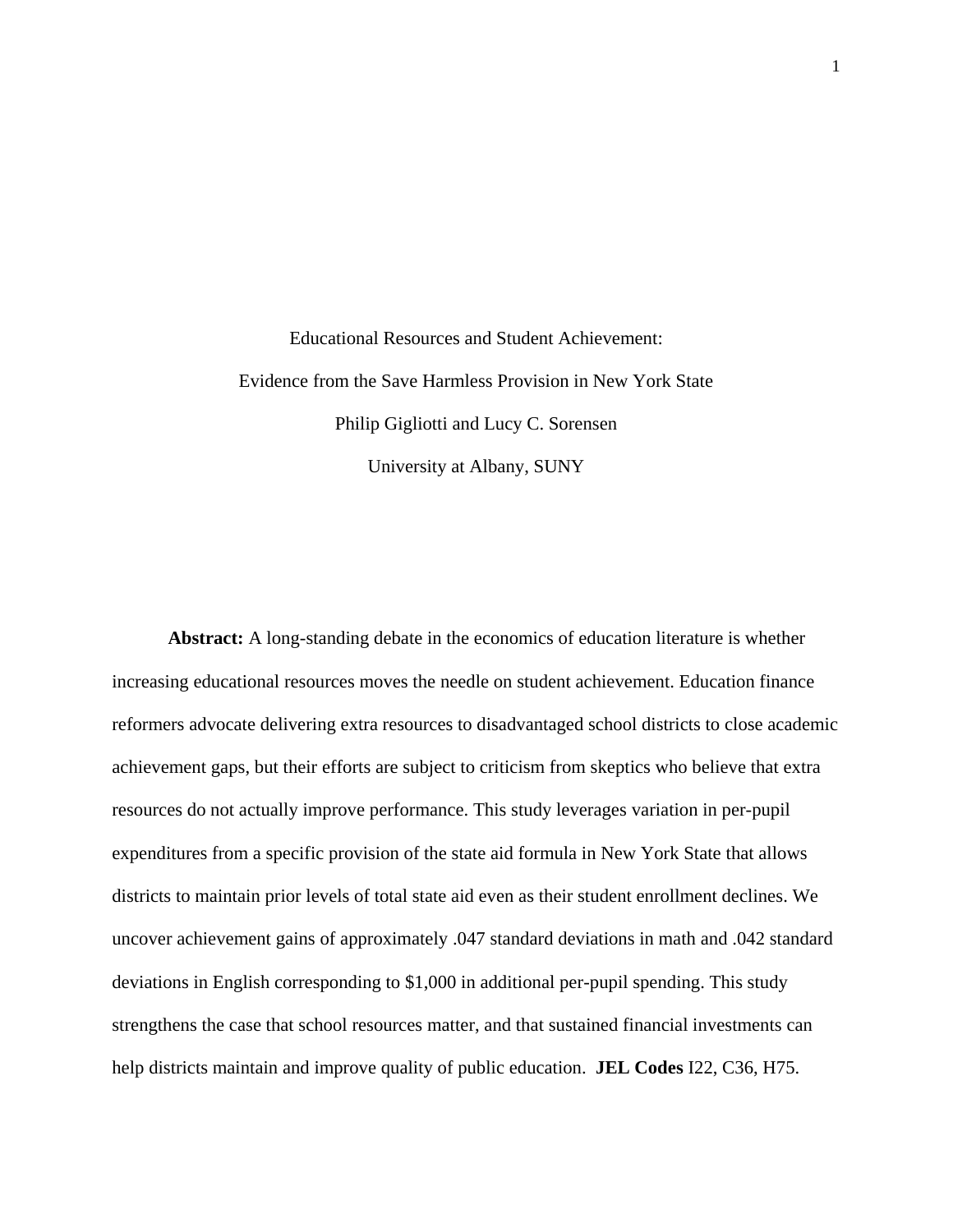## **1 Introduction**

Disparities between disadvantaged students and their wealthy counterparts are a regular empirical finding in the education literature. Racial minorities have on average lower scores on standardized achievement tests and lower graduation rates (Fryer and Levitt 2006; Hanushek and Rivkin 2006; Heckman and LaFontaine 2010). Research suggests that much of this gap reflects underlying socioeconomic differences (Clotfelter, Ladd and Vigdor 2009; Fryer and Levitt 2004). Today, individuals in the lowest income decile have four years less educational attainment than individuals in the highest income decile, at a time when education has become even more essential to financial stability. Between 1997 and 2007, wages grew by 25% for college graduates, while they stagnated for high school graduates and declined by 13% for high school dropouts (Duncan and Murnane 2011). If education and income are causally linked, achievement gaps will lead to widening socioeconomic disparities and income inequality.

While consensus exists on the presence and consequences of academic achievement gaps, solutions remain more controversial. Many reform efforts have focused on delivering extra funding to low-performing schools. The first series of U.S. education finance reforms focused on equalizing educational expenditures between districts, and the second series then attempted to deliver supplementary resources to low-performing districts to account for high need student populations. But while states nationwide have been largely successful in these instrumental goals, disparities in performance persist (Lafortune, Rothstein and Schanzenbach 2016; Yinger 2004). Hanushek (1994) documents 3.5% real annual increases in per-pupil expenditures (PPE) between 1970 and 1990, and Bifulco (2005) documents that, since 1987, PPE in the average black student's district have outpaced those in the average white student's district by approximately \$400. Despite these massive investments, there have been few obvious improvements in disadvantaged public school districts, and a complicated empirical history has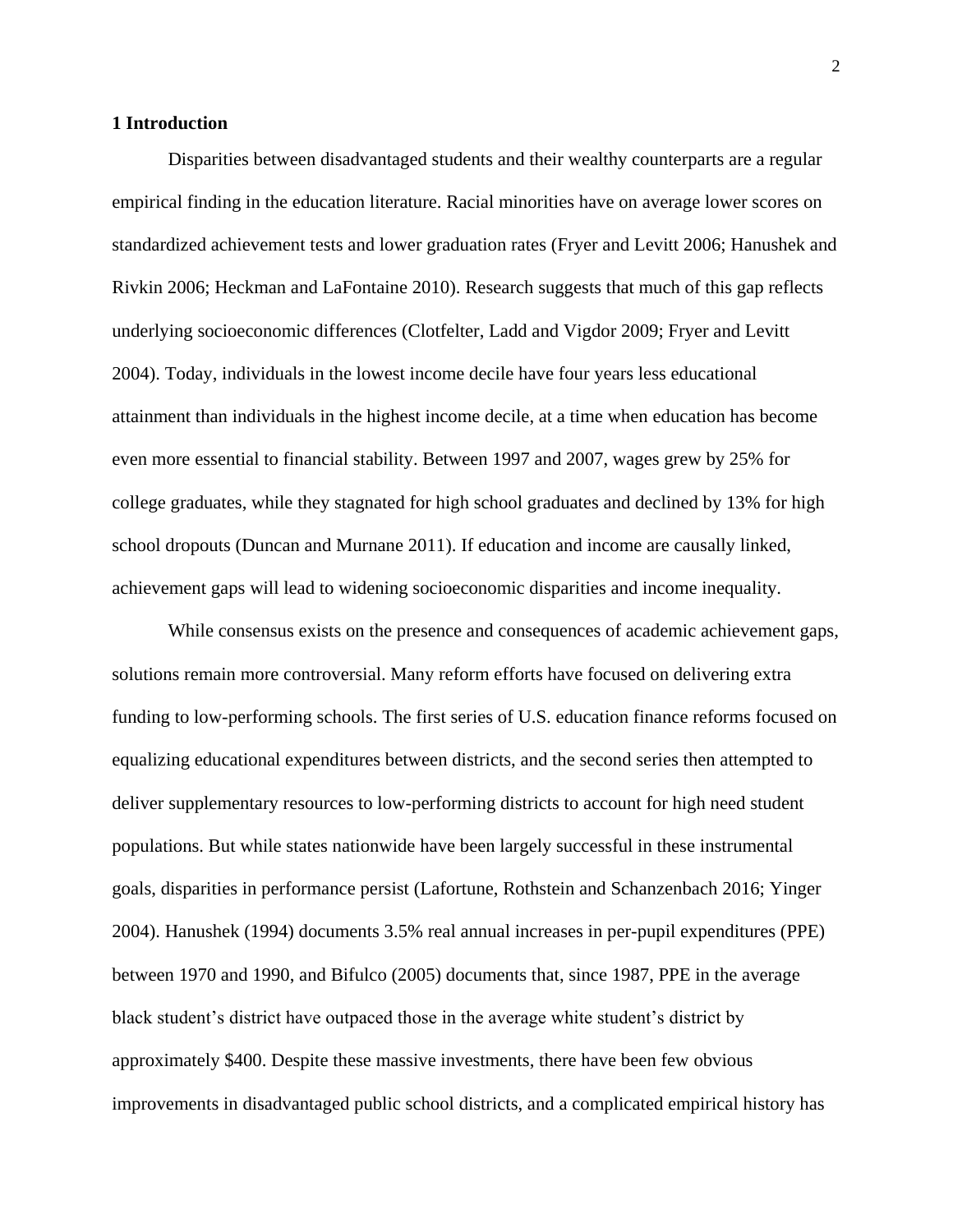left researchers unconfident in claiming a definitive causal link between educational expenditures and student performance.

Dating back to early attempts in the 1960's (Coleman, 1966) scholars struggled to link educational resources to a definitive positive impact on student achievement. In the late 1990's, two teams conducted a famous pair of metanalyses on the topic, with Hanushek (1997) claiming no relationship and Greenwald, Hedges and D. (1996) claiming a positive relationship. As this history pre-dated the widespread adoption of quasi-experimental methods in economics research, it is now clear that the early body of research failed to identify the nature of this relationship. Jackson, Johnson and Persico (2016) suggest that direct estimates of the effect of educational resources on student performance are likely to be biased downwards, since educational policymakers often invest additional resources to low performing schools. This phenomenon creates a simultaneity issue that cannot be directly controlled for and which must be addressed through experimental or quasi-experimental methods.

More recent research, focusing mostly on the impacts of state level school finance reforms (SFRs) has found evidence that is suggestive of a positive relationship between educational resources and student achievement which develops over time (Lafortune et. al., 2016; Card & Payne, 2002; Guryan, 2001). An influential study on this subject by Jackson et al (2016), measures the effect of per pupil educational expenditures on long term student outcomes and finds a positive effect that is stronger for disadvantaged students. Papke (2005) estimates the effect of per-pupil expenditures on immediate academic achievement estimate, using exogenous variation in state educational aid resulting from Michigan's school finance reform to identify positive impacts on student outcomes. She finds that a 10% increase in current year per-pupil expenditures is associated with a 2 percentage point increase in the pass rate on year end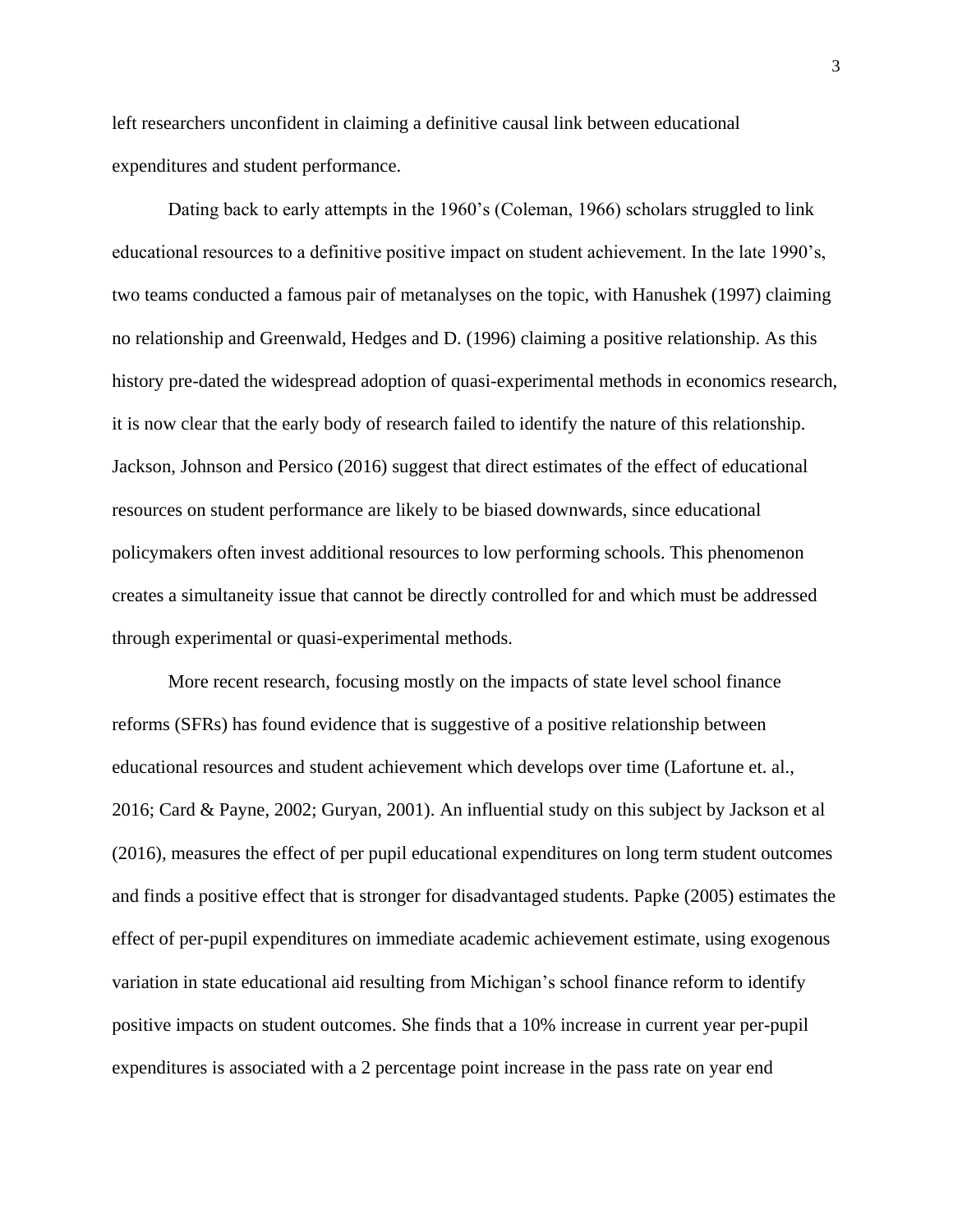examinations. More recently, Lafortune et al. (2016) explore the impacts of statewide school finance reforms on immediate academic outcomes in a national sample and estimate treatment effects of .01 to .024 standard deviations per \$1000 of per-pupil expenditures, one of the most clear and intuitive estimates currently available.

While scholars are now beginning to accept a positive relationship between spending and student achievement, it is important to explore how this relationship holds up in different contexts. The literature is mostly comprised of SFR studies, which examine the effects of delivering large exogenous increases of funding to low-performing school districts. However, there are many other circumstances in school finance systems that can lead to variation in educational spending. For instance, a recent working paper by Jackson, Wigger and Xiong (2018) explores the effect of budgetary cuts on student achievement, an effect that may plausibly differ from the effects of a budgetary increase. Once again, they find evidence of a positive relationship between spending and achievement.

This paper contributes to the literature by employing quasi-experimental methods to investigate variation in educational spending resulting from another unique budgetary circumstance. During the 2007-08 school year, NYS reformed its education finance system and implemented a need-based foundation aid formula that included a number of idiosyncratic rules and policies. One of these provisions was the continuation of a policy called "Save Harmless," which stipulated that districts could not lose money if their estimated need declined. The largest impact of this provision was that districts did not lose funding when their enrollment decreased, leading districts with declining enrollment to have systematically higher per-pupil expenditures. While this policy was in place, New York experienced the highest levels of population loss in the country, causing significant changes in enrollment and rapidly compounding increases in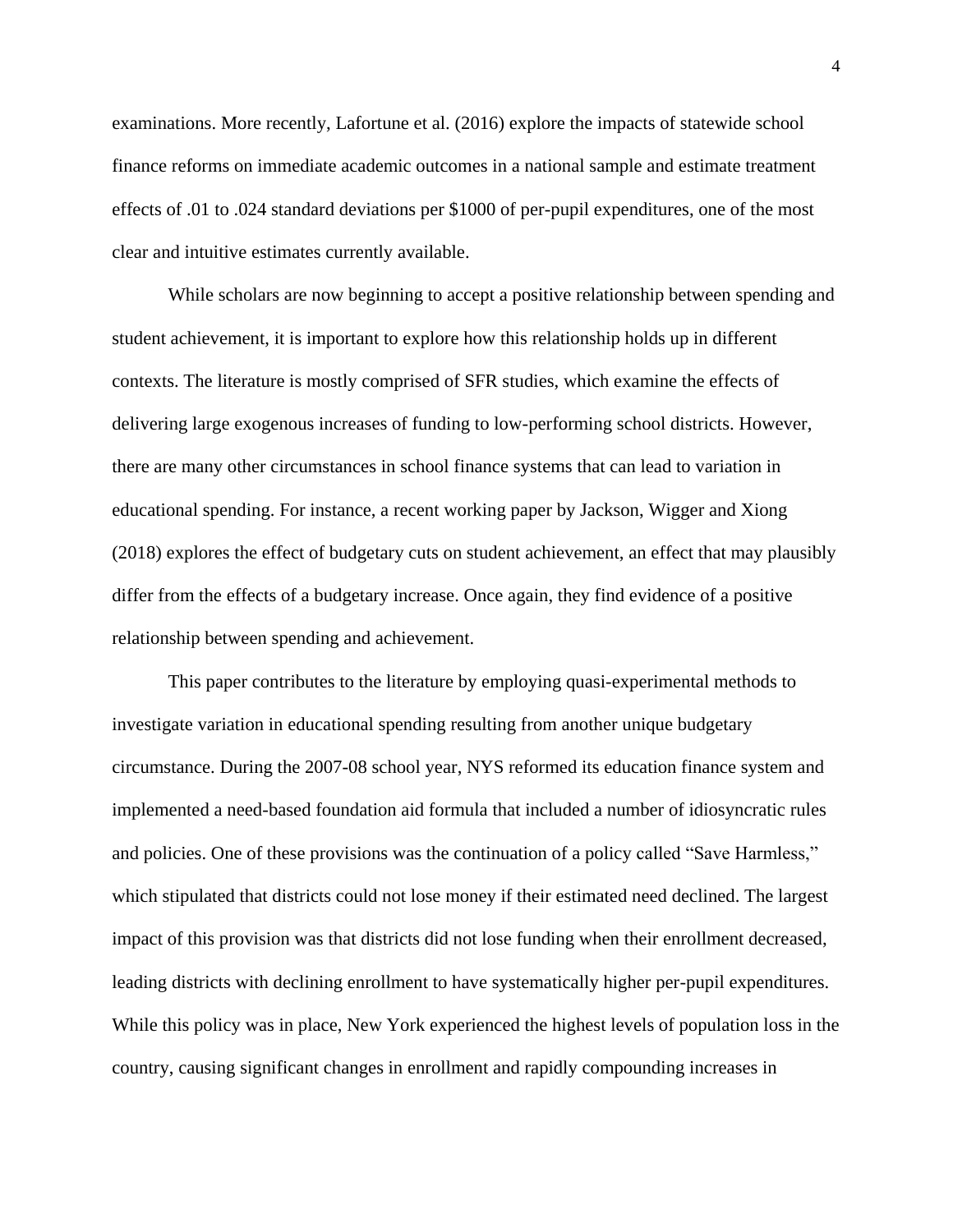resources available per pupil. The confluence of these factors offers an opportunity to explore a new budgetary dynamic that has not yet been examined: What happens when schools maintain constant levels of funding, but distribute them to student populations that are rapidly fluctuating in size?

By controlling for demographic changes associated with these enrollment losses, we can isolate plausibly exogenous variation in school resources associated with enrollment change. Leveraging this variation through instrumental variable estimation, we find positive effects of expenditures on elementary and middle school test scores. Our estimates are comparable in magnitude to those of Lafortune et al (2016). We probe the validity of these inferences, specifically the validity of our exclusion restriction assumptions, through a series of robustness checks assessing key threats to validity and emerge confident that we have identified a true spending effect. We conclude that the Save Harmless policy treatment provides reasonably exogenous variation in school resources, conditional on district and year fixed effects, district enrollment and district level demographic composition.

This study is the first to our knowledge to assess the impact of a Save Harmless provision on student achievement. In addition, it is the first to estimate the impacts of educational resources in New York State following their 2007 school finance reform, and the most recent estimate of the impact of current year educational resources on immediate academic outcomes. Since the New York reform has been noteworthy to scholars for both the magnitude of its investments, and the political controversies surrounding it, identification of the effects of these investments can inform arguments about optimal levels of spending and possible adjustments to state aid formulas.

## **2.1 Background on School Finance Reforms**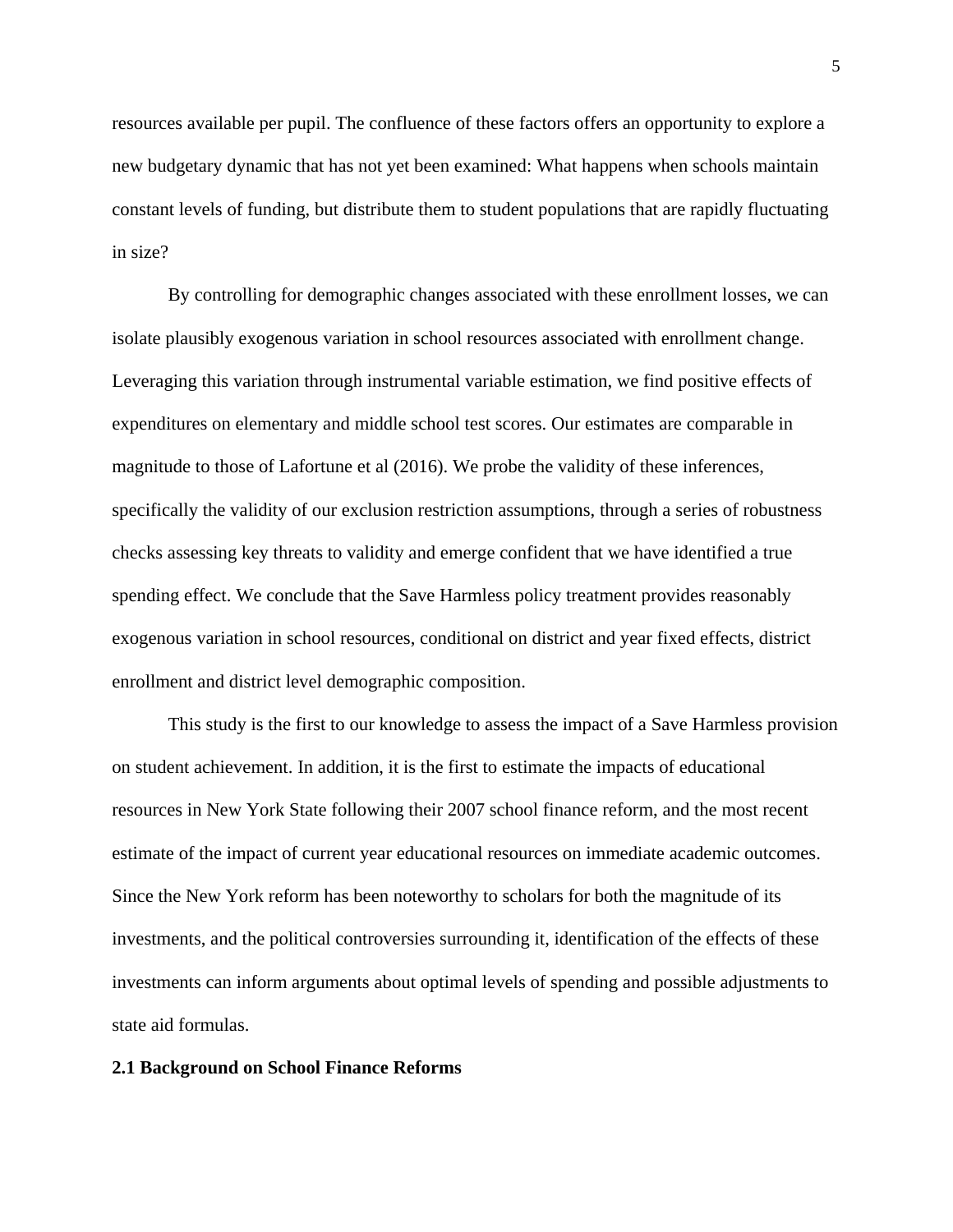Traditionally districts serving poor students have weaker property tax bases and therefore less revenue available per pupil. These funding gaps between socioeconomically disadvantaged and wealthy public school districts have acted as a common target for educational reforms. Such efforts led to state-level school finance reforms (SFR's) beginning in that 1970's, which sought to equalize spending across districts, and adequacy-based SFR's beginning in the 1980's and 1990's which delivered extra resources to low-performing districts. Hanushek (1994) charts the trajectory of the early equity-based finance reforms, documenting 3.5% annual increases in expenditures between 1970 and 1990. Lafortune, Rothstein and Schanzenbach (2016) analyze later adequacy-based reforms and document a 40% increase in spending between 1990 and 2012, which was concentrated in low-performing districts.

An extensive literature now examines the impacts of SFR's not only on funding levels but also on student achievement. Card and Payne (2002) analyze a national sample of pre-1992 data and suggest that SFR's led to reduction in achievement gaps between rich and poor students. Guryan (2001) found mixed evidence that SFR's improved test scores in Massachusetts. SFR's in California, Kansas, Kentucky, and Michigan were also examined, with mixed results (Downes, 1992; Deke, 2003; Clark, 2003; Roy, 2011). The heterogeneity of results across different contexts led most to consider the effect of SFR's an open question until recently. Two national quasi-experimental analyses have recently changed this perception, leading to a broader consensus that SFR's improve student performance. Lafortune, Rothstein and Schanzenbach (2016) analyze post-1990 reforms and found effects on student achievement that develop incrementally over time. Jackson, Johnson, and Persico (2016), summarized in more detail below, looked broadly at historical school finance reforms and long-term student outcomes using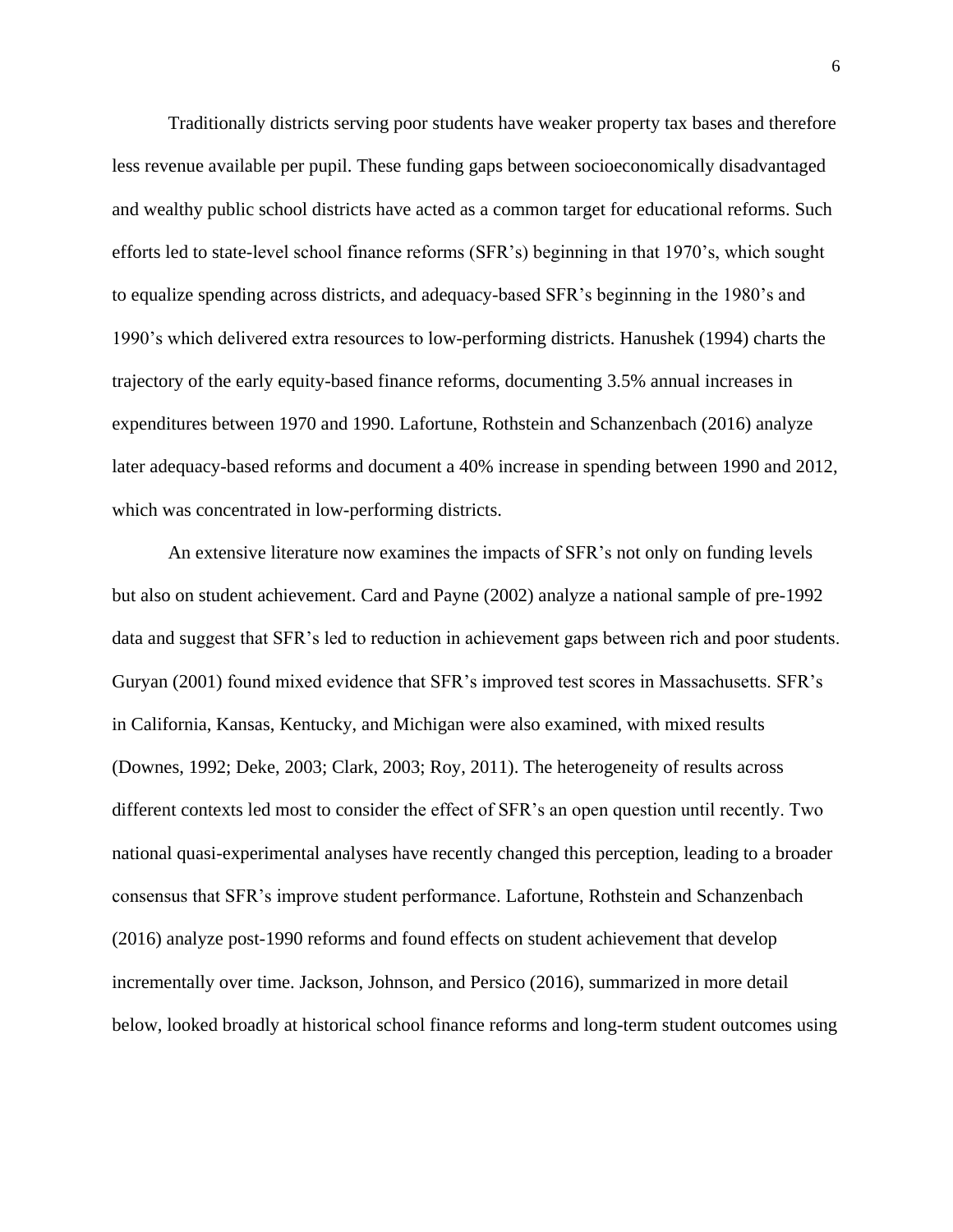an event study design. However, now that these precedents have been established, new research is needed to demonstrate that these findings hold up in different institutional contexts.

A parallel line of inquiry attempts to parameterize the relationship between per-pupil educational spending and student achievement. An extensive associational literature has attempted to document this relationship; however, it has been subject to persistent controversy as researchers disagree over whether the evidence conclusively demonstrates that this connection exists. In the late 1990's, several independent research teams analyzed the existing literature, and arrived at different and contradictory conclusions about the relationship between school spending and school performance (Hanushek 1997; Greenwald, Hedges and Laine, 1996; and Verstegen and King 1998). High quality experimental and quasi-experimental research has shown that reducing class size increases student achievement (Angrist and Lavy 1999; Krueger 1999), but some have shown null effects (Hoxby 2000). Others have warned that the benefits of class size reductions when implemented at scale may be tempered by general equilibrium effects on teacher quality (Jepsen and Rivkin 2002).

Many of the earliest studies on school resources employed education production function designs with endogenous operationalization of school resources. Because education policymakers commonly deliver extra resources to low-performing schools or cohorts of students with higher need, direct estimates of this relationship, even with district fixed effects, will likely be biased downwards. More sophisticated contemporary research has used quasi-experimental methods to estimate effects of educational expenditures on student outcomes. Using state aid reforms as an instrument for educational expenditures, Jackson, Johnson and Persico (2016) identify causal relationships between per-pupil expenditures (PPE) and completed schooling, wages and reduced adult poverty in a national sample. Furthermore, they find that PPE have a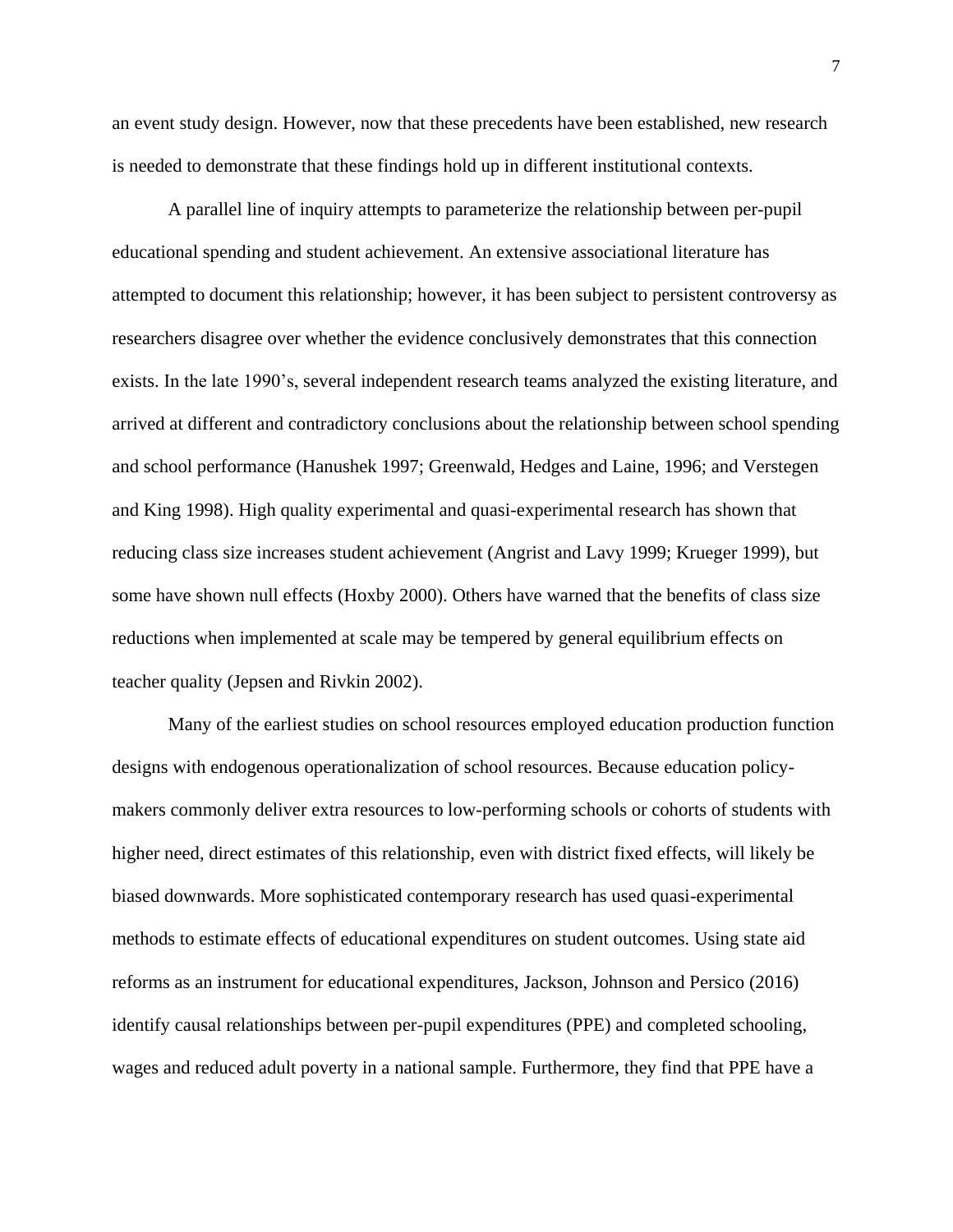larger effect on performance in socioeconomically disadvantaged student populations. Michigan's school finance reform has proved very useful for estimating these effects, with Papke (2005; 2008), Chaudhary (2009) and Roy (2011) using state aid grants as an instrument for resources and Hyman (2017) leveraging this variation to examine long term outcomes. Guryan, (2001) leverages a school finance reform in Massachusetts to offer 2SLS estimates of the effect of per pupil dollars finding positive effects on 4<sup>th</sup> grade test scores. Outside of the US context, other studies such as Leuven et al. (2007) and Haegeland, Raaum, and Salvanes (2012) have examined these effects in an international context, with mixed results.

This study will contribute to the literature by exploring the relationship between educational spending and student achievement in a previously unexamined institutional context. Specifically, by leveraging variation in funding from the confluence of NYS population trends and the "Save Harmless" policy in the NYS state aid formula, we will explore what happens to educational outcomes when spending is held roughly constant, but distributed to a rapidly contracting student population. Based on previous evidence of a positive relationship between spending and achievement, we expect that districts who experience large population losses, but are able to maintain their revenue base, will experience increases in student outcomes. This natural experiment differs from previous quasi-experimental approaches, which studied the impact of large scale investments resulting from school finance reforms. Unlike those studies, which estimated the effect of increasing resources, this study explores the effect of holding resources constant and distributing them to a smaller group of students. This research will contribute to ongoing policy debates surrounding educational finance reform in New York State, and can generalize to nationwide debates over how education costs and revenues matter in the context of student enrollment change.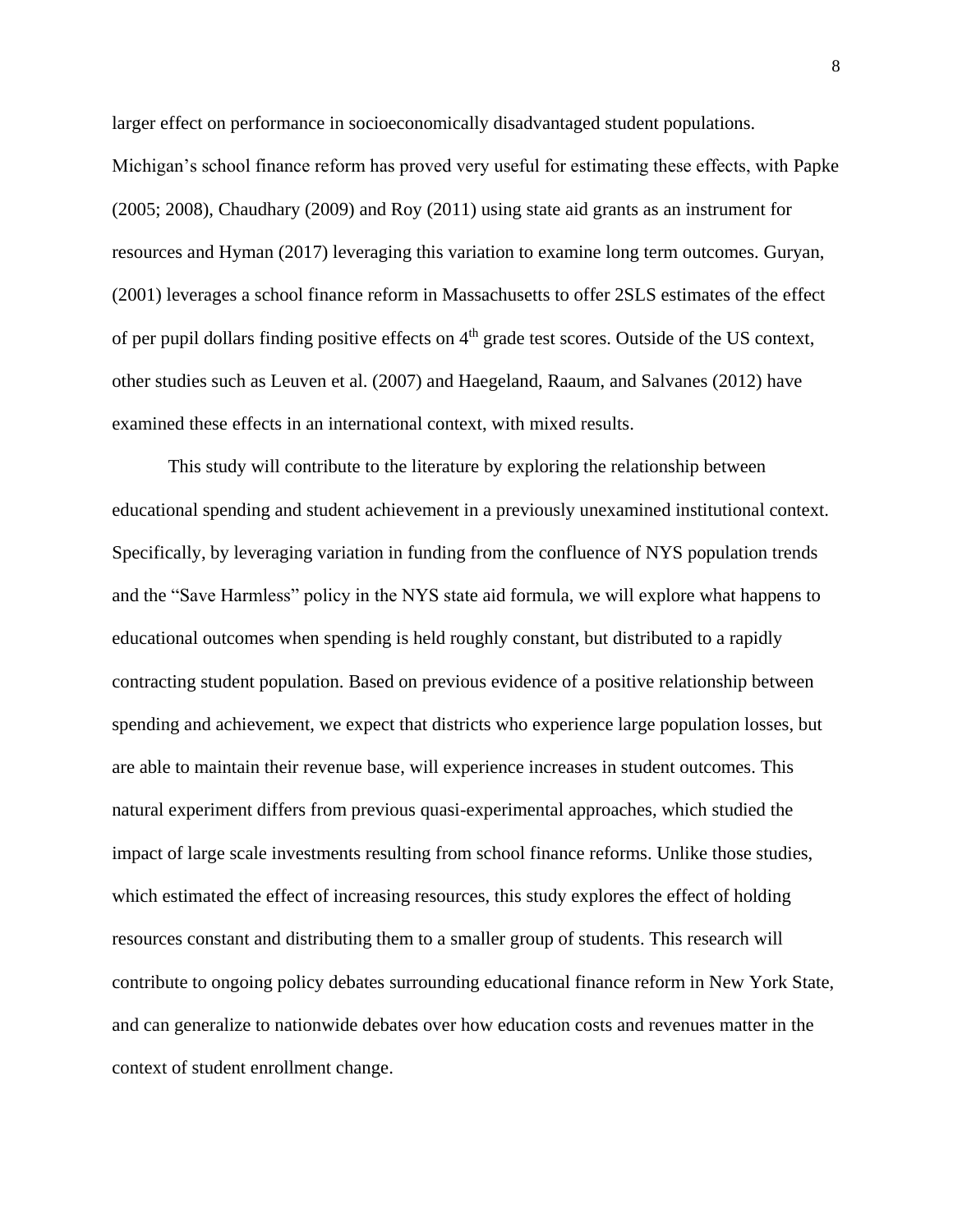#### **2.2 New York State Aid Reform and the "Save Harmless" Provision**

Over the past quarter century, New York State has been a hotbed of school finance reform. In the mid 1990's, despite average property tax rates that were among the highest in the nation, less-privileged schools demonstrated persistently substandard performance. According to reformers, state aid programs that had focused on equalizing spending between districts failed to consider substantial cost differences between districts. An extended debate over optimal solutions led to several proposals for new state aid funding strategies. Leading this effort, Duncombe and Yinger (2000) argued for a performance-based formula that would account for student characteristics such as poverty and limited English proficiency, as well as for regional cost disparities. Such a formula would attempt to go beyond equalizing spending and invest more resources in disadvantaged school districts to equalize performance.

Educational reform in NYS was not only an academic exercise but was the target of intense political advocacy. In 1993, an advocacy group known as the Campaign for Fiscal Equity launched a protracted legal campaign to deliver financial remediation to underperforming schools. Their advocacy led to years of litigation, culminating in a landmark ruling in the case of Campaign for Fiscal Equity vs. the State of New York (2003). The court declared that the state of New York had violated the constitutional right of students to a sound basic education and directed the state to implement educational finance reforms to close performance gaps between school districts. This resulted in the Education Budget and Reform Act of 2007 (EBRA) which introduced a performance-based foundation aid formula that adjusted for pupil needs, including enrollment, poverty and limited English proficiency, along with regional cost differences (Abbott, Hodgens and Wenzel 2013).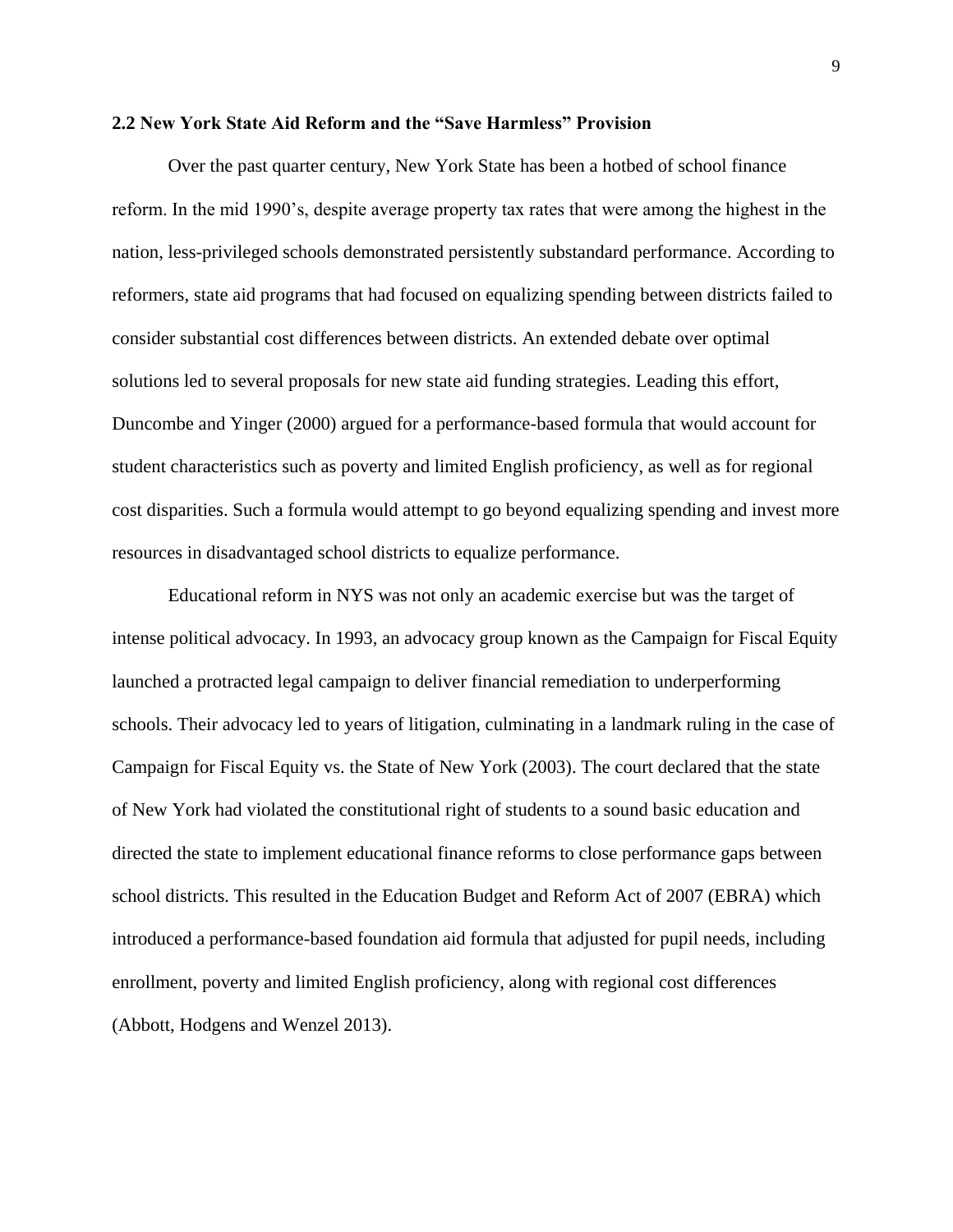One noteworthy provision of the new foundation aid formula was that it maintained an archaic provision of NYS education finance called the "Save Harmless" provision. Under this clause, school districts that experienced declining enrollment would not experience cuts to their state aid allotment. Save Harmless was implemented in 1976, to prevent schools with declining enrollment from shutting down (Levine 1976). The policy was immediately met with criticism, as many worried that it privileged certain school districts at the expense of others. As early as the 1980's, this provision was a political football being debated in relation to equity issues. For example, a 1983 New York Times article described debate over whether wealthy school districts should receive Save Harmless guarantees (Chira 1983). When the EBRA was implemented at the start of the 2007-08 academic year it maintained the Save Harmless provision, guaranteeing that districts with declining enrollment or pupil need would not only receive equal funding to the year prior, but would also receive a 3% adjustment for inflation. This provision drew the ire of some, who claimed that the provision delivered millions of dollars in aid to students who didn't exist, when those resources could have been distributed to high-need districts in pursuit of equity gains (Cunningham 2014).

The Save Harmless provision offers the potential for a natural experiment, and we harness the variation in state educational aid to school districts arising from the policy. Under this provision, districts that experience declining enrollment receive artificially inflated levels of per-pupil educational aid. Employing a conditional exogeneity argument, we demonstrate that, conditional on district and year fixed effects, current student enrollment and demographic controls, within-district year-to-year enrollment change and the corresponding impact of the Save Harmless provision generate plausibly exogenous variation in educational resources. We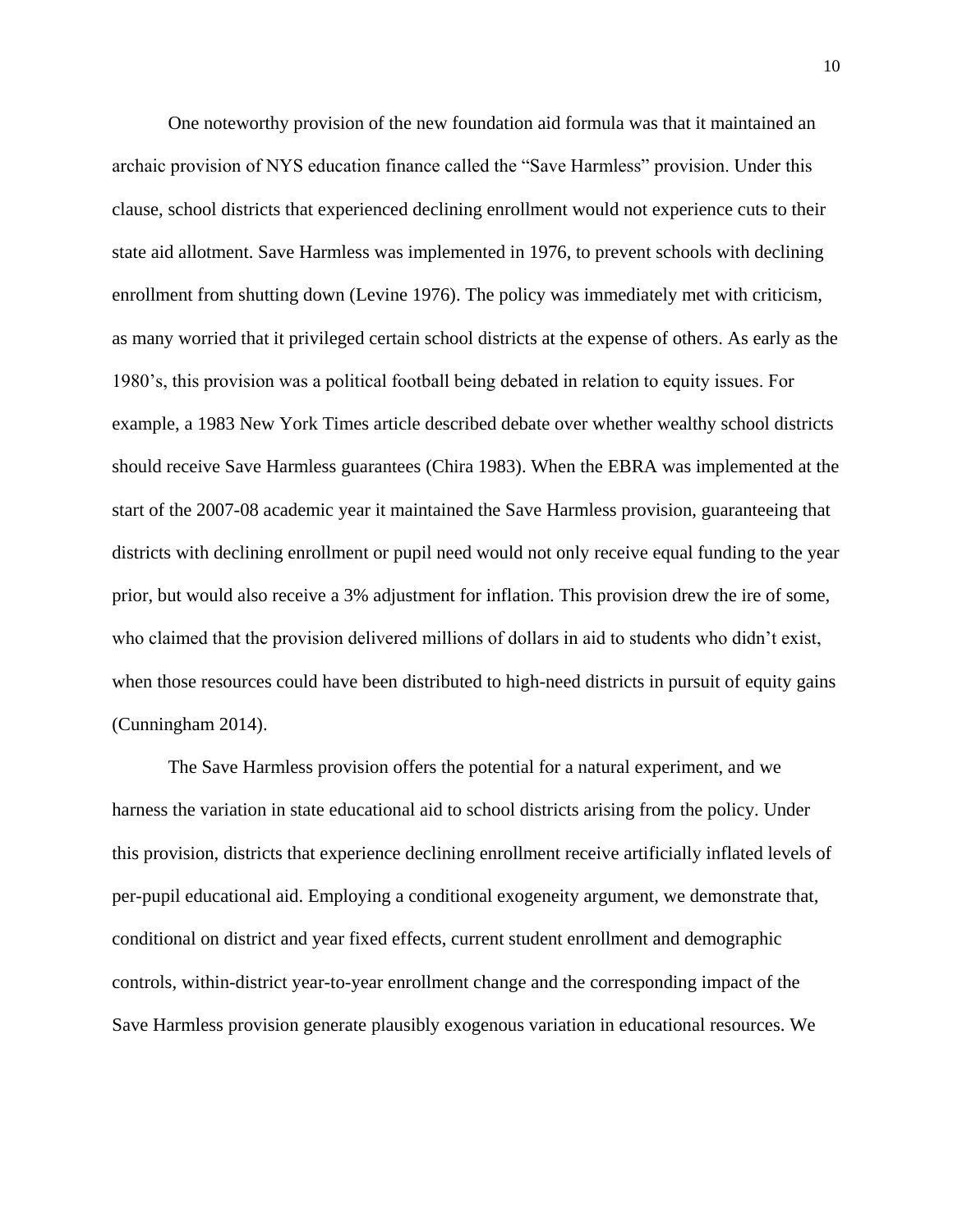defend this argument through a rigorous set of robustness checks evaluating the key threats to validity.

#### **2.3 Save Harmless and NYS Demographic Trends**

The execution of the Save Harmless policy is especially salient in NYS, due to demographic trends occurring during the period of our study. At the turn of the new millennium, NYS was experiencing steady growth, but analysts noted declining population in the "Rust Belt" cities of Upstate NY and upstate counties in general (Wing 2003). Over the next ten years growth declined, with NYS's percentage growth rate ranking  $46<sup>th</sup>$  in the nation and growth concentrated in the downstate region with 17 upstate counties losing population. (NYS Department of Labor 2011). Between 2010 and 2015, the last five years of our study, this trend multiplied, with 41 out of 50 upstate counties losing population. While downstate growth was slow at a paltry .33%, upstate NY lost 65,638 people for a growth rate of -1.04%, producing a statewide growth rate of -.12% (Empire Center 2016). In 2016, Forbes ranked NYS number 1 for losing the most net migrants nationwide, with 126,000 people leaving the state (Kotkin 2016).

The declining statewide population carried over to declining enrollment in NYS school districts. Over the period in our sample, the mean percentage change in enrollment from the 2006-07 academic year to the current year was -5.61% with 81% of observations in our sample showing declining enrollment. The mean percentage change in observations with declining enrollment was -8.17%. Figure I first shows graphically how the rate of enrollment change between 2007 and 2015 varies across school districts in the state. Out of 652 districts in our analysis sample, only 42 experienced zero years of declining enrollment during the period of our study. For the purpose of our analysis we therefore remove these districts from our sample. The second map in Figure I indicates how, despite consistent enrollment declines in the upstate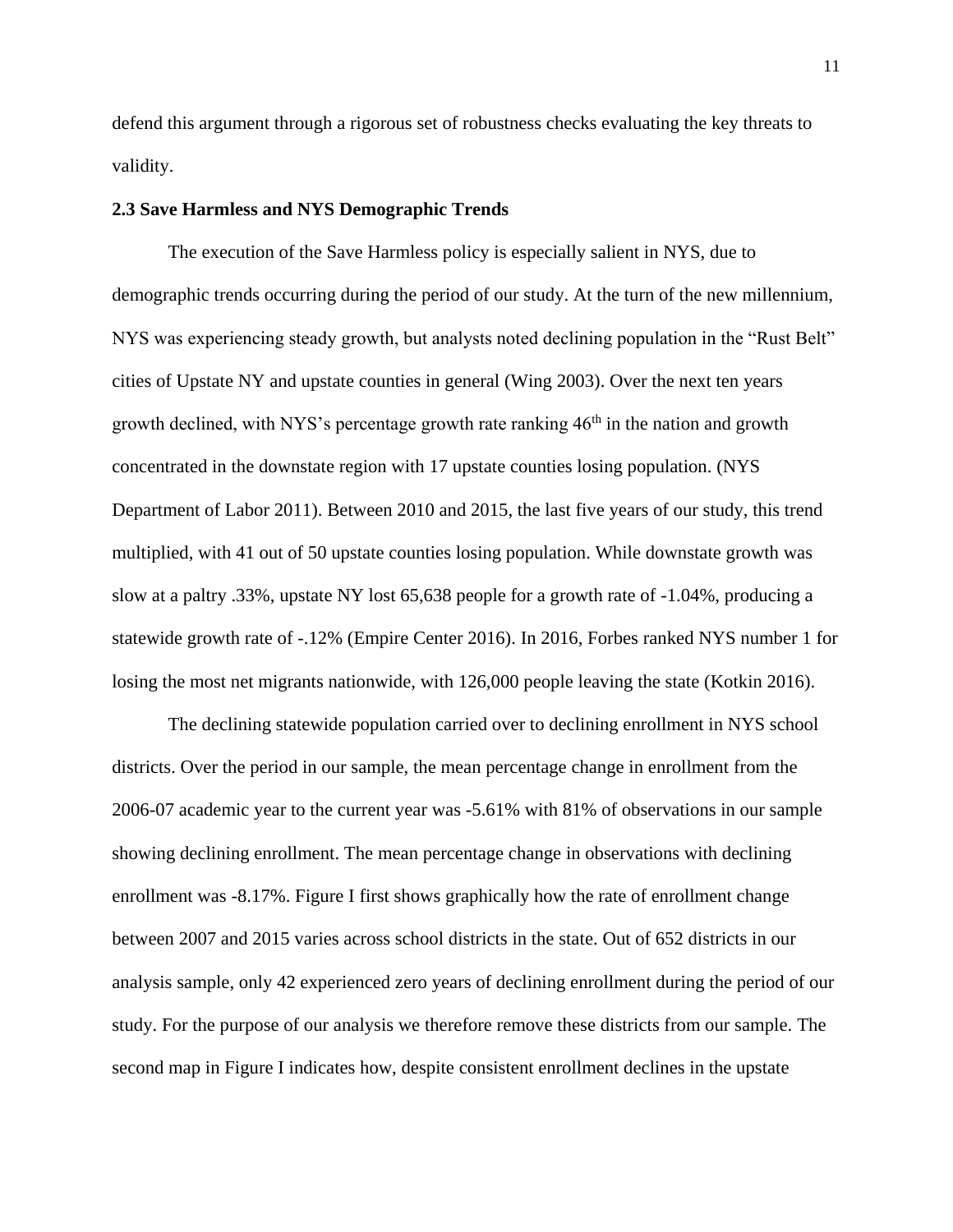region, total inflation-adjusted expenditures still increased over time. These two patterns in juxtaposition, create the growth in per-pupil expenditures we investigate in this study.

The graphics in Figure II further demonstrate that enrollment declines were a persistent trend in NYS school districts and led to marked increases in per-pupil expenditures (PPE). All graphics absorb district fixed effects. The plot of enrollment over time shows that average district enrollment declined year after year in districts across NYS, starting at a peak of 2,600 in the 2007-08 academic year and falling to 2,400 in 2014-15. The plot of the relationship between PPE and percent enrollment decrease demonstrates the impact of the Save Harmless policy. As enrollment declines, district PPE increases markedly, with the graphic showing a steep trend. This illustrates the logic behind our natural experiment; districts that experienced declining enrollment had clear increases in PPE, and enrollment declines seem consistent across district types, which under certain conditions could create plausibly exogenous variation in PPE.

The biggest potential threat to this natural experiment is that district demographic composition changed as enrollment declined in a way which would influence student performance. This could occur if students from certain demographic groups were more likely to move out of a district. We explore these relationships and find that while two out of five demographic characteristics (percentage of students with Limited English Proficiency and percentage of students with disabilities) have minimum association with our measure of enrollment change, three demographic variables (percentage free lunch eligibility, percentage black students and % Hispanic students) are significantly correlated (See Appendix Table 3). Our instrument has a moderate positive relationship with percentage free lunch eligibility that is significant at the .10 significance level and a highly significant positive relationship with percentage black students that is very small in magnitude. This indicates that the proportion of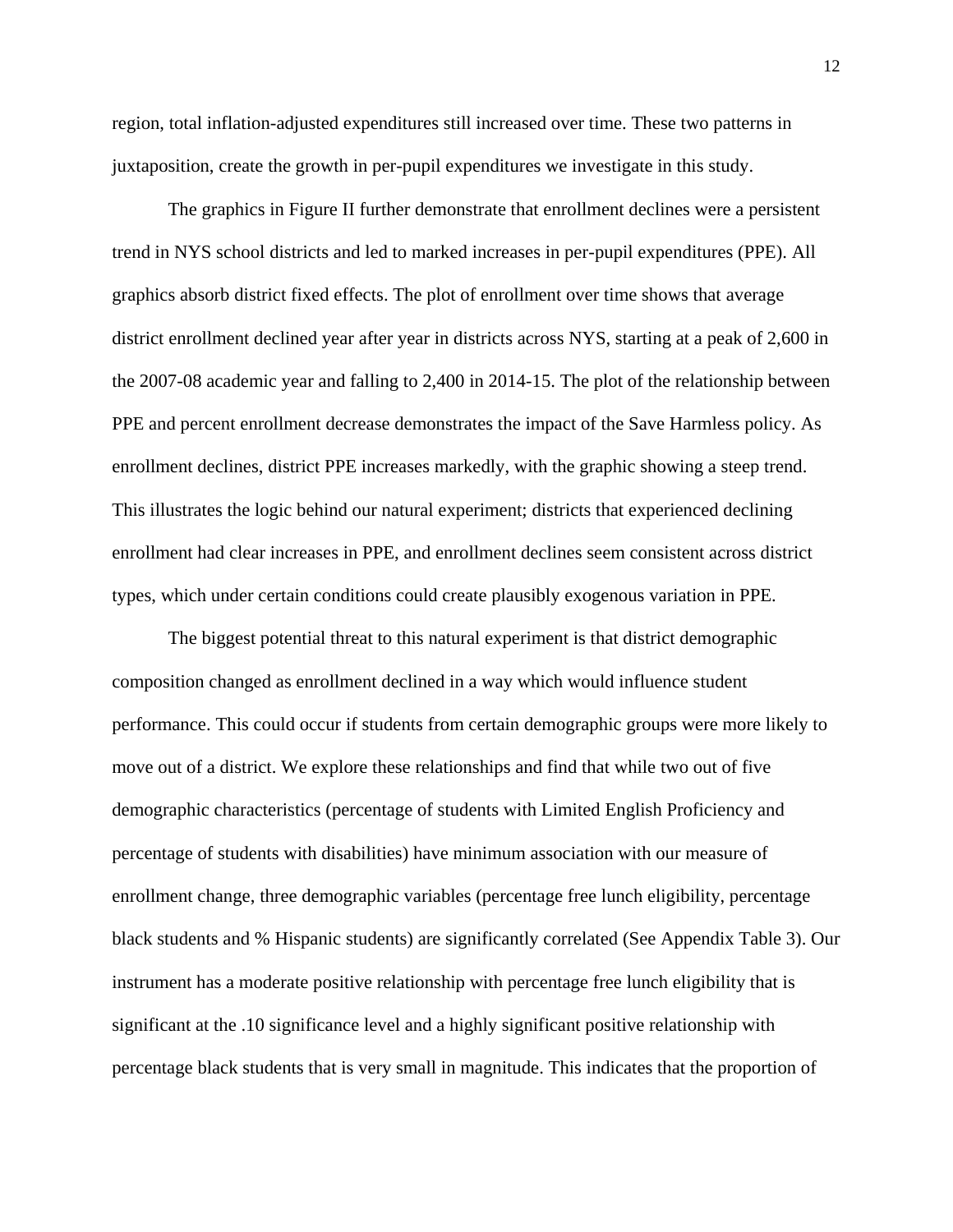poor and black students in the district increases as enrollment declines. These findings are not too troubling, because they are either statistically weak or very small, and if we expect enrollment decline to have a positive effect on achievement, its positive correlation with poor and black students should work against our hypothesis, biasing results downward. More concerning is the finding that our instrument has a significant negative correlation with percentage Hispanic enrollment, which is relatively large in magnitude. This indicates that Hispanic student movement into and out of districts may be related to overall within-district enrollment change patterns, a condition that could bias our results upward. While controlling for these student demographic variables eliminates any direct threat to the validity of our estimates, the relationships with these demographic controls suggest potential lingering concerns about selection on unobservables. In robustness checks we probe the effect of various demographic controls on our estimates.

### **3. Data**

The analysis in this paper is based on publicly available data from the New York State Education Department (NYSED). Financial variables are drawn from the Fiscal Analysis and Research Unit's (FARU) Fiscal Profile Reporting System (FPRS). Test scores, demographics and other control variables are drawn from NYSED School Report Card data, which contain both school- and district-level data. Merging these data sources together results in a complete set of 678 district matches accounting for all districts in New York State included in the FARU data. Since some of the districts only serve elementary or high school students, but not both, we further restrict our sample to only K-12 school districts, resulting in a sample of 652 districts. The sample excludes the New York City Public School District, because it differs meaningfully from the rest of the state on size, population, and organizational and financial structure. (The data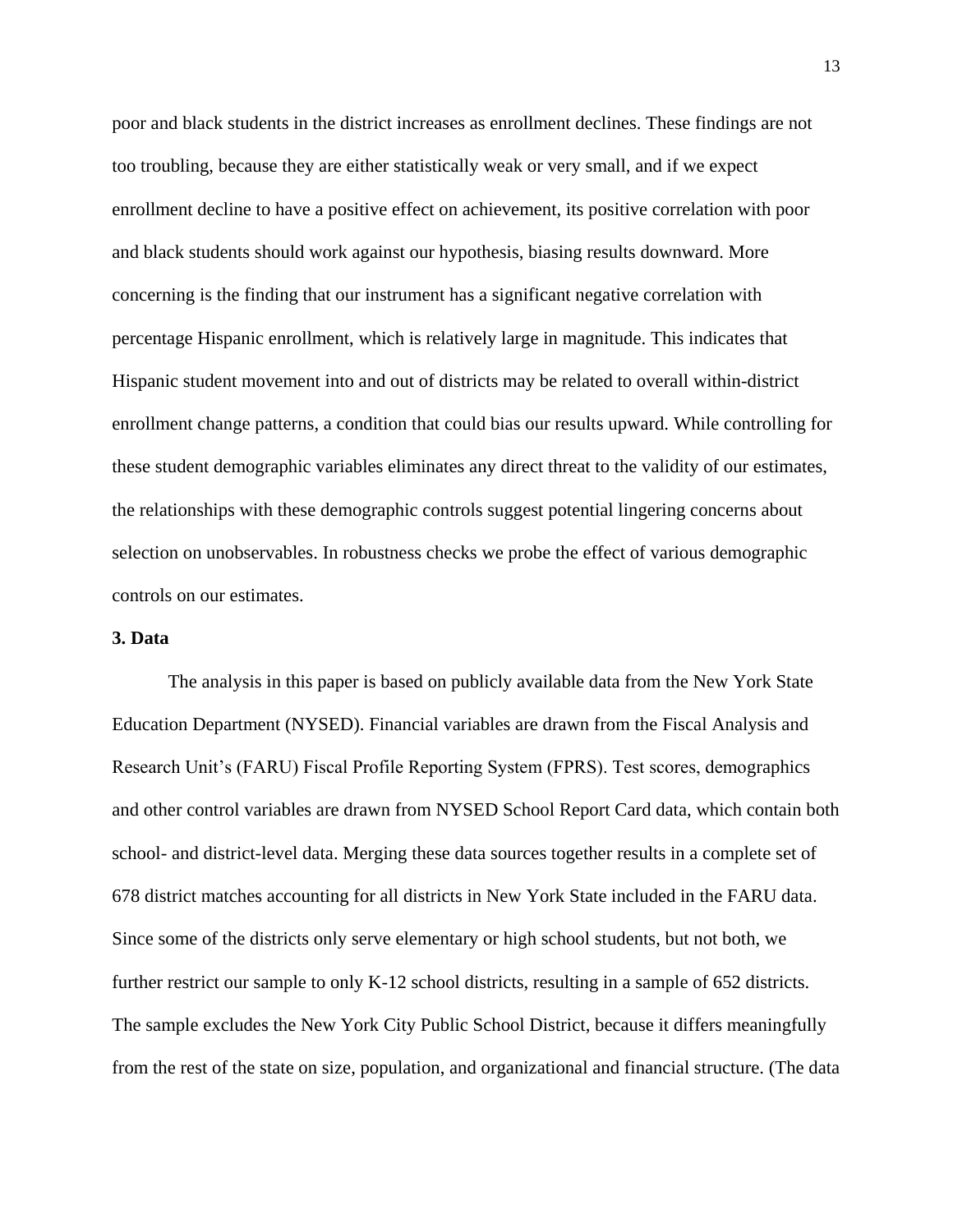on NYC schools was furthermore incompatible for matching to the fiscal database.) Data spans an eight-year period from the 2007-08 to the 2014-15 academic years.

The key explanatory variable of interest in this study is *Save Harmless*, a continuous measure of the inverse percentage change in enrollment in each district from the 2006-07 academic year. This serves as a proxy variable for the effect of the Save Harmless provision since districts experiencing larger enrollment declines would receive larger benefits in terms of available per-pupil foundation aid. It is calculated by first subtracting enrollment in the current period from base year enrollment, and dividing by enrollment in the base year. If there is a decline in enrollment from the base period, this variable will have a positive value. To aid interpretation we multiply this ratio by 100. Figure III demonstrates that enrollment declines compounded year over year in the period of our study. Thus, measuring enrollment decline from a base year ensures that we capture the cumulative nature of the enrollment trends, giving us greater ability to detect spending effects.

Because this variable is dependent on student enrollment, and enrollment can be measured in different ways, selection of an appropriate measure is essential to successful identification in our models. We choose a measure from the FARU data set called Duplicated Combined Adjusted Average Daily Membership (DCAADM). This measure includes not only students enrolled in district classes, but all students for which the district has financial obligations, including charter school students, students in alternative special education placements, incarcerated students, and students for which the district pays tuition to another district, such as in urban-suburban programs. It is important to include all students for which the district has a financial obligation when working with per-pupil financial measures, because failing to include these could misspecify the fiscal impact of declining enrollment, biasing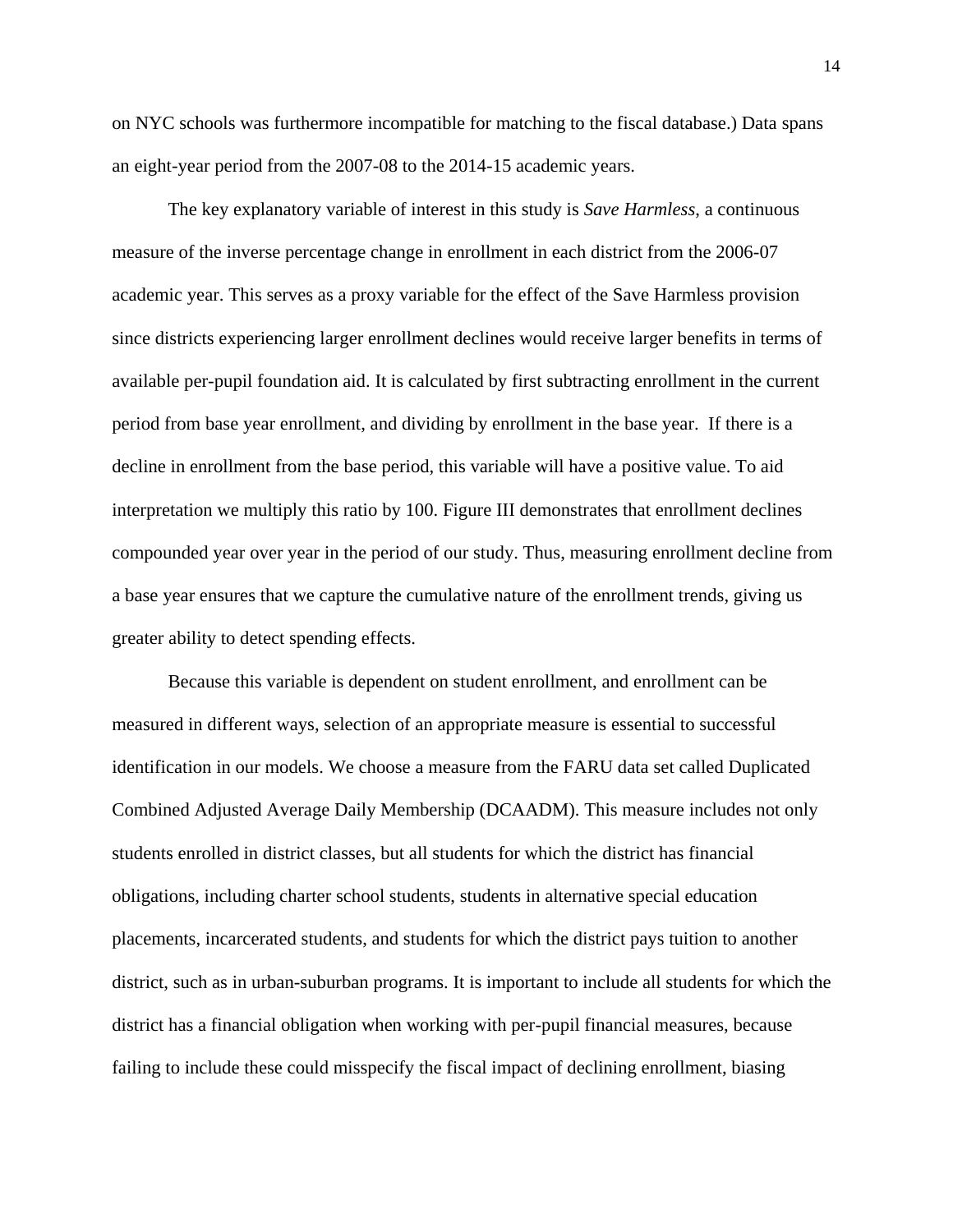resulting estimates. NYS considers DCAADM the best enrollment measure to use when working with financial variables, and calculates its official per pupil financial statistics using this measure

The dependent and endogenous variables in this study include both institutional and student outcomes. The institutional variables include a measure of expenditures per pupil (total expenditures divided by DCAADM), and a measure of the student-teacher ratio which is BEDS enrollment (a measure of enrollment in district classes) divided by total teachers. We also test state aid revenues per pupil (total state aid divided by DCAADM), local revenues per pupil (total local revenue divided by DCAADM), total instructional expenditures, total debt service expenditures and total administrative cost revenues, along with the following expenditure ratios: instructional (instructional expenditures divided by total expenditures), debt (debt payments divided by total expenditures) and administrative (administrative expenditures divided by total expenditures).The student outcomes are average mathematics and English standardized tests scores for grades three through eight. This is an averaged measure of district performance on end of year standardized testing administered to all students in grades three through eight. The test score scale changed in the 2012-13 academic year, and so we standardize these measures by year to have mean of zero and standard deviation of one.

Finally, our analysis considers district-level student demographic characteristics. These include percent free lunch eligibility, percent black students, percent Hispanic students, percent limited English proficiency (LEP), and percent of students with disabilities. Four of these variables were directly reported from New York State. Percent students with disabilities is calculated by dividing total students with disabilities in grades three through eight by total students in grades three through eight. Analysis in our models employs data from the 2007-08 academic year, in which the EBRA was implemented, to the 2014-15 academic year. All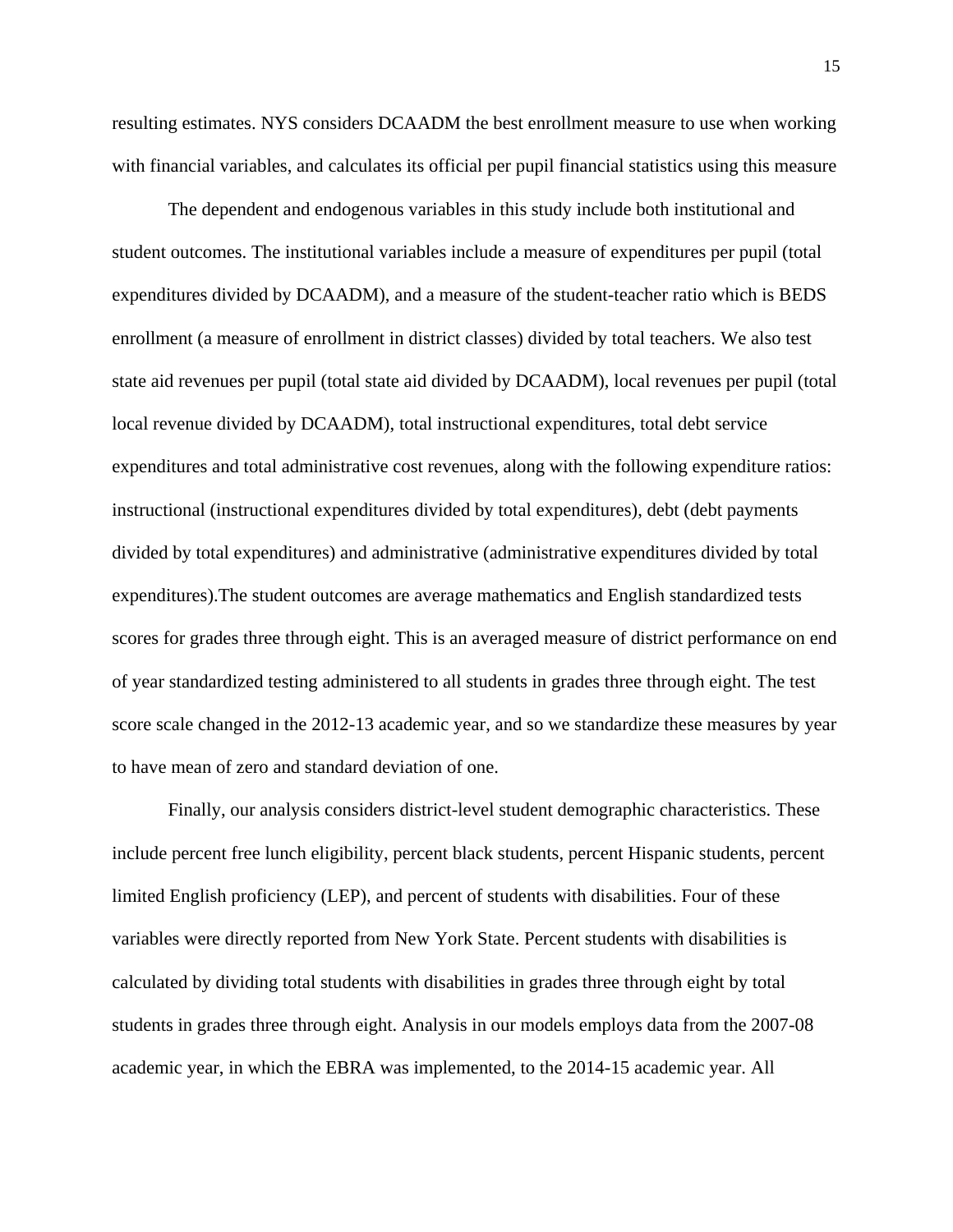financial variables are adjusted for inflation, reported in year 2016 dollars and divided by 1,000. Additional minor variable construction details are provided in an appendix. We provide summary statistics of all dependent and independent variables in Table I.

### **4 Methods**

Our analysis has two primary objectives. First, we use a two-way fixed effects model to estimate the direct effects of year-to-year enrollment declines on per-pupil expenditures (PPE). We also use these first stage models to explore the impacts of Save Harmless treatment on fiscal resources and allocations. Second, we use an instrumental variables strategy to estimate the impact of PPE on student performance, assigning the Save Harmless policy as an instrument for expenditures. These primary methods, along with a comprehensive set of robustness tests, are described in this section.

### **4.1 Estimating the Effect of Enrollment Declines on Institutional Resources**

To evaluate the direct impact of the Save Harmless policy on institutional outcomes we estimate a two-way fixed effects model according to the following equation:

 $y_{dt} = \gamma_0$ Save Harmless<sub>dt</sub> +  $\gamma_1$ Enrollment<sub>dt</sub> +  $\gamma_2 X_{dy} + \theta_d + \tau_t + \varepsilon_{dt}$  (Equation 1)

Where y is an outcome of interest for district d in year t,  $\gamma_0$  is the coefficient on our primary explanatory variable *Save Harmless* (representing the degree of enrollment decline) and  $\gamma_1$  is the effect of enrollment (DCAADM), controlling for which allows us to isolate the impact of the Save Harmless conditional on the level of student enrollment.  $\gamma_2$  represents coefficients on X, a vector of district level time-varying characteristics, and  $\varepsilon$  is a stochastic error term for district d in year t. We include  $\theta_d$ , a vector of district fixed effects which can control for time-invariant characteristics of the district, including any underlying factors that may cause the district to have larger or smaller average student enrollment declines. We also include a vector of year fixed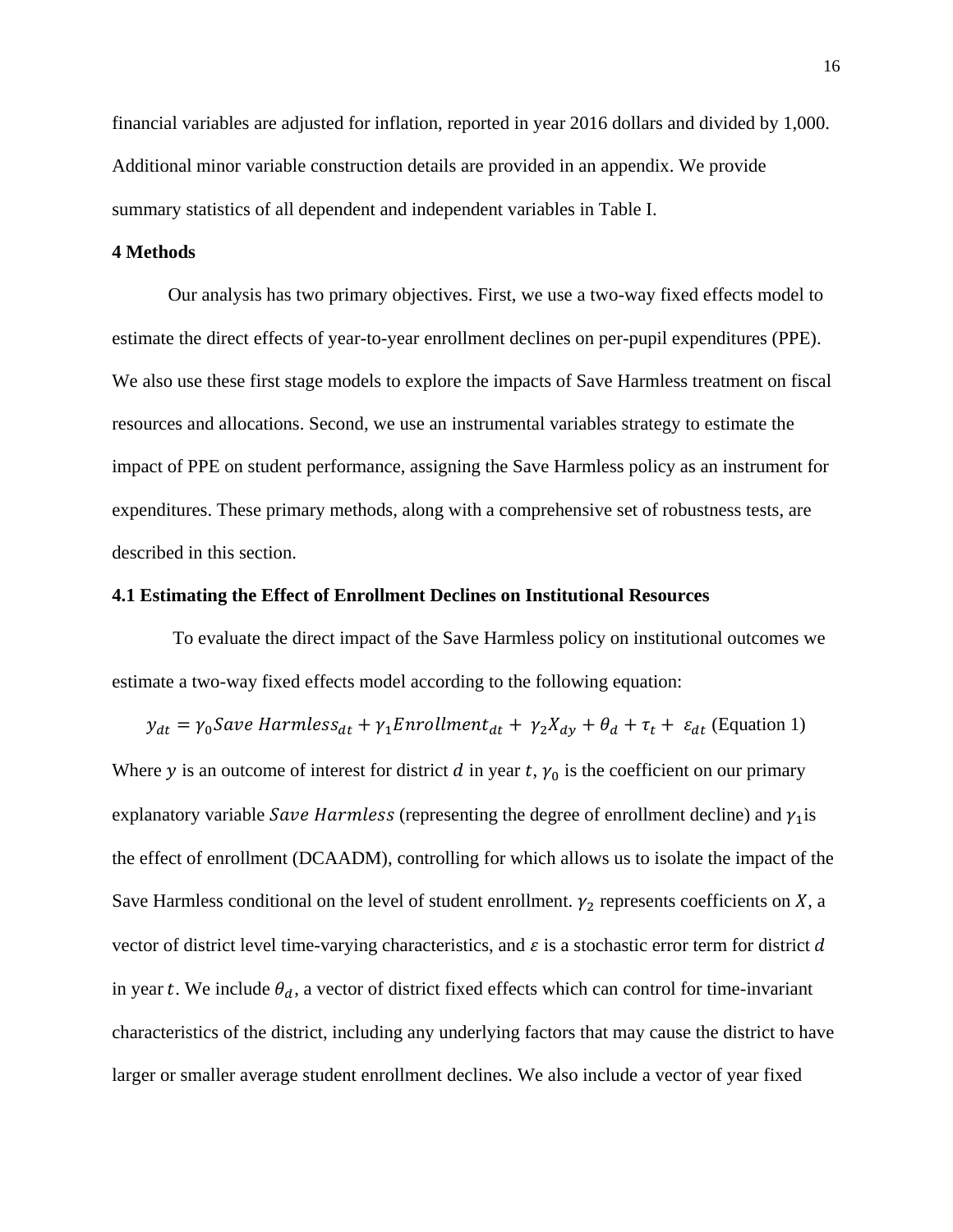effects  $\tau_t$  which accounts for all observed and unobserved characteristics of each year in our sample, including secular time trends in population change. All models are estimated with Huber-White robust standard errors clustered by district, to address heteroscedasticity and autocorrelation within districts.

#### **4.2a Estimating the Effect of Per-Pupil Expenditures on Student Performance**

A more generalizable question than the impact of the Save Harmless policy on institutional outcomes, is the direct effect of per-pupil educational expenditures (PPE) on student achievement, which constitutes a perennial debate in the educational literature. A naïve approach to estimating this relationship would be to estimate an ordinary least squares model of the following form:

$$
y_{dt} = \alpha_0 + \alpha_1 PPE_{dt} + \alpha_2 X_{dt} + \varepsilon_{dt}
$$
 (Equation 2)

Where y is an outcome of interest for district d in year t,  $\alpha_0$  is the y-intercept,  $\alpha_1$  is the association of PPE with educational performance,  $\alpha_2$  is a vector of coefficients on a vector of district level demographic and institutional characteristics  $(X)$ , and  $\varepsilon$  is a stochastic error term for district  $d$  in year  $t$ . However, estimates of this form are likely to contain bias, since the level of school resources in a district is correlated with student characteristics. Even after incorporating district and year fixed effects, estimates are likely to be downward biased because US educational authorities typically target increased resources to districts with current performance deficits or higher need (Jackson et al., 2016). This endogeneity violates the necessary assumptions to identify an unbiased estimate of the coefficient  $\alpha_1$  through linear regression.

If *Save Harmless* has a strong independent impact on PPE and student-teacher ratios, as we have predicted, it is possible to use our models from section 4.1 as a first stage in a two-stage least squares (2SLS) model to estimate the direct impact of PPE on student performance. This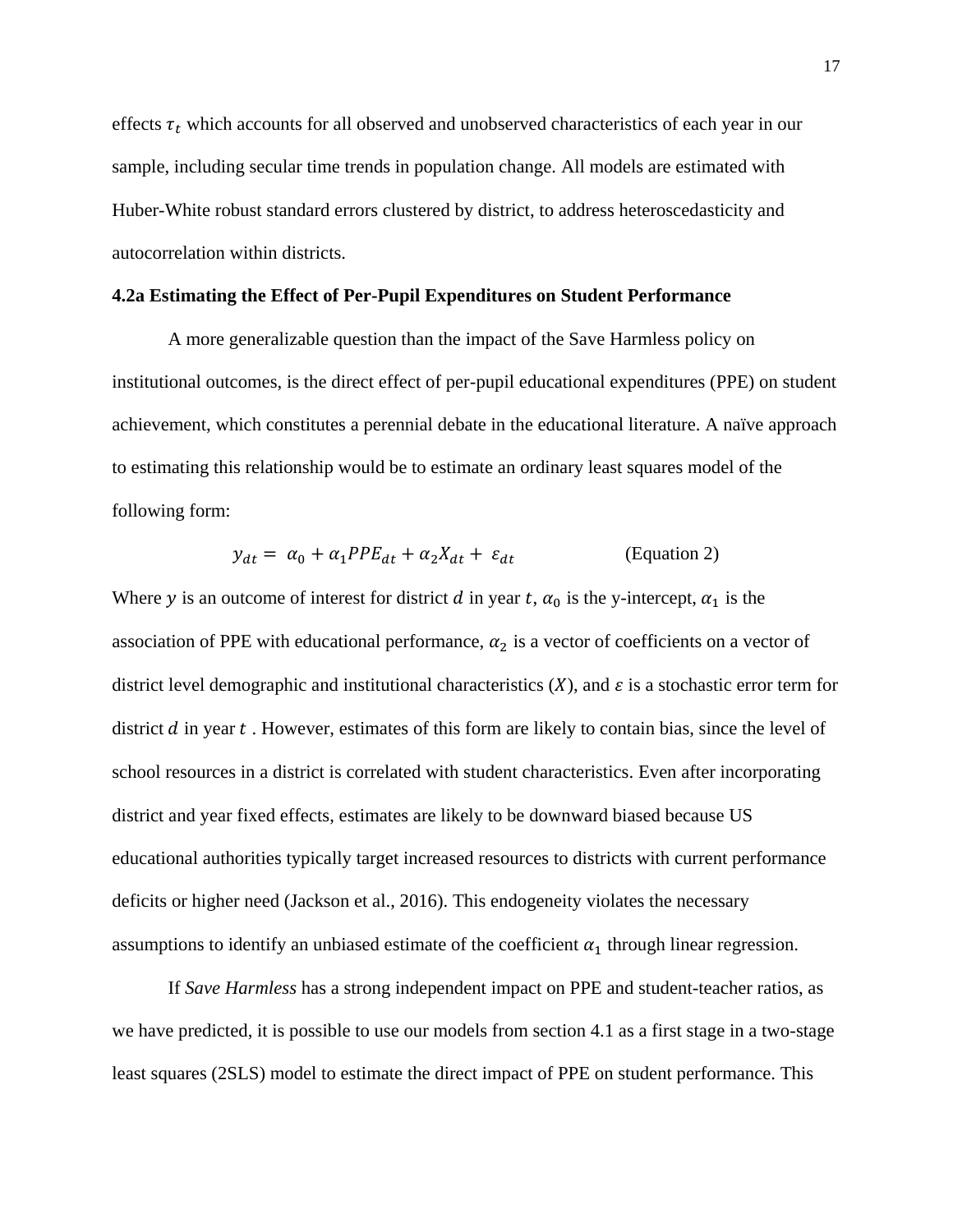requires us to either demonstrate that enrollment change is unlikely to affect school districts in any way other than through its direct impact on educational resources, or to fully control for these alternate mechanisms. If we can isolate the exogenous impact of *Save Harmless*, we can use the two-way fixed effect models to predict values of district PPE, and then use predicted values in a second model to identify the effect of educational expenditures on student outcomes.

We describe our 2SLS approach as an extension of the method described in Section 4.1. First, we estimate the first stage model according to Equation 1 listed above, with per-pupil expenditures and the student-teacher ratio for district  $d$  in year  $t$  as the two outcomes of interest. If we accept the conditional exogeneity argument – which we defend in the following section – then these predictions of expenditures per pupil are un-confounded by unobservable impacts of *Save Harmless.* We can use them to identify the impact of PPE and student-teacher ratio on performance in a second stage equation of the following form:

*Student Outcome<sub>dt</sub>* = 
$$
\delta_1 Resources_{dt} + \delta_2 Enrollment_{dt} + \delta_3 X_{dt} + \theta_d + \tau_t + \varepsilon_{dt}
$$
  
(Equation 3)

Here, Student Outcome is one of our four measures of student performance in district  $d$  in year  $t, \delta_1$  is the effect of a one thousand dollar increase in PPE or one student decrease in the student teacher ratio from  $\widehat{Resour}$ ces, our predicted values of school resources. All other terms are identical to the first stage model. If our assumptions hold, then  $\delta_1$  will reflect the true impact of educational resources on student performance in this context. All models are estimated with Huber-White robust standard errors clustered by district, to address heteroscedasticity and autocorrelation within districts.

#### **4.2b Save Harmless Treatment as an Instrument**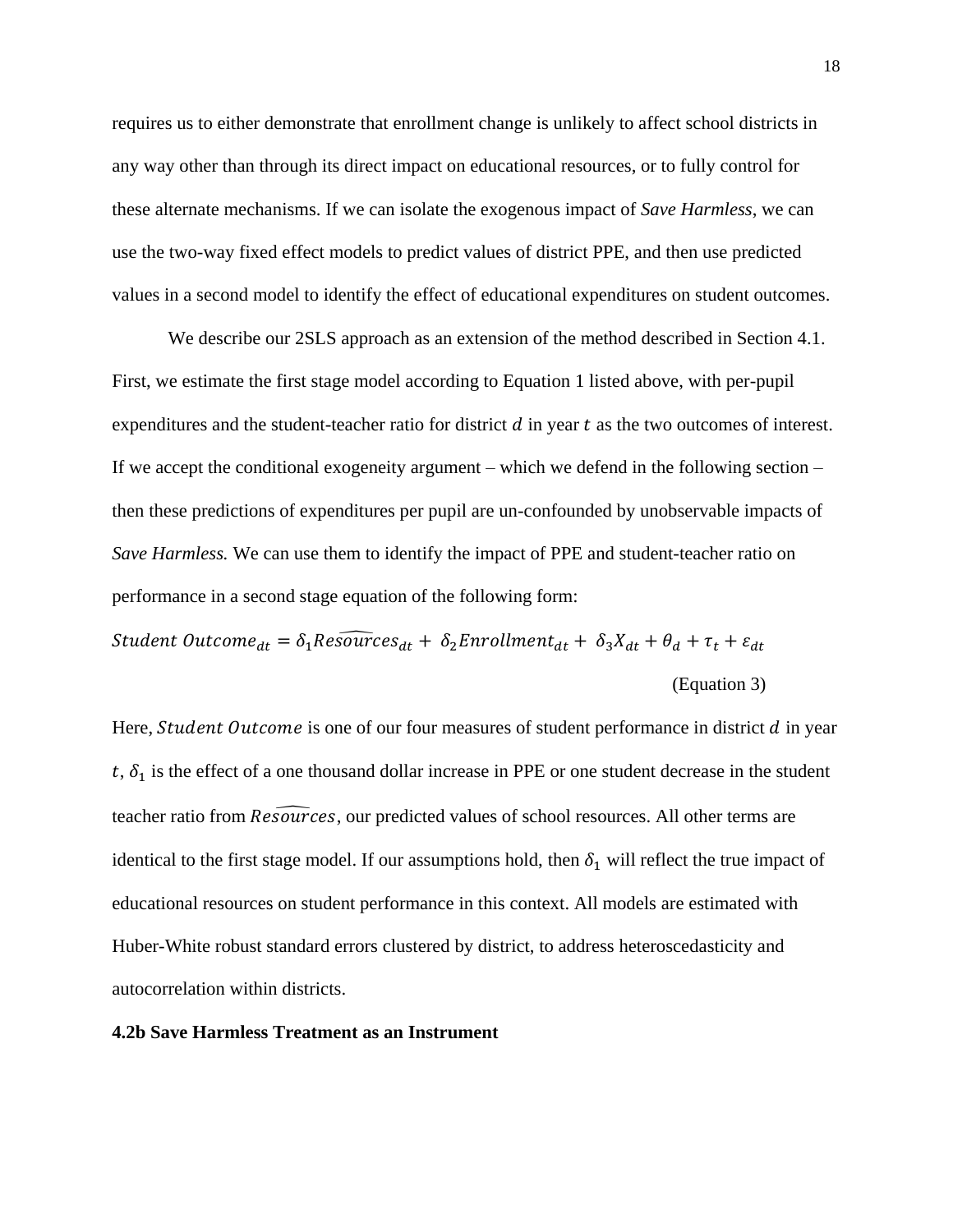We show in the results section that *Save Harmless* is a strong predictor of PPE, but to serve as a plausible instrument, our variable must meet three additional assumptions. These are conditional independence, the exclusion restriction, and monotonicity. We interrogate these assumptions with a series of falsification tests. We only require the instrument to be exogenous conditional on the controls in our model, including: current student enrollment levels, district and year fixed effects, and the vector of time-varying student and institutional characteristics.

## *Conditional Independence*

The first assumption that our instrument must meet is that of conditional independence. For this assumption to be upheld, our instrument must not be correlated with the error term in our outcome equation. The largest threat to this assumption is that the composition of test-taking students may change as enrollment declines, although it is unclear whether such a change would represent positive or negative selection out of school districts.

We conduct a test of the conditional independence assumption which regresses demographic characteristics of students on our measure of Save Harmless treatment, in a model similar to the first stage equation with district and year fixed effects (Appendix Table 3). Save Harmless effects on several measures of student characteristics, including percent free lunch eligibility, percent students with disabilities and percent limited English proficiency, are insignificant at the .05 level. However, percent black students and Hispanic students are significantly related. A one percentage point decline in enrollment is associated with a .02 percentage point increase in the proportion of black students and a .11 percentage point decrease in the proportion of Hispanic students. We control directly for these variables along with the other demographic variables in our models, so this finding poses no direct threat to validity, but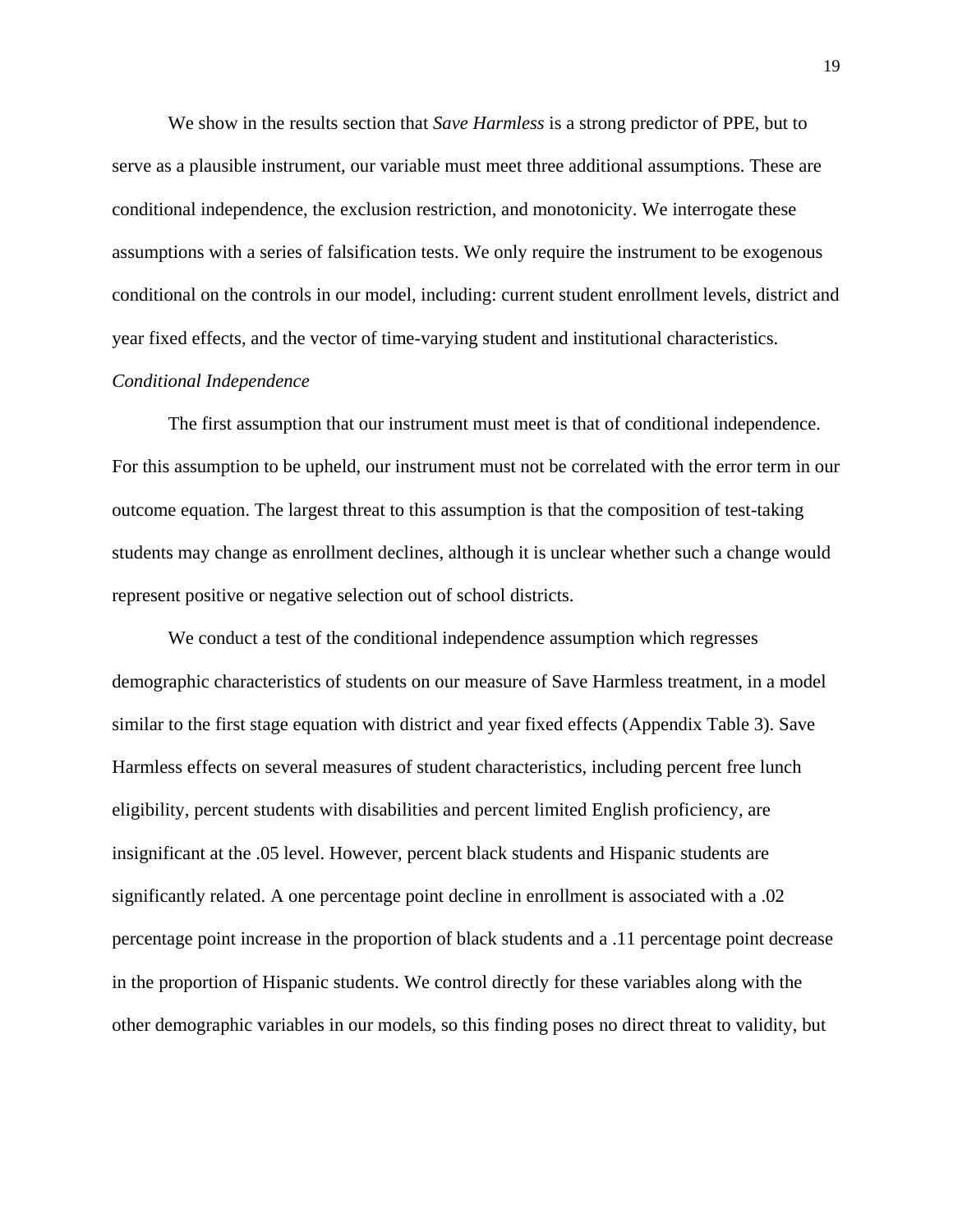could potentially signal the existence of some unobservable selection mechanism beyond what we are able to address with our vector of demographic controls.

## *Exclusion Restriction*

 $\overline{\phantom{a}}$ 

In order for our instrumental variables assumptions to hold, our instrument must not affect academic performance through any mechanism other than educational resources. If there is another variable correlated with both the instrument and the outcome, it has the potential to confound our estimates. The finding that two of the five demographic covariates is correlated with our instrument does warrant some attention<sup>1</sup>. While it is possible that there is student sorting on unobservables, we believe that our controls for five major types of student demographics significantly mitigates these effects. We explore this threat further in our robustness check section.

One further potential threat to the validity of our instrument is that effects could be driven by institutional impacts associated with enrollment change that are not caused by educational resources. One likely way this could happen were if our results were being driven by

<sup>&</sup>lt;sup>1</sup> In Appendix Table 6, we test the relationship between our demographic controls and our measures of student achievement by regressing academic outcomes on the full vector of controls in our first stage model, excluding our instrument. % free lunch eligibility has a significant effect of -.005 standard deviations (sd) on both Math and English test scores ( $p < .01$ ). % Black has a statistically insignificant impact on Math scores, and a statistically significant -.01 sd impact on English scores ( $p < .10$ ). % Hispanic has a significant -.03 sd impact on math scores ( $p < .01$ ) and a -.01 effect on English scores ( $p < .05$ ). We compare this to reduced form estimates including our instrument. A 1% enrollment decrease produces a .01sd increase in math scores and a .009 increase in English, in models that control for minority composition. Since a 1% decrease in enrollment is associated with a .05 % increase in free lunch eligibility, a .02% increase in black students and a .11 % decrease in Hispanic students, uncontrolled estimates would be biased upwards by approximately .0005, and -.003 sd in Math and .0005, .0002 and - .001 in English for a -.0025 sd cumulative effect in Math and a -.0003 sd cumulative effect in English. These effects are significant in comparison to Math estimates, but negligible in comparison to our English estimates. We therefore proceed with caution in interpreting our math results, which seem particularly sensitive to demographic confounding, while we more confidently interpret our English results which are more robust.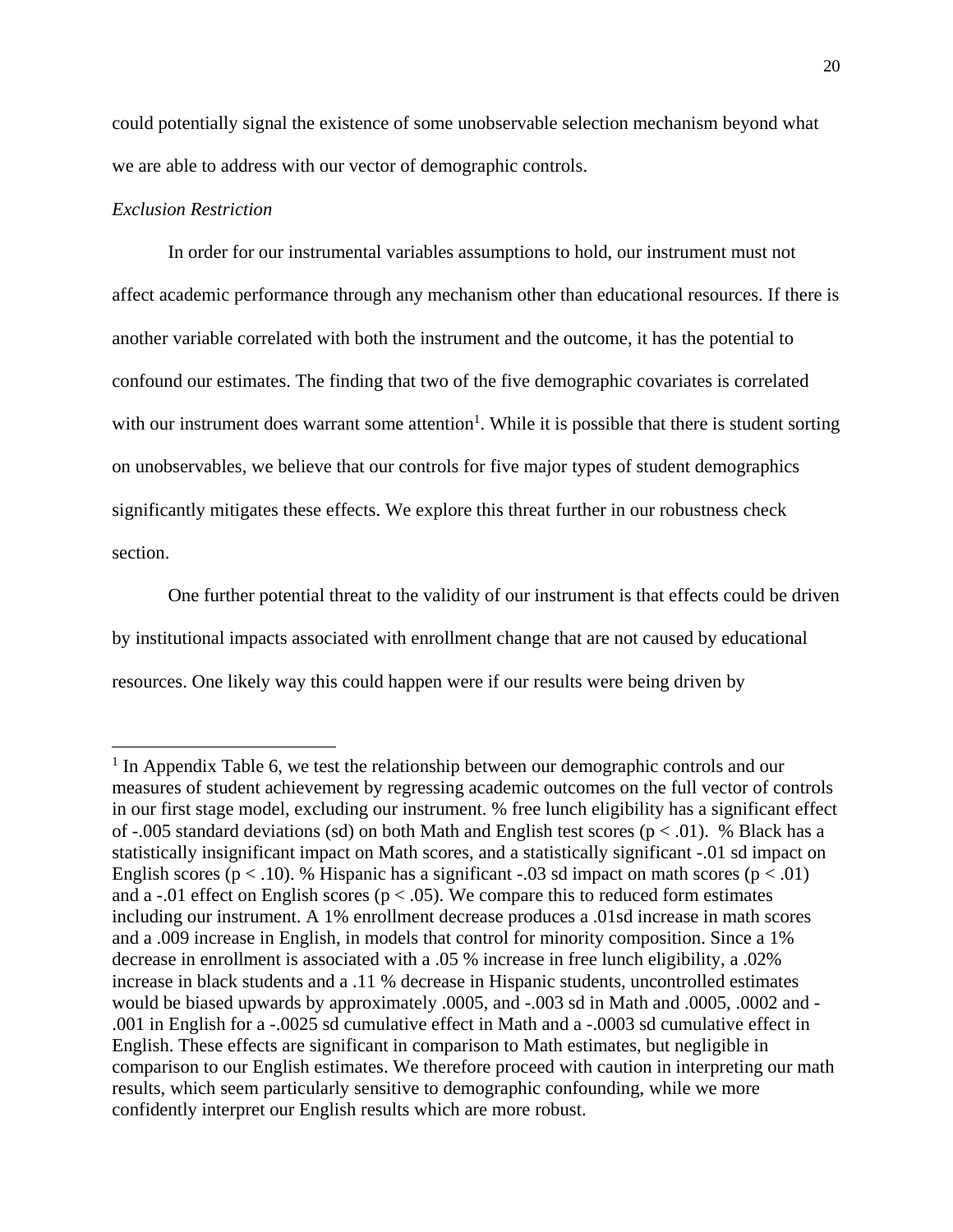observations in which districts experienced enrollment *increase*. In these observations, districts receive an influx of new students. A significant literature documents a negative impact on student achievement resulting from students changing schools. For instance, Rockoff and Lockwood find that movement from elementary to middle school is associated with a .15 standard deviation decline in test scores (.0015 per 1% increase), and Brummet (2014) documents that displacement from mass school closures in Michigan caused negative impacts of .002 standard deviations per 1 percentage point increase in displaced students within a school. Schwartz, Stiefel and Cordes (2017) find that being a new student decreases achievement in Math and English by .5 standard deviations, which would imply an effect of -.005 sd per 1% increase in new students. To ensure that our results are not being driven by this confounder we conduct two robustness checks at the conclusion of the paper.

#### *Monotonicity*

Finally, for our instrumental variables assumptions to hold, the enrollment change measure must meet the assumption of monotonicity. This means that percentage change in enrollment ("Save Harmless") should affect PPE in the same direction in all districts. A simplified version of this test might be to demonstrate that enrollment decline has a positive relationship with PPE in subgroups of district types. We partition our sample based on four needto-resource categories specified by NYS to classify districts by wealth and population concentration. These are high need urban, high need rural, medium need and low need. If the effect is positive or statistically indistinguishable from zero in all models, then the assumption is upheld. We run our first stage regression in the four subsamples of districts. The results are included in Appendix Table 7. The results show a positive relationship of enrollment decline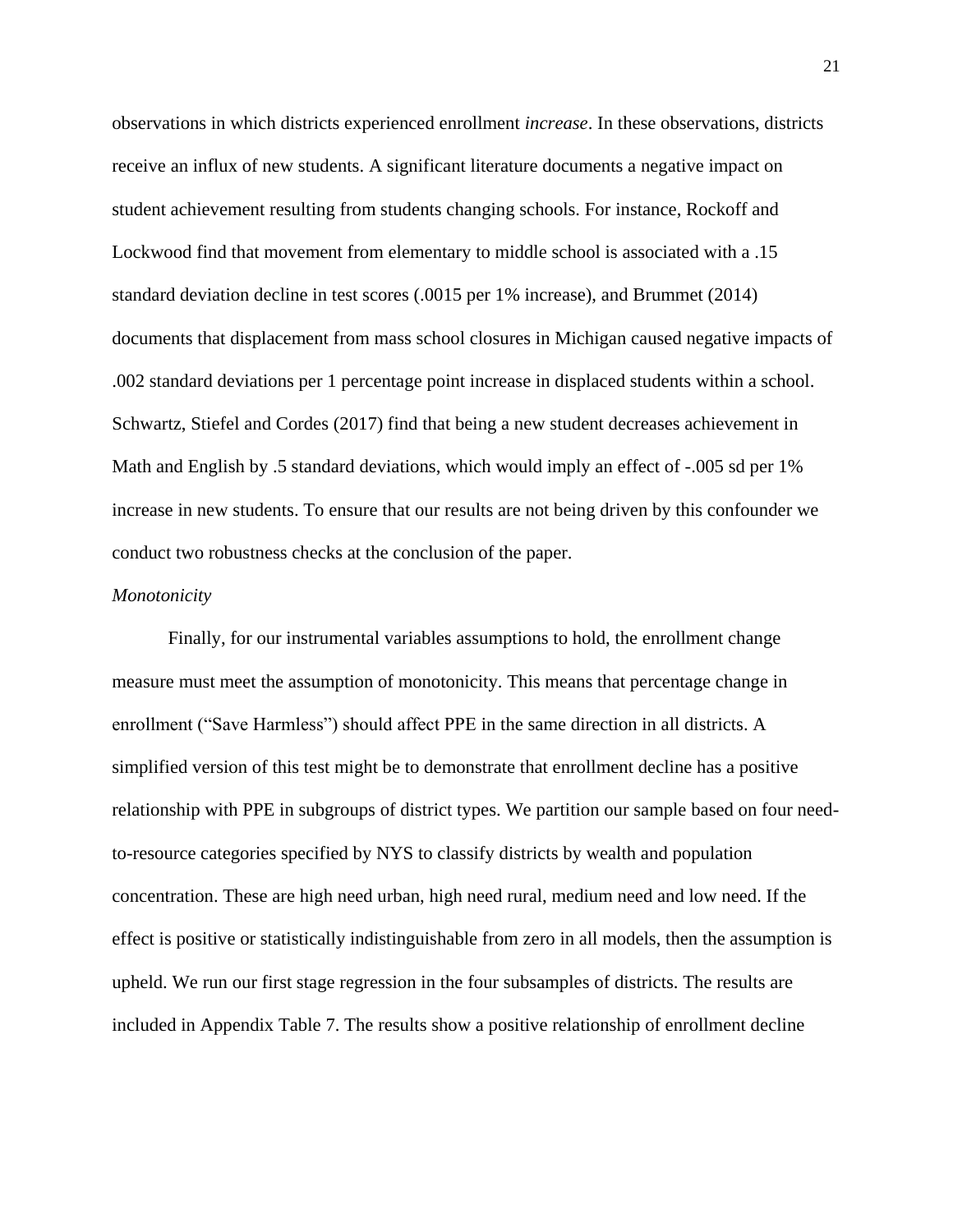with PPE in all models. These findings illustrate that the impact of Save Harmless does not vary substantively across different district types.

## **5. Results**

The empirical strategy in this study proceeds in two steps. First, we employ a two-way fixed effects model to identify the impacts of Save Harmless treatment on institutional outcomes in NY school districts. In the second step, we employ a two-stage least squares (2SLS) approach to identify the direct impacts of PPE and student-teacher ratio on student outcomes.

Our first set of results pertains to the two-way fixed effects models estimating the impact of the *Save Harmless* enrollment decline measure on educational inputs (per-pupil expenditures, state aid per-pupil, local revenue per-pupil and average class size as measured by the student-toteacher ratio). The results of these models are provided in Table II. All models contain district and year fixed effects. Column 1 shows large and statistically significant effects of enrollment declines on PPE. This makes intuitive sense; if Save Harmless districts receive equal funding as prior years in which they had fewer students, dividing their total expenditures by a smaller enrollment figure will lead to larger measures of PPE. The average effect on treated districts is an increase of approximately \$200 dollars per pupil per 1% decline in enrollment. This finding carries over to state aid. Column 2 shows that a 1% decline in enrollment predicts a \$90 increase in state aid per-pupil.

Because the increase in total per-pupil expenditures from enrollment decline outpaces that of state aid per pupil, it is likely that local revenues also experience growth per pupil from a decrease in the denominator of the number of students. We observe this in column 3, which shows a statistically significant increase in local revenue per pupil of approximately \$100. This is also somewhat expected. Even if many residents move out of a given school district, they will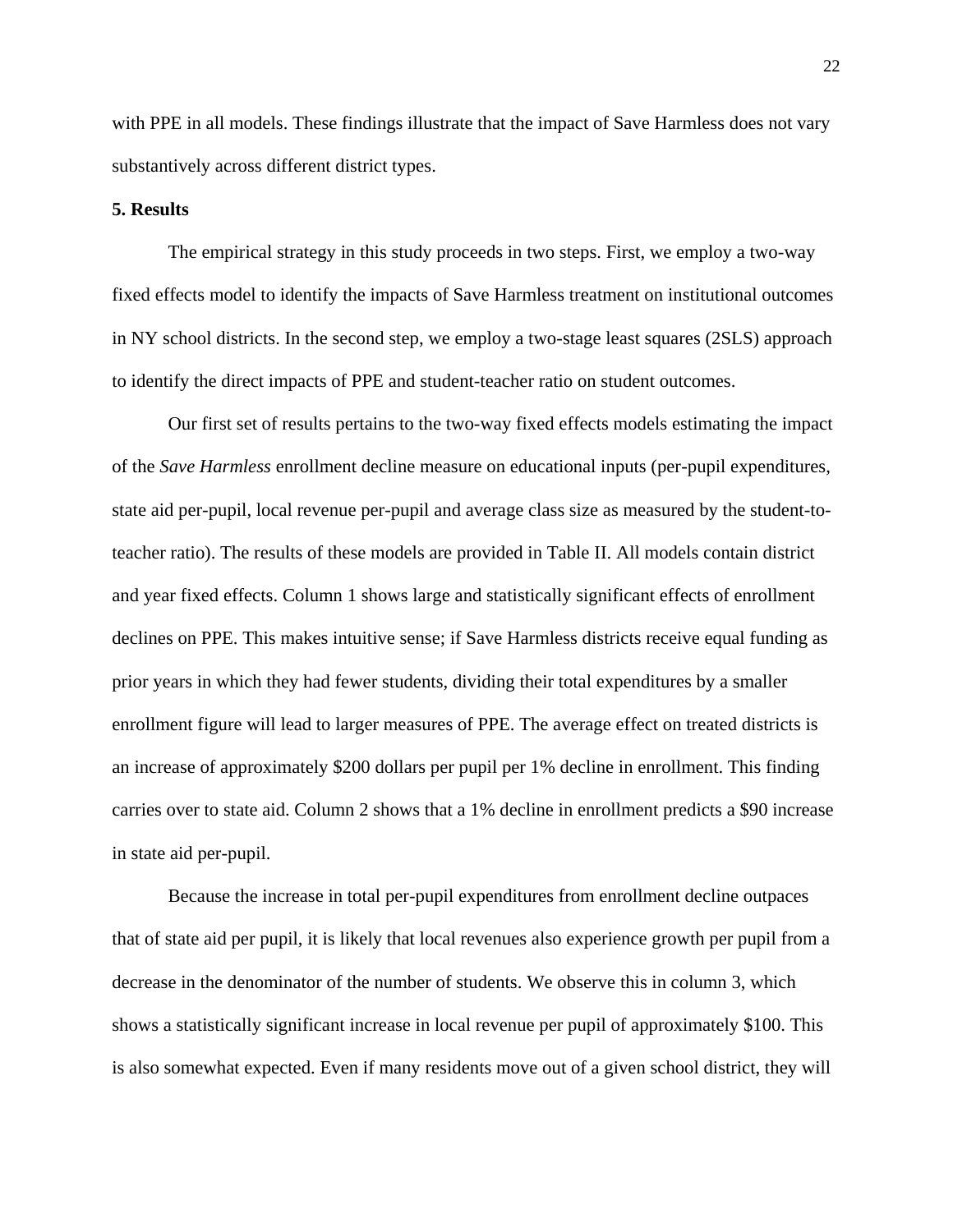either maintain possession of their property or sell their property to a new owner, leaving the property tax base unchanged. Unless local school budget decisions are extremely responsive to enrollment declines and significantly reduce property tax rates, or property values drop rapidly in pace with enrollment loss, local revenues will likely remain relatively constant while enrollment declines. In column 4 we observe a statistically significant decline in student teacher ratios of approximately .06 students per teacher corresponding to a 1% enrollment change. These results also confirm logical predictions; if Save Harmless districts lose students, but funding is sustained to avoid layoffs, we should see a decline in average student-teacher ratios.

Next, we examine the effect of Save Harmless on institutional spending decisions (Table III). We consider impacts on the three major spending categories: instructional spending, debt payments and administrative expenses. The results show small shifts in spending composition, with effect sizes less than .1% change in relative allocation per 1% enrollment decline. Instructional spending decreases as a share of expenditures, while debt payments and administrative expenditures increase. These changes likely reflect a minor shift towards higher relative reliance on fixed costs and lower relative reliance on variable costs as the number of students decreases. Comparing raw measures of expenditures show how minor these changes are. There is null impact on total instructional spending and debt payments. Administrative spending increases by \$30,000, compared to \$8,130,000 per district in annual expenditures. We conclude that the increase in per-pupil expenditures from Save Harmless does not lead to observable additional investments or reallocation of resources. This makes our natural experiment unique, as it creates a situation where most institutional arrangements remain constant, while only student enrollment decreases. Thus, we are able to explore the effects of arbitrary concentration of uniform educational resources, rather than being concerned that new money is used differently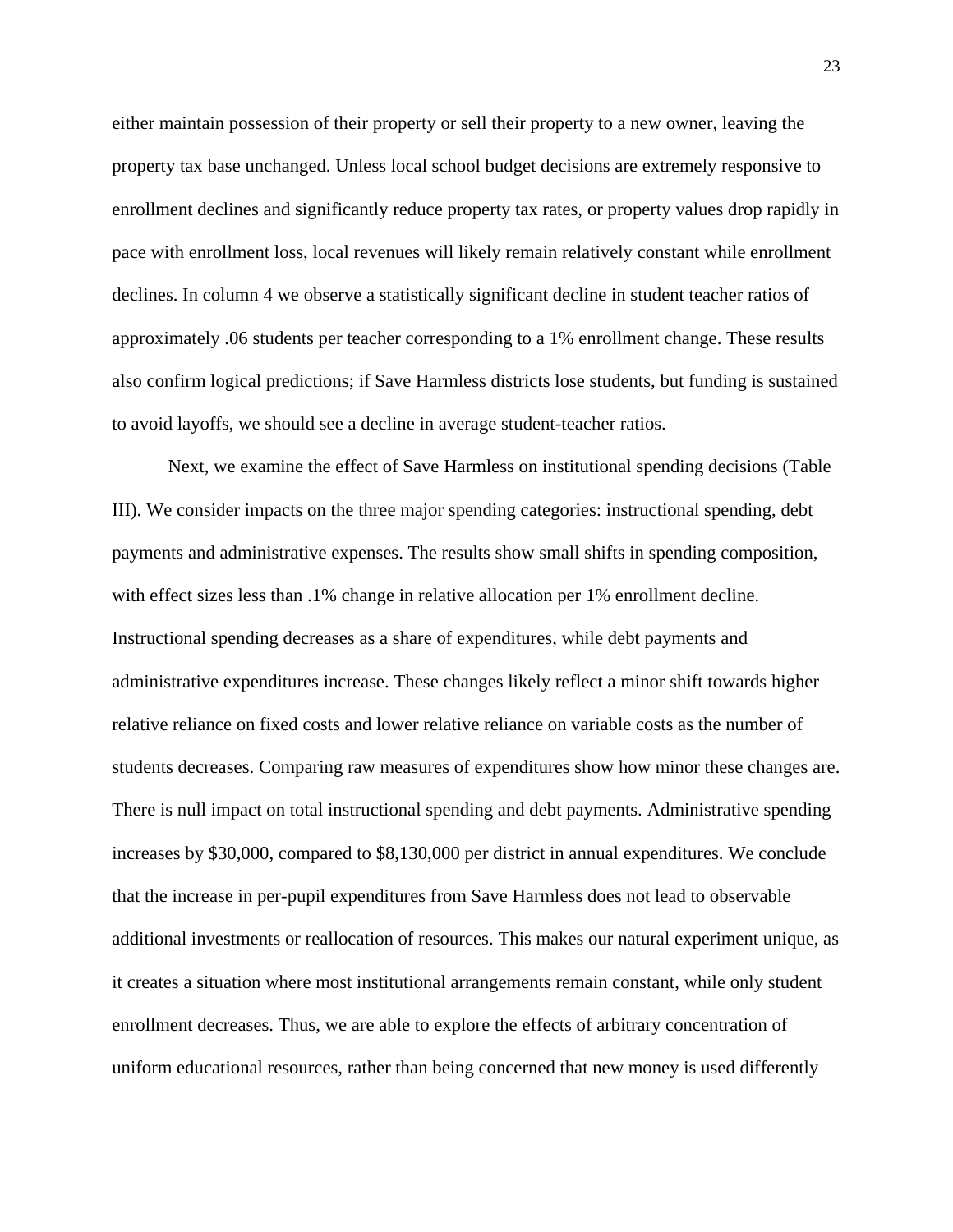than under normal circumstances. To strengthen this argument, we control for these expenditure ratios in all our models, to remove variation in spending composition and isolate the singular effect of holding resources constant while decreasing the number of students. This makes the implications of our results unique in comparison to the broader school finance literature.

We now proceed to direct estimation of the effect of PPE on student outcomes. The first stage models show that the Save Harmless indicator is a strong instrument for PPE, with an Fstatistic of approximately 425. A one percent decline in student enrollment translates to a \$200 increase in per-pupil expenditures, as reported already in Table II. Below we describe the second stage results of our 2SLS models which are reported in Table 4.<sup>2</sup> We estimate the effects of PPE on average math and English tests scores in grades three through eight. The results are dramatic (see Table V). Both results are highly significant, with p-values of .000. The effect sizes are large at .0468 standard deviations, in math and .0420 standard deviations in English, a gain of approximately one seventh of a grade level in Math and one ninth of a grade level in English (Bloom, Hill, Rebeck Black and Lipsey 2008).

While our models exploit within-district variation and therefore measure the effect of a \$1000 spending increase on change in test scores, context matters to the interpretation of these results. They are not simply equivalent to a helicopter drop of money, due to the cumulative nature of the enrollment trends in NYS as operationalized by our instrument and their effect of district level spending. As we see in the Figure III graph of the Save Harmless measure plotted over time, enrollment decline trends in a linear pattern. Enrollment decrease compounds year after year at a rate of approximately 1.42% per year, which equates to an additional \$294 per

l

 $2$  R-squared values for these models are suppressed. According to Wooldridge (2015), R-squared figures in 2SLS are often negative, and interpretations of R-squared do not lend valuable information in the context of two-stage least squares instrumental variables estimation.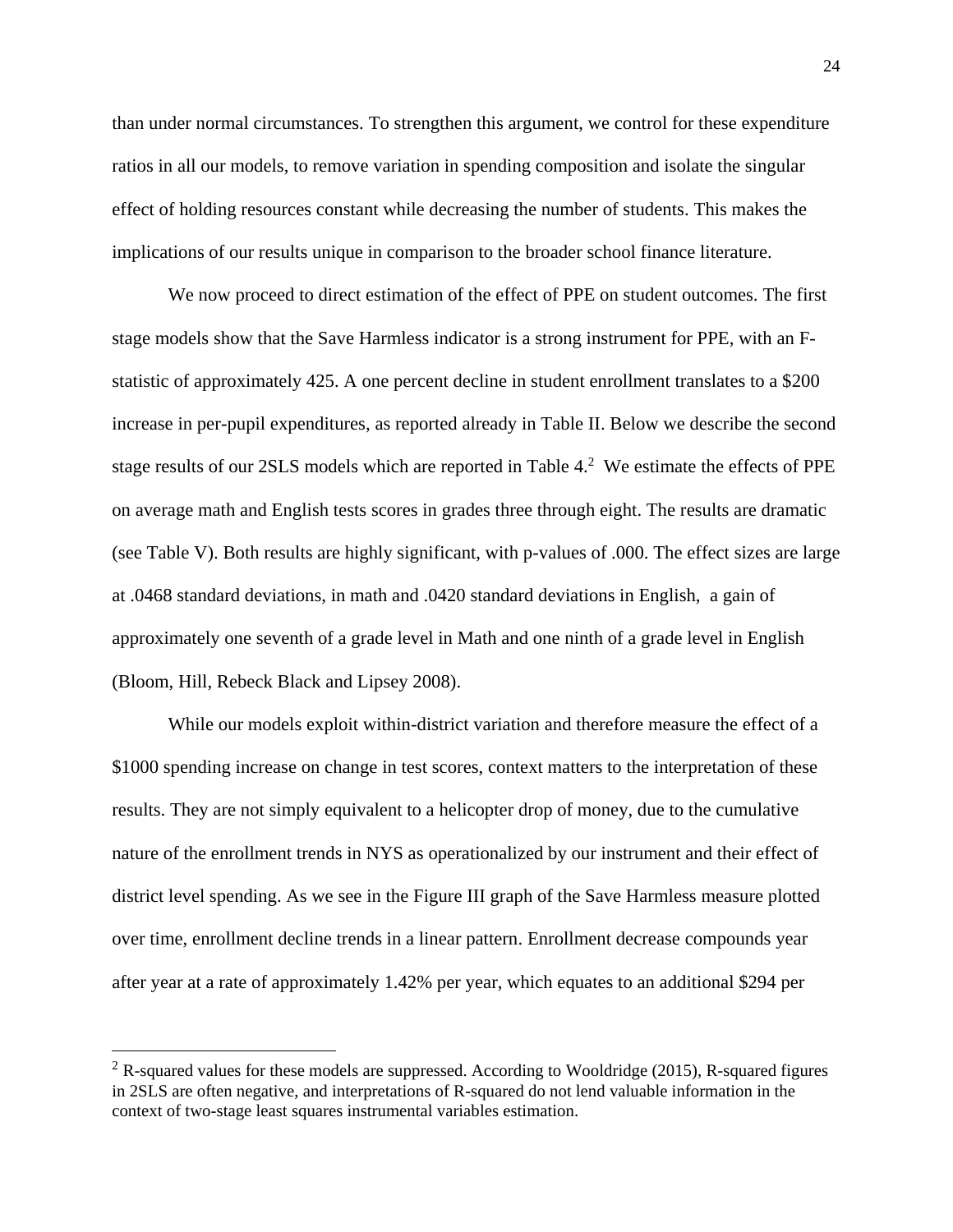year. Thus, a district exposed to \$294 increased PPE in period *t* was likely exposed to \$294 extra PPE in period t-1, and in period t-2, and so on. Thus, it is important to calculate the total investment, when converting this result to a per-dollar expected impact.

Our back-of-the-envelope calculations indicate that \$1 as represented in our coefficient for current year PPE change is typically associated with \$3 in cumulative spending over several prior years. Sample calculations supporting this ratio are shown in Table 5. This table documents the average enrollment decline from the prior year in each district, along with the average cumulative enrollment decline from the base year, the average extra PPE delivered each year, and the average cumulative PPE delivered up through that year. We find that the average district (in the average year) was exposed to \$1,323 extra dollars in the current year, and \$4,410 over all prior periods, from cumulative enrollment declines. To the extent that previous period expenditures still affect current student achievement conditional on current expenditures, our point estimates of 0.04 to 0.05 standard deviations test score growth corresponding to a \$1,000 current investment may in fact reflect a larger investment over multiple years.<sup>3</sup>

To compare to a commonly-used approach in the education finance literature, we estimate two-way fixed effects models of the direct effect of PPE on our dependent variables, according to equation 3. Both results are statistically significant at the .01 level, with effect sizes of .0177 sd in Math and .0174 sd in English. The results of these analyses are presented in Table A.8. These results are similar to our 2SLS estimates when adjusted for cumulative expenditures, but diverge from former research much of which has failed to identify significant positive effects

 $\overline{\phantom{a}}$ 

<sup>&</sup>lt;sup>3</sup> Roughly, dividing the current year investment by the cumulative investment in Table 5 produces a proportion of .3. If we assume that prior period investments have equally large effects as current period investments, our effect sizes would then be closer to .0140 standard deviations (sd) in Math and .0126 sd in English per \$1000 PPE. These effect sizes would place our estimates squarely within the range of the benchmark of between .01 and .024 sd per \$1000 PPE established by LaFortune et al (2016).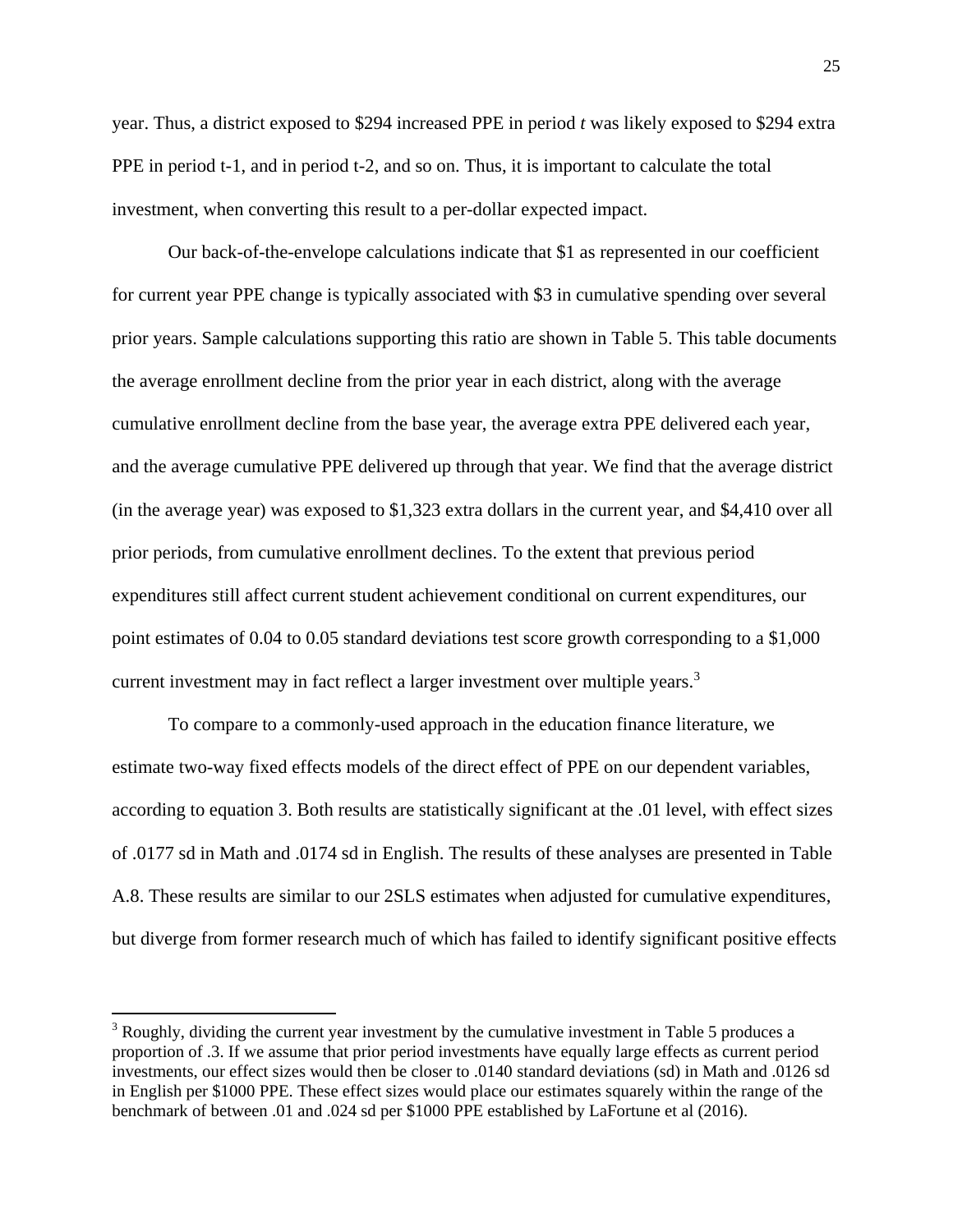in two-way fixed effects models. It is possible that since growth in PPE during this period was so extreme due to enrollment change, and this variation was driven by our Save Harmless mechanism rather than traditional need-based school finance rules, the estimates are free of the downward bias and simultaneity issues that plague these estimates in other contexts.

## *Robustness Checks*

To test the robustness of our findings we first estimate models with alternate control variable strategies. Since the main threat to our model is that estimates are being driven by within-district shifts in student demographic composition, we are particularly interested in how sensitive our estimates are to the introduction of the five demographic controls. If Save Harmless is essentially exogenous, results should be robust to different model specifications, with similar point estimates between models. The results of these analyses are included in Tables A.9. In the models of the effect of PPE on outcomes, effect sizes are relatively consistent in English, with effect sizes changing by only approximately .005 standard deviations from the highest to lowest estimate (or approximately 10% of the largest estimate). The math results show a somewhat problematic result in this test, with effect sizes shrinking by .019 standard deviations (or approximately 30% of the largest estimate). This is consistent with our finding that the most influential percent Hispanic confounder is more significantly related to math scores, with a larger effect size. While our final estimates account for this confounder, the sensitivity of the result to these controls leads us to be cautious about the possibility of confounding by unobservables for our math results.

To further probe the sensitivity of our results we estimate models with district-specific linear time trends. This modification to the model estimates a different trend slope for each district in the sample, controlling for factors that trend linearly within a district over the period of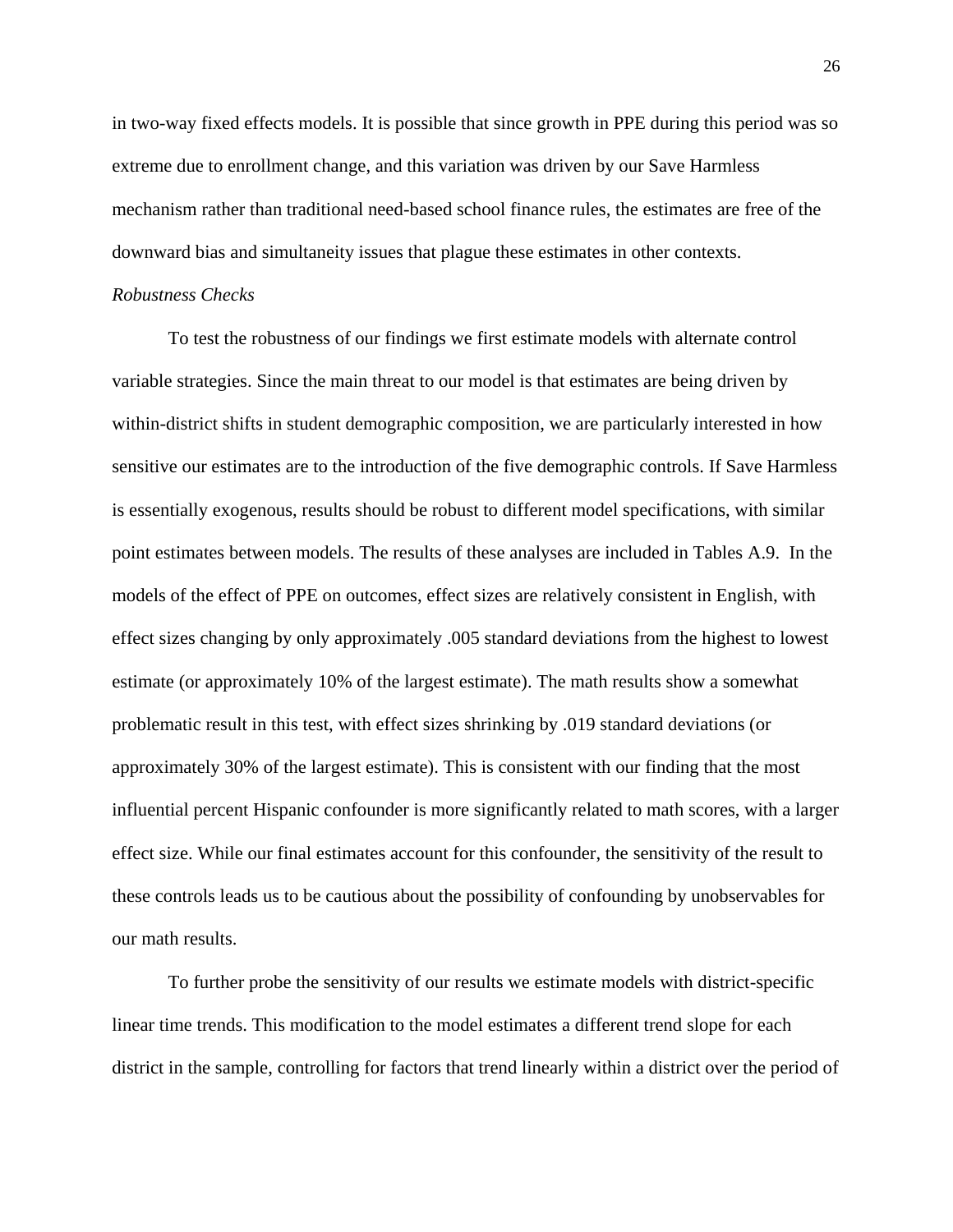our sample. Since enrollment declined monotonically in our sample, correlated demographic shifts would also trend monotonically, making this a powerful adjustment for potential confounders 4 .

The tradeoff is that this correction fundamentally changes the identifying assumption of our model. Since our instrument essentially operationalizes a linear enrollment trend, detrending the data strips out all cumulative variation in our sample. According to Wooldridge (2003), twoway fixed effects models with individual specific trends are analogous to estimating a two-way fixed effects model on first differenced data. Identification now comes from variation in the magnitude of year-to-year enrollment declines rather than the accumulation of enrollment declines over time. Instead of detecting positive effects from districts who experienced large consistent declines year after year, we are now identifying off of districts who experienced extreme variation in their year-to-year enrollment change.

The models with linear trends are presented in Appendix Table 10. Effects in math, while in the same direction, are about one half the size of our main estimates, and not precisely estimated. Results in English, while similar in magnitude to the math results, are significant at the .05 level. These results confirm the findings of the previous section, that our results in math are more sensitive than those in English but adds greater confidence that enrollment change drives an effect in English that is robust to multiple alternative specifications. We emerge

 $\overline{a}$ 

<sup>&</sup>lt;sup>4</sup> In Table A.5 we test this correction on correlations between our instrument and demographic characteristics. We see that the instrument now achieves balance on the problematic % Hispanic composition variable, along with % free lunch eligibility, % limited English proficiency and % students with disabilities. The tradeoff is that there is now a significant negative relationship between % Black composition and the instrument. However, the effect is much smaller than the effect on % Hispanic in the main models, at less than 1/5 the size, and coupled with the controls for all monotonically changing unobservable district characteristics, this model is far less unconfounded.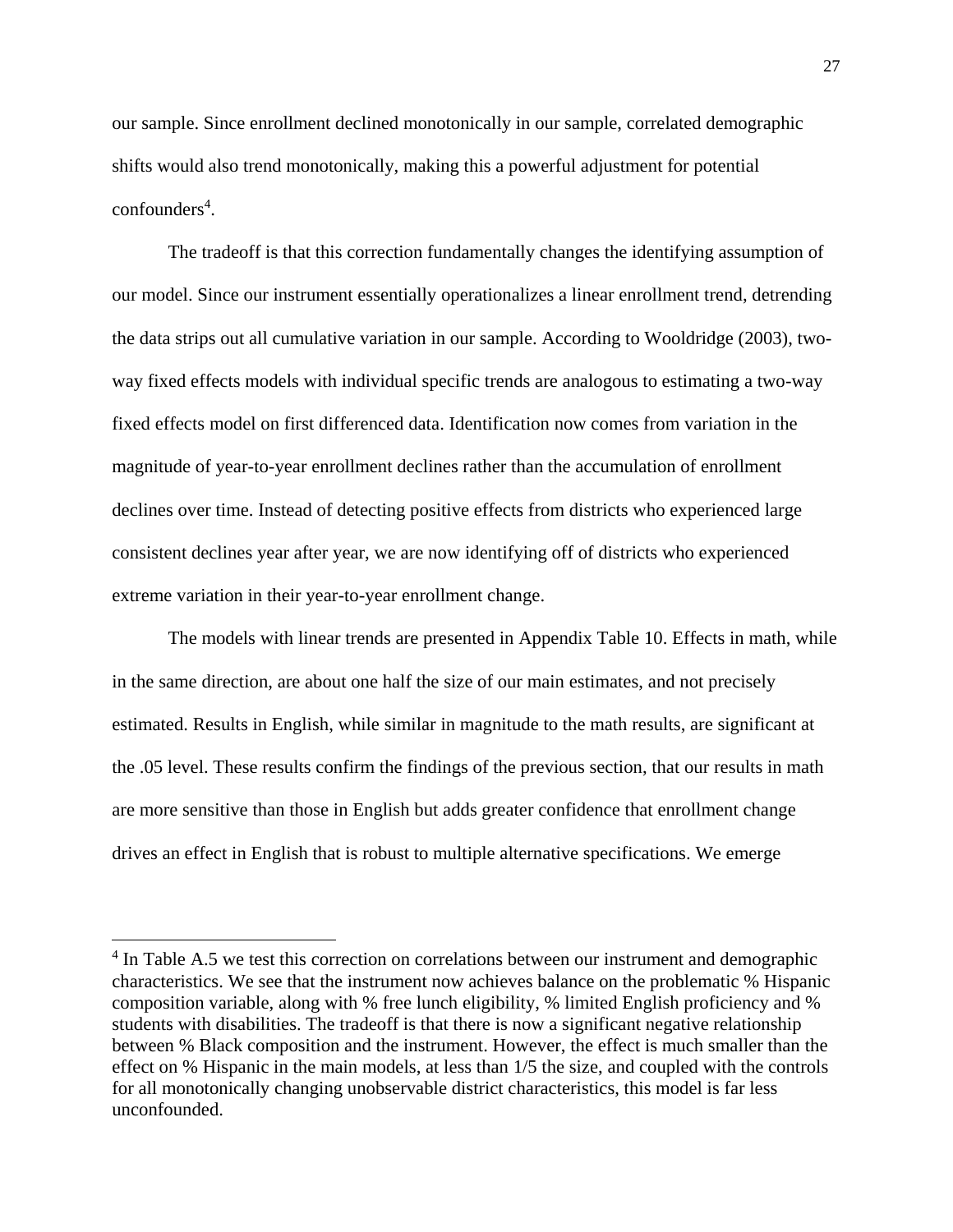confident that educational resources do have a significant and meaningful effect, but that the effect might operate differently in English and Math.

One concern with our results is that large population losses in a local area might lead to shifts in the local macroeconomy, which could have resulting impacts on student achievement. To test this hypothesis, we estimate models that control for local unemployment rate.<sup>5</sup> The results of these analyses are included in Appendix Table 11. Unemployment rate shows insignificant correlation with our instrument and produces minimal effect on the estimated coefficients in our main model.<sup>6</sup>

The final endogeneity concern that we address is the possibility that results are driven by the negative impact of new students on test scores, as discussed in section 4.2b. Since districts with enrollment growth are likely to have more new students than districts with enrollment declines, we restrict our sample to only observations in which districts experienced an enrollment decrease. This ensures that no aspect of the result is being driven by comparisons to districts with enrollment increase since 2007. The results of these tests are included in Appendix Table 12. The results in this subsample are fundamentally equivalent in effect size and significance to those in the main models. This demonstrates that the effects detected are entirely driven by districts maintaining higher funding levels through the Save Harmless provision.

While this alleviates some concern about new students, it does not eliminate it. Districts experiencing enrollment decline likely still have a population of new students each year, and the

 $\overline{\phantom{a}}$ 

<sup>&</sup>lt;sup>5</sup> We gathered data on local unemployment rates from the NYS Department of Labor, which was available monthly for the period in our sample for all geographic areas with greater than 25,000 in population. We collapsed by mean to the academic year, and then matched to our data at the city level, and at the county level for districts whose home city had less than 25,000 residents. Approximately 10% of observations yielded a city match, and the remaining 90% were matched at the county level.  $6$  One concern is that we draw a positive coefficient on the relationship between unemployment and test scores – an unexpected direction. Nonetheless, with its minimal association with our instrument it is unlikely to change estimates, even if it had the expected negative effect on achievement.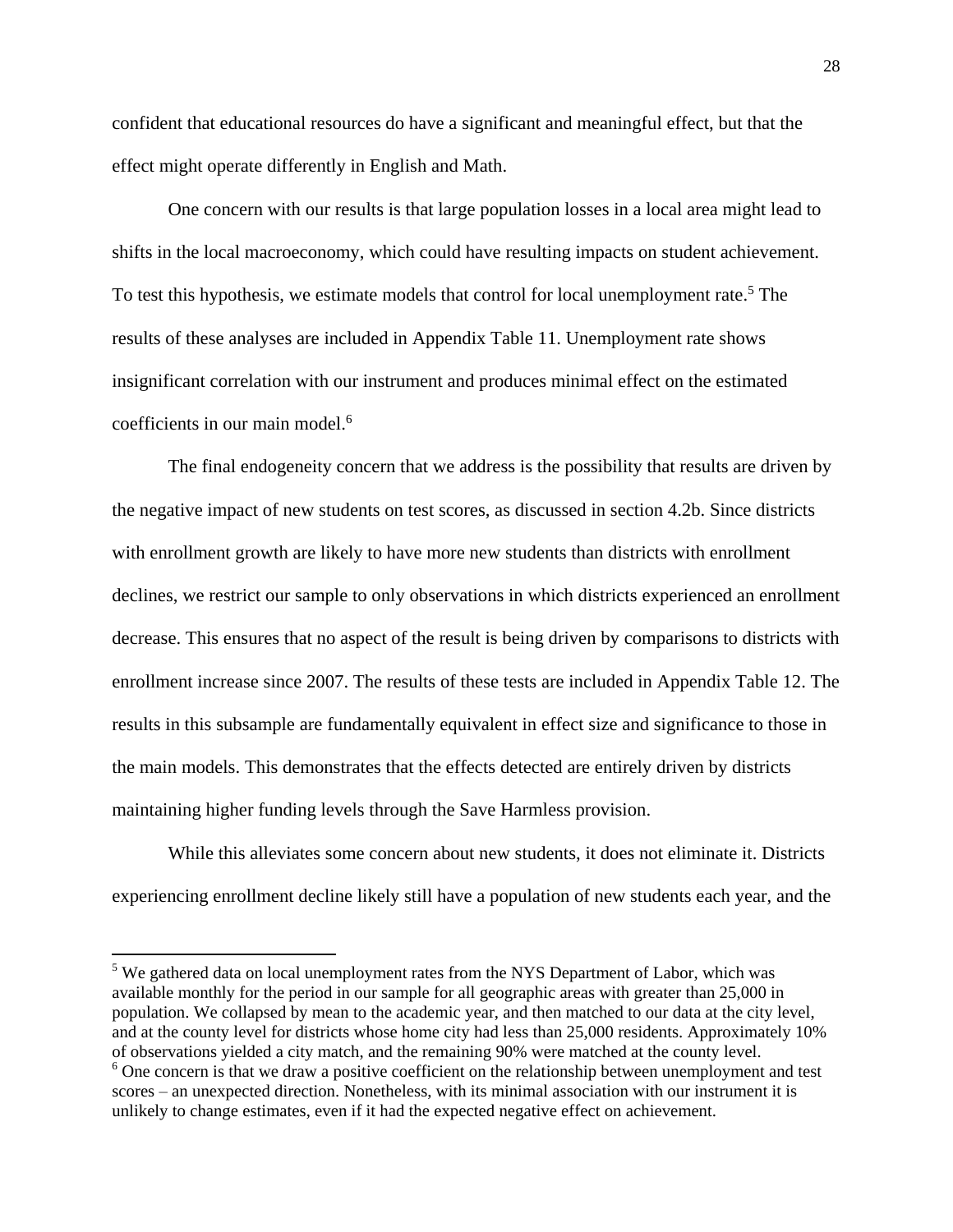size of this population is perhaps correlated with the magnitude of enrollment decrease. Thus, our model could be picking up the influence of higher populations of new students in districts with smaller enrollment decline. To ensure this was not the case we acquired supplemental data from NYSED on the percentage of students in grades 3-8 who were not enrolled in the district in the year prior, although this data was only available since the 2012-13 school year. Nonetheless, the performance of this variable in this restricted period can inform our understanding of the possibility of confounding by new students.

Some exploratory analyses show that districts with enrollment decline do in fact have significant populations of new students, and the size of this population is negatively correlated with the magnitude of enrollment decrease. In Appendix table 13 we explore the relationship between this variable and our instrument, along with our measures of student achievement. The variable is, as expected, highly correlated with our instrument. A 1% enrollment decline is correlated with a .2% decline in the percentage of new students. However, this variable does not have a significant effect on student achievement, with a point estimate of -.005 standard deviations per 1% increase in new students.

In appendix table 14 we estimate our 2SLS models on the restricted three-year sample. This yields estimates that are significantly larger than in our main model, however this is because districts in later years have greater cumulative exposure to enrollment declines and increased revenue. When we introduce controls for percent new students, the results do not yield meaningfully. In particular, coefficients only change by .0029 sd (4%) in Math and .001 sd (1.4%) in English. Thus, we emerge confident that the effects of new students are not significantly biasing results in the main sample.

### **6. Discussion**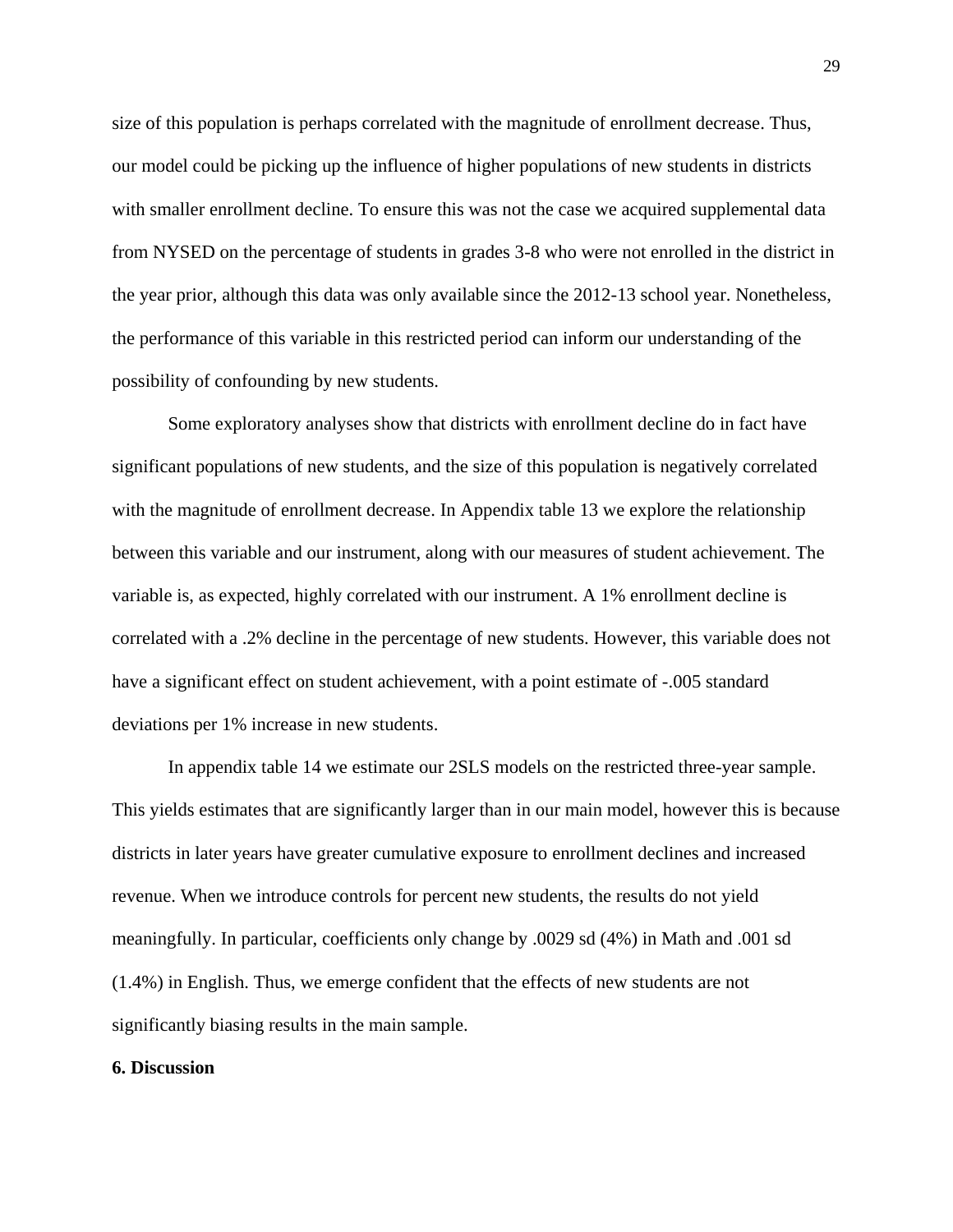The findings in this study show clear and compelling evidence that educational resources improve student learning, providing a new contribution to an old debate over the relationship between educational resources and student performance. While previous studies have showed positive impacts of SFR's, this study explores the effects of variation in educational spending in a previously unexplored context, in which resources are held constant while enrollment undergoes massive shifts. Thus, we identify the impact of the concentration of existing resources, rather than the delivery of new ones. While more research is needed to resolve this debate across different contexts and with different empirical strategies, our results, coupled with other findings from quasi-experimental studies, should suggest that allowing districts to maintain high levels of funding even during periods of enrollment loss benefits student achievement.

Efforts to deliver additional resources to low-performing schools have been a longstanding endeavor among educational reformers. After succeeding in equalizing raw measures of expenditures per pupil, advocates advanced the further argument that under-performing school districts actually needed more money than wealthy districts to achieve the same level of performance (Bifulco 2005; Duncombe and Yinger 2000; Lafortune, Rothstein and Schanzenbach 2016; Yinger 2004). While such performance-based educational finance reforms have flourished in recent years, the field still lacked credible evidence that increases in spending could meaningfully change educational performance and help close these gaps. With inconclusive findings in the economics of education literature, critics of school spending have been able to argue that such reforms are futile and misguided.

The findings of this study provide additional evidence that undermines these critiques. They show that even small increases in PPE, on the order of \$1,000 per pupil, or less than five percent of current average education spending in New York, can increase educational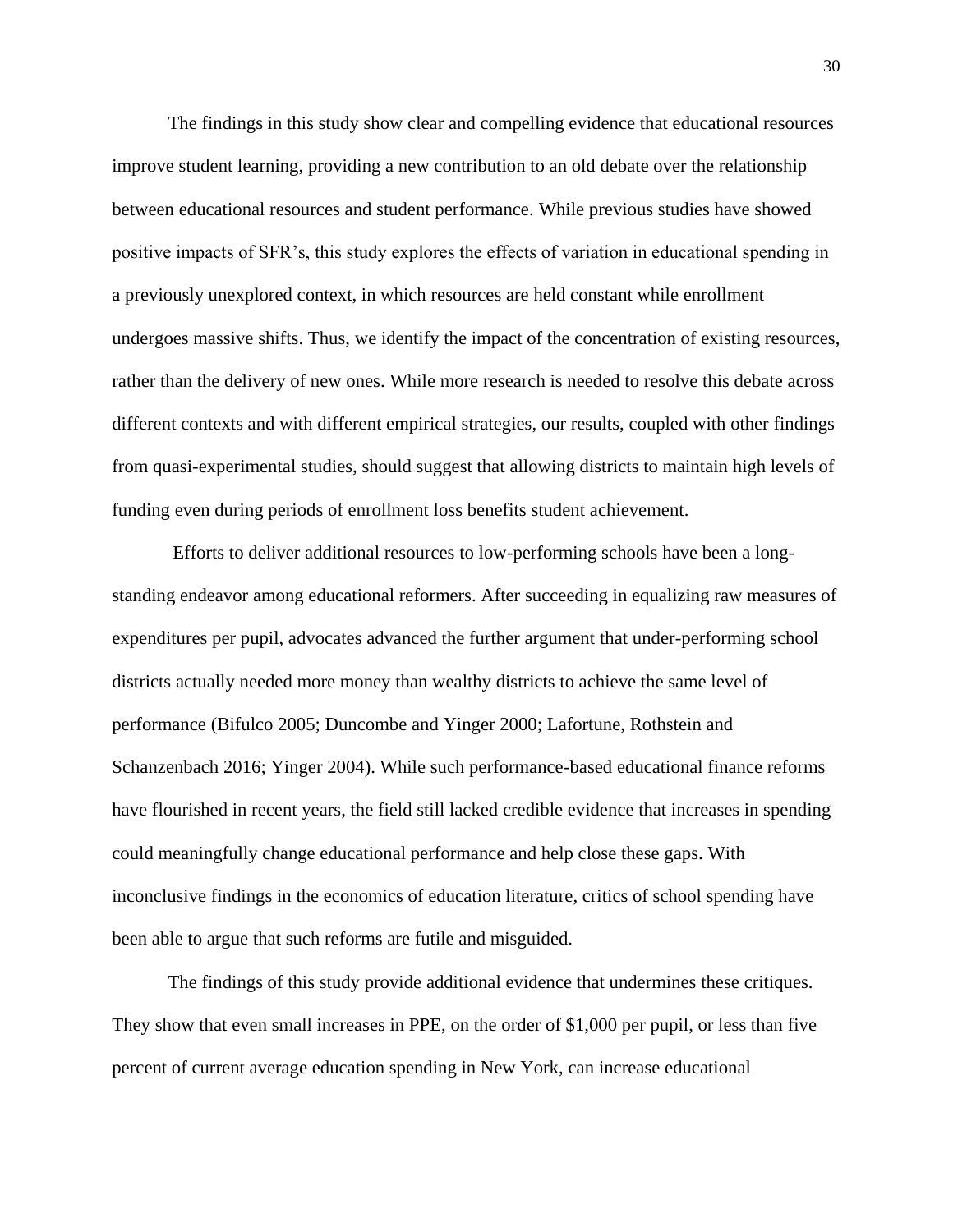performance by at least 0.015 standard deviations and possible by as much as .045 standard deviations. These effects are similar in magnitude to recent estimates provided by Lafortune et. al  $(2016)$ . As achievement gaps between privileged and disadvantaged students remain a persistent source of inequality in society (Clotfelter, Ladd and Vigdor 2009; Fryer and Levitt 2004; Fryer and Levitt 2006; Hanushek 1997; Reardon 2011), this study provides a persuasive case that greater investment in education could help close these gaps. Coupled with other credible results from quasi-experimental analyses, (e.g. Jackson, Johnson and Persico 2016; Papke 2005; Guryan, 2001) this study builds onto a growing body of evidence that educational resources contribute to improved student outcomes. Nonetheless, the results suggest that the effects of spending are not large enough to completely solve the problem of academic achievement gaps. Closing these gaps, which currently measure approximately 1 standard deviation, would require doubling per pupil expenditures, which would likely be practically and politically infeasible even if only implemented in targeted districts. Nonetheless, these findings caution against spending cuts, and support targeted expenditure increases as a policy instrument to improve academic performance.

These results also have policy implications for the effectiveness or desirability of Save Harmless policies. Save Harmless policies are controversial, because critics say they divert resources from real students with real needs to support students that don't exist (Chira 1983; Cunningham 2014; Levine 1976). However, our findings show that while these policies may contribute to equity losses in theory, in practice they can have broad and equally-distributed impacts on student achievement. In the context of our study, nearly every district in NYS

 $\overline{\phantom{a}}$ 

 $<sup>7</sup>$  Lafortune et al. (2016) use ten years of spending as their independent variable, and so we compare our</sup> one-year effect size to their estimates divided by ten. Other recent high quality studies are more difficult to compare our effect sizes to given that they either did not focus on test score outcomes or provided test score outcomes in terms of proficiency rates.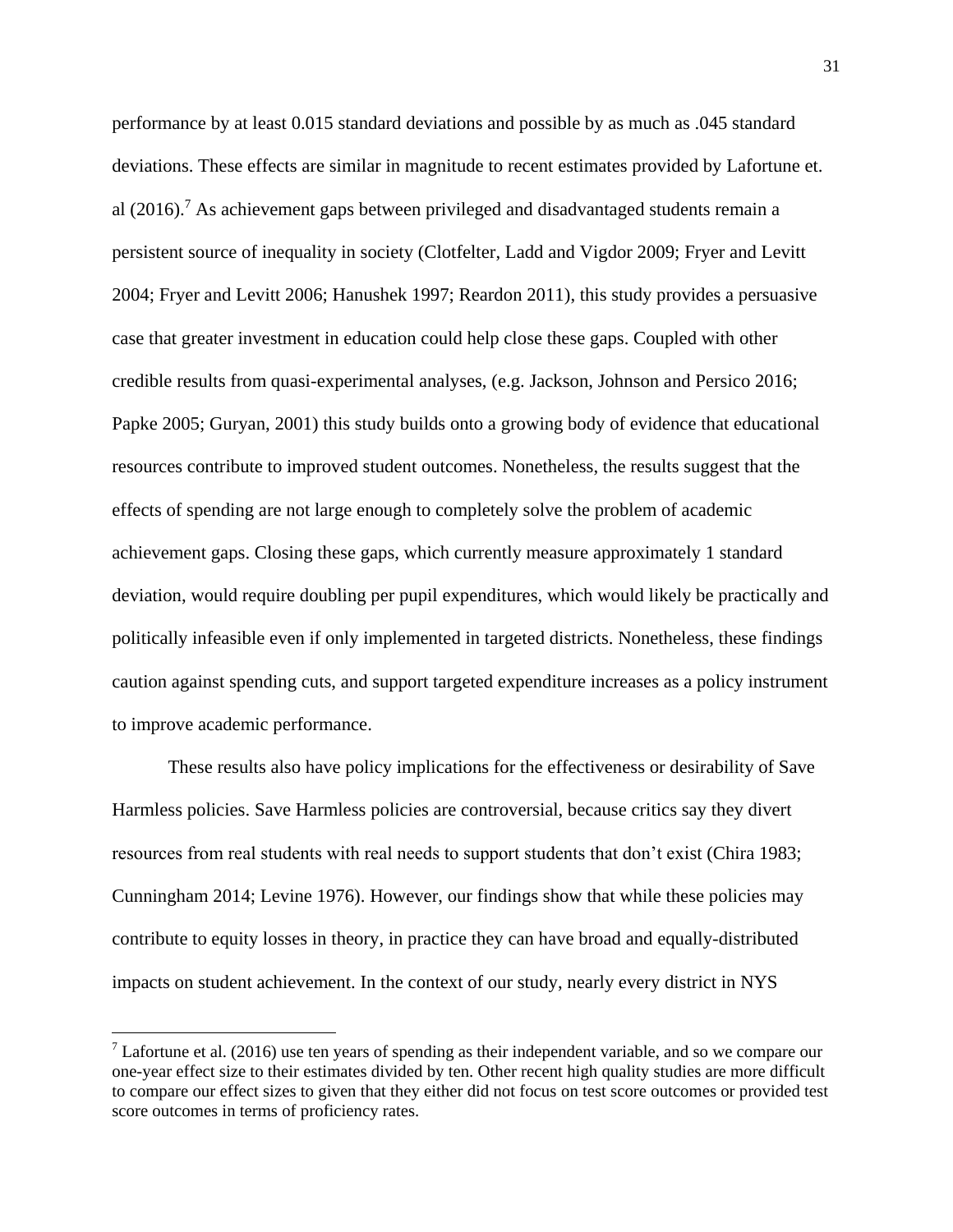benefitted from additional financial aid under the Save Harmless policy, and experienced notable improvements in student achievement. In a state like New York, which is threatened by serious demographic changes which could undermine the stability of school districts state wide, Save Harmless policies helped schools weather the disruptions. These results may not generalize to other states, where there is more pronounced variation in areas with and without enrollment decline, which could lead to unevenly distributed benefits. But in states where the policy's impacts are evenly distributed, Save Harmless policies can mitigate adverse demographic trends through resource stability.

This study is subject to some limitations. The instrumental variables approach employed in this study requires strong assumptions about the impact of unobservables on our estimates, and the centrality of per-pupil expenditures to the impacts of the Save Harmless policy. We may not be able to perfectly defend the validity of these assumptions given the limitations of our data, and the unique conditions of the natural experiment upon which our analysis is based. We probe the sensitivity of our estimates to violations of these assumptions and find that they have limited impact on our estimates, though our estimates of effects on English scores may be more robust than those on math scores.

While we cannot entirely rule out confounding by time-varying unobservables, we have demonstrated a few conclusive findings. Enrollment declines during the period of our study were associated with substantial concentration of resources in New York school districts, and this resource concentration was associated with highly significant increases in student achievement. When we quantify these achievements in terms of their relationship with per-pupil-educational expenditures, we estimate effect sizes consistent with the hypothesis that these gains were produced entirely by educational spending, based on credible benchmarks from the literature. As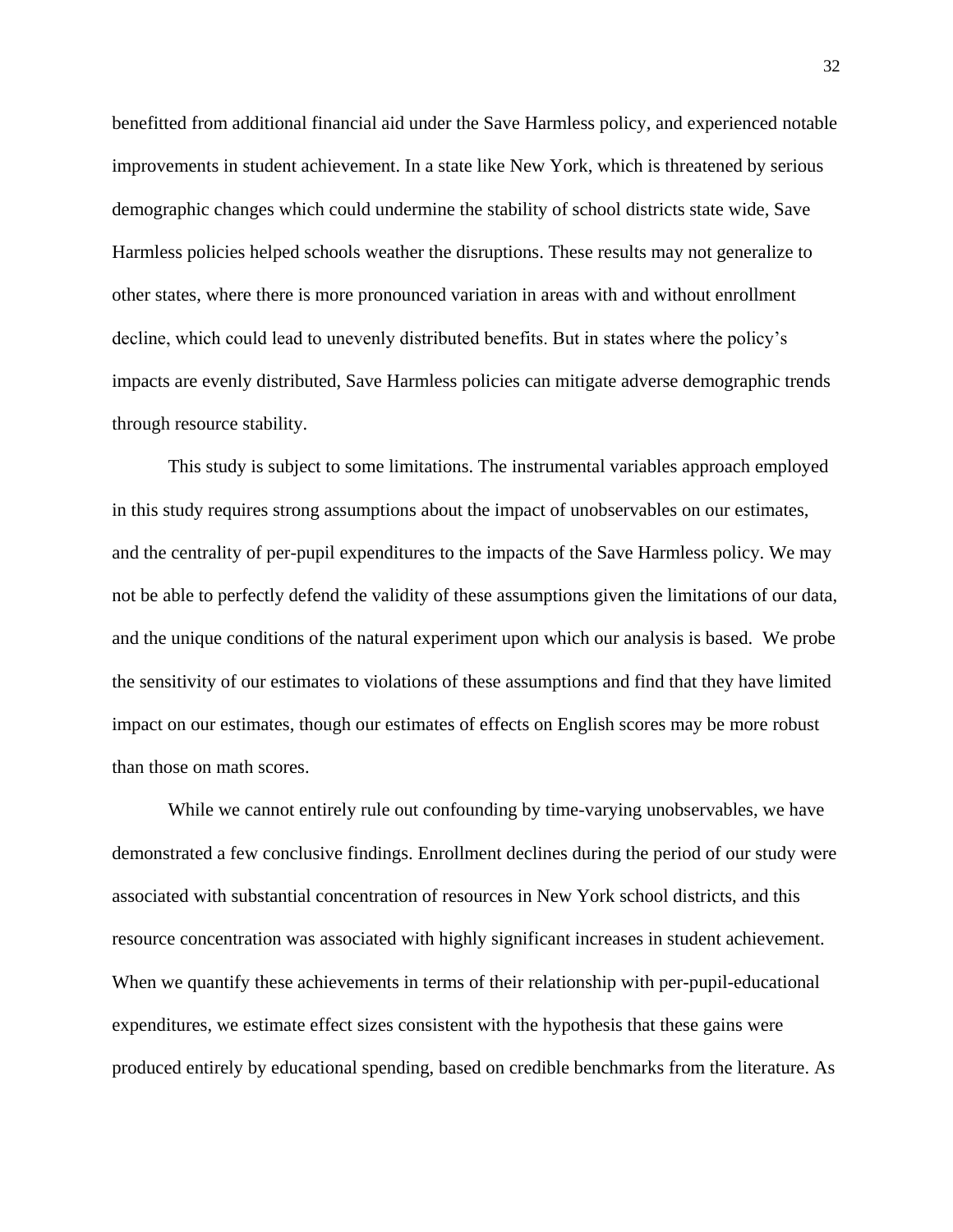in all cases of empirical analysis, the results of this study cannot provide the definitive statement on relationship between educational resources and student performance across all educational contexts. But they do construct a narrative of how, in this case, state aid maintenance over time resulted in smaller class sizes and marked educational improvement.

We offer more current estimates of the causal impact of PPE than the studies we have cited, using data as recent as the 2014-15 academic year. We also offer the first estimates to our knowledge of the impact of PPE in New York State following their 2007 educational finance reform, which allows our research to inform discussions of school finance reforms at both the state and national level. The fact that we find positive effects of increased spending even in New York State, which boasts the highest per-pupil spending in the country, suggests that resources are important even above some adequacy threshold. Finally, this study provides the first examination of the effects of Save Harmless policies on student outcomes, which makes a salient contribution to the literature on school finance systems. In recent years, 22 percent of total state and local spending have gone to funding elementary and secondary education (US Census, 2014). Continuous and rigorous analysis of the benefits that accrue to students can inform how decision-makers allocate resources to and within the education sector during times of fiscal scarcity.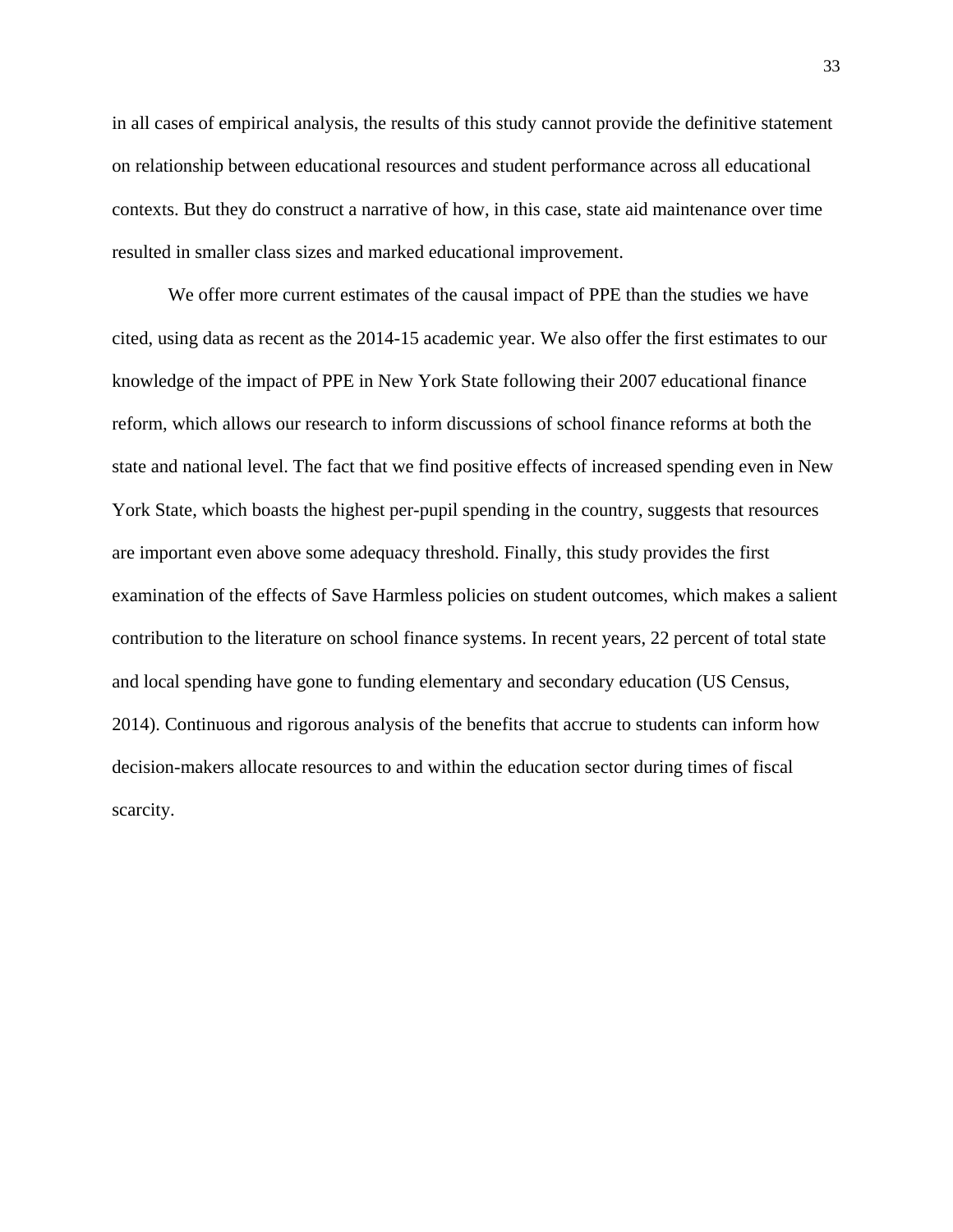## **References**

- Abbott, Doug, Patrick Hodgens, and Kevin Wenzel, "Memorandum on New York State Education Aid Formula Reform," (Center for Policy Research, Syracuse University, 2013).
- Angrist, Joshua D., and Victor Lavy, "Using Maimonides' rule to estimat the effect of class size on scholastic achievement," Quarterly Journal of Economics, 114 (1999), 533-575.
- Bifulco, Robert, "District-level black-white funding disparities in the United States, 1987-2002," Education Finance and Policy, 31 (2005), 172-194.
- Bloom, Howard S., Carolyn J. Hill, Alison Rebeck Black, and Mark W. Lipsey, "Performance trajectories and performance gaps as achievement effect-size benchmarks for educational interventions," Journal of Research on Educational Effectiveness, 1 (2008), 289-328.
- Brummet, Quentin. "The effect of school closings on student achievement." Journal of Public Economics, 119, 108-124.
- Card, David, and A. Abigail Payne, "School finance reform, the distribution of school spending, and the distribution of student test scores," Journal of Public Economics, 83 (2014), 49- 82.
- Chira, Susan, ""Save Harmless" School Formula Survives Anew," in *The New York Times*, (New York, NY, 1983).
- Clark, Melissa A, "Education reform, redistribution, and student achievement: Evidence from the Kentucky Education Reform Act," Mathematica Policy Research, (2003).
- Clotfelter, Charles T., Helen F. Ladd, and Jacob L. Vigdor, "The academic achievement gap in grades 3 to 8," The Review of Economics and Statistics, 91 (2009), 398-419.
- Chaudhary, Latika, "Education inputs, student performance and school finance reform in Michigan," Economics of Education Review, 28 (2009), 90-98.
- Cunningham, Deborah H., "State aid to school districts in New York State: An overview based on the laws of 2014," (New York State Association of School Business Officials, 2014).
- Deke, John, "A study of the impact of public school spending on postsecorndary educational attaintment using statewide school district refinancing in Kansas," Economics of Education Review, 22 (2003), 275-284.
- Downes, Thomas A., "Evaluating the impact of school finance reform on the provision of public education: The California case," National Tax Journal, 45 (1992), 405-419.
- Duncan, Greg G., and Richard J Murnane, eds., *Whither Opportunity?: Rising Inequality, Schools and Children's Life Chances.* (New York, NY: Russell Sage Foundation, 2011).
- Duncombe, William, and John Yinger, "Financing higher student performance standards: the case of New York State," Economics of Education Review, 19 (2000), 363-386.
- Empire Center, "Population is dropping faster in upstate New York counties," (2016).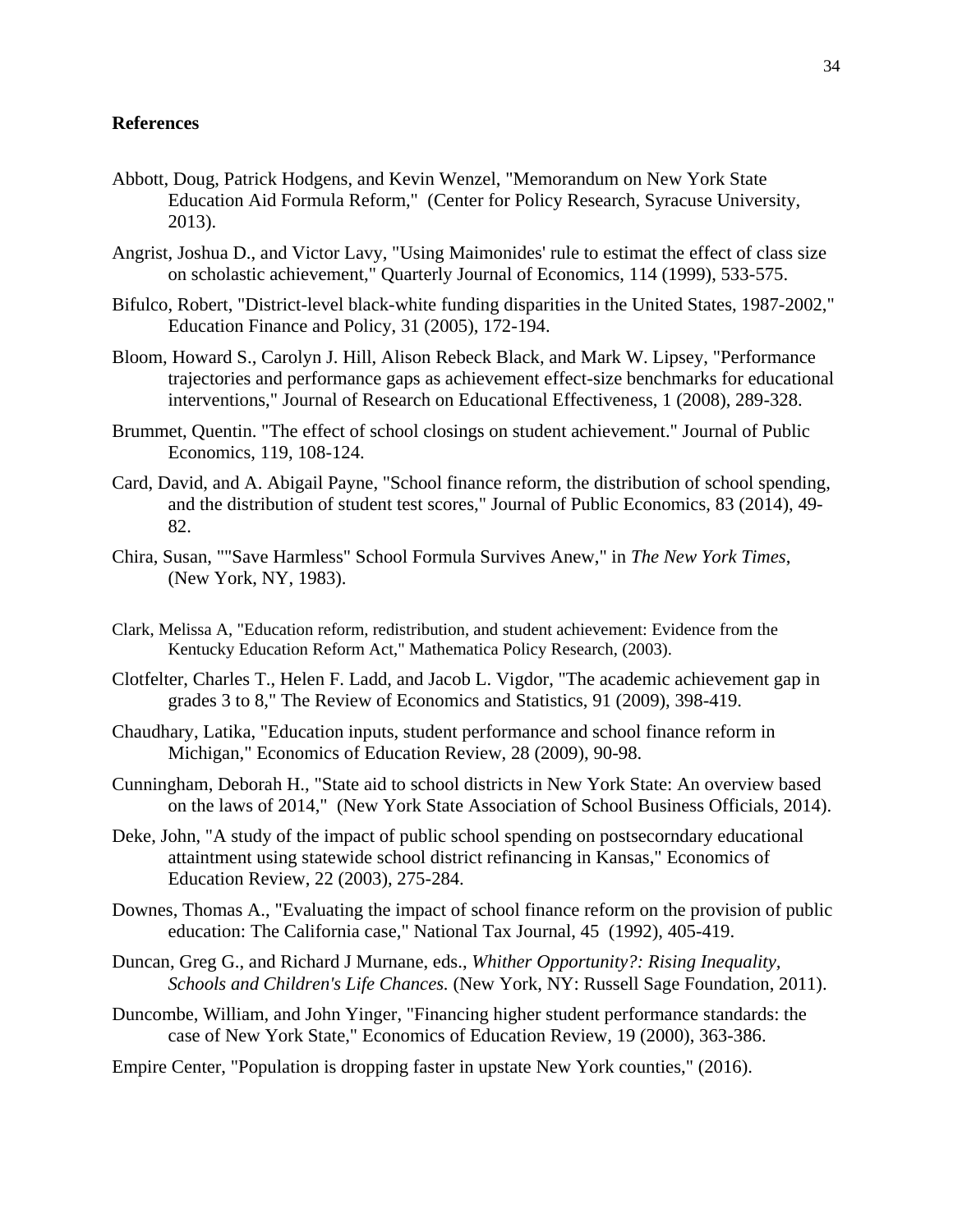- Fryer, Roland G., and Steven D. Levitt, "Understanding the black-white test score gap in the first two years of school," The Review of Economics and Statistics, 86 (2004), 447-464.
- ---, "The black-white test score gap through third grade," American Law and Economics Review, 8 (2006), 249-281.
- Greenwald, Rob, Larry V. Hedges, and Laine Richard D., "The effect of school resources on student achievement," Review of Educational Research, 66 (1996), 361-396.
- Guryan, Jonathan, "Does money matter? Regression-discontinuity estimates from education finance reform in Massachusetts," NBER Working Paper: No. 8269, (2001).
- Haegelend, Torbjorn, Oddbjorn Raaum, and Kjell G. Salvanes, "Pennies from heaven? Using exogenous tax variation to identify effects of school resources on student achievement." *Economics of Education Review*, 31 (2012), 601-614.
- Hanushek, Eric A., "A jaundiced view of "adequacy" in school finance reform," Educational Policy, 8 (1994), 460-469.
- ---, "Assessing the effects of school resources on student performance: An update," Educational Evaluation and Policy Analysis, 19 (1997), 141-164.
- Hanushek, Eric A., and Steven G. Rivkin, "School quality and the black-white achievement gap," (National Bureau of Economic Research: Working Paper No. 12651, 2006).
- Heckman, James J., and Paul A. LaFontaine, "The American high school graduation rate: Trends and levels," The Review of Economics and Statistics, 92 (2010), 244-262.
- Hoxby, Caroline M., "The effects of class size on student achievement: New evidence from population variation," Quarterly Journal of Economics, 115 (2000), 1239-1285.
- Hyman, Joshua, "Does Money Matter in the Long Run? Effects of School Spending on Educational Achievement," American Economic Journal: Economic Policy, 9 (2017), 256-280.
- Jackson, C. Kirabo, Rucker C. Johnson, and Claudia Persico, "The effects of school spending on educational and economic outcomes: Evidence from school finance reforms," The Quarterly Journal of Economics, 131 (2016), 157-218.
- Jepsen, C., and Steven G., "Class size reduction, teacher quality, and academic achievement in California public elementary school*s*," Public Policy Instit. of CA., (2002).
- Kotkin, Joel, "The states gaining and losing the most migrants -- and money," in *Forbes*, (2016).
- Krueger, Alan B., "Experimental estimates of educational production functions," Quarterly Journal of Economics, 114 (1999), 497-532.
- Lafortune, Julien, Jesse Rothstein, and Diane Whitmore Schanzenbach, "School finance reform and the distribution of student achievement," NBER Working Paper: No. 22011, (2016).
- Levine, Harold, "The Harm of "Save Harmless"," in *The New York Times*, (New York, NY, 1976).
- Leuven, Edwin, Mikael Lindahl, Hessel Oosterbeek, and Dinand Webbink, "The effect of extra funding for disadvantaged pupils on student achievement," Review of Economics and Statistics, 89 (2007), 721-736.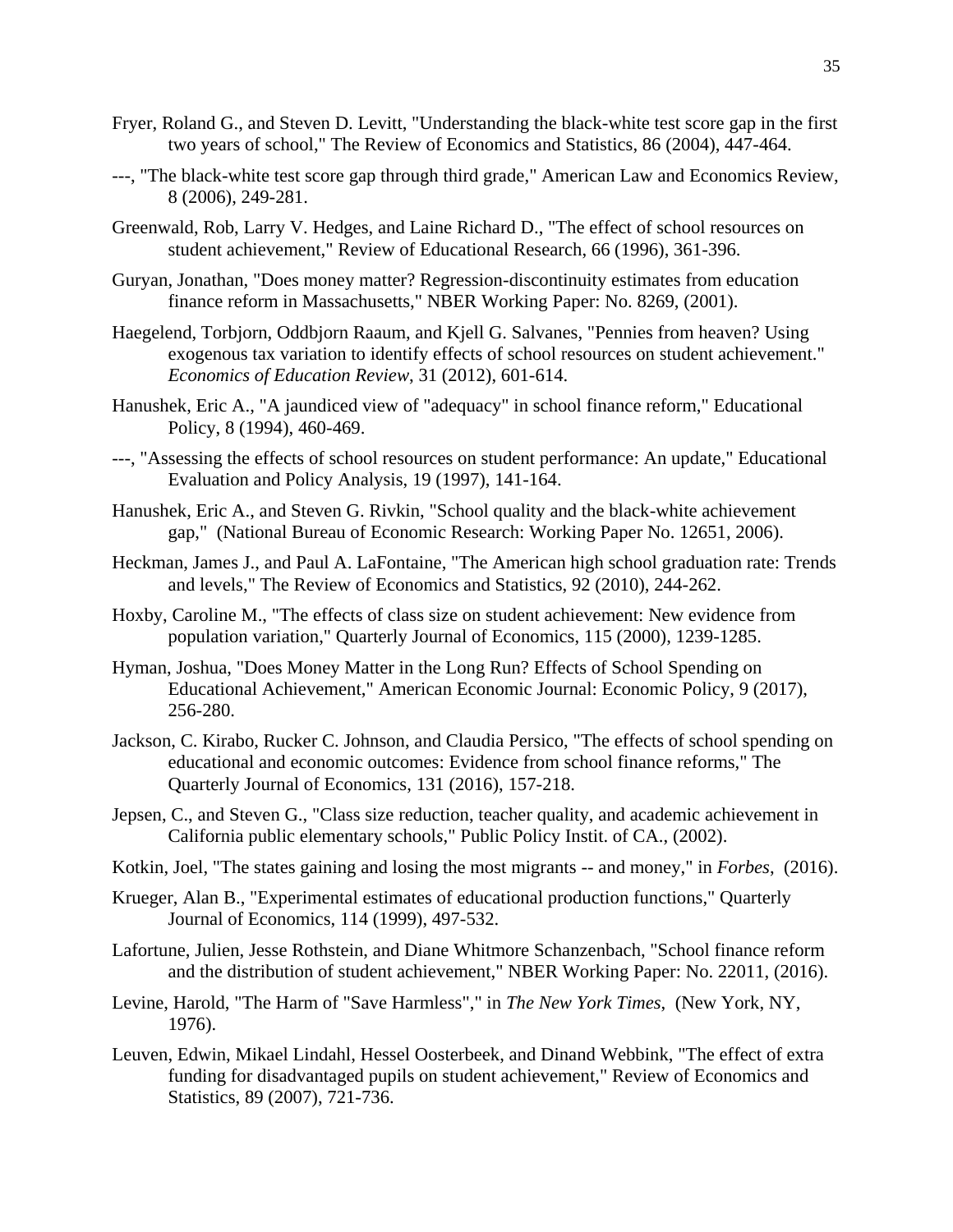NYS Department of Labor, "Employment in New York State," (2011).

- Papke, Leslie, "The effects of spending on test pass rates: Evidence from Michigan," Journal of Public Economics, 89 (2005), 729-1154.
- ---, "The effects of changes in Michigan's school finance system," Public Finance Review, 36 (2008), 456-474.
- Reardon, Sean F., "The widening academic achievement gap between the rich and the poor: New evidence and possible explanations," in *Whither Opportunity?: Rising Inequality, Schools, and Children's Life Chances*, Greg G. Duncan, and Richard J Murnane, eds. (New York, NY: Russell Sage Foundation, 2011).
- Rockoff, Jonah E, and Benjamin B. Lockwood, "Stuck in the middle: Impacts of grade configuration in public schools." Journal of Public Economics, 94 (2010), 1051-1061.
- Roy, J. "Impact of school finance reform on resource equalization and academic performance: Evidence from Michigan," Education Finance and Policy, 6 (2011), 137-167.
- Schwartz, Amy Ellen, Stiefel, Leanna, and Sarah A. Cordes, "Moving matters: The causal effect of moving schools on student performance," Education Finance and Policy, 12(2017), 419-446.
- Verstegen, Deborah A., and Richard A. King, "The relationship between school spending and student achievement: A review of 35 years of production function research," Journal of Education Finance, 24 (1998), 243-262.
- Wing, Paul, "Population trends in New York State: New Yorkers at the Millennium," in *The Public Policy Institute*, (2003).
- Wooldridge, Jeff, *Econometric Analysis of Cross Section and Panel Data* 2 ed. (Cambridge, Massachusetts: The MIT Press, 2010).
- ---, *Introductory Econometrics: A Modern Approach* 6 ed. (Cengage Learning, 2015).
- ---, "On the robustness of fixed effects and related estimators in correlated random coefficient panel data models," The Institute for Fiscal Studies, Department of Economics, UCL; CEMMAP working paper CWP04/04.
- Yinger, John, ed., *Helping Children Left Behind: State Aid and the Pursuit of Educational Equity* (Cambridge, MA: MIT University Press, 2004).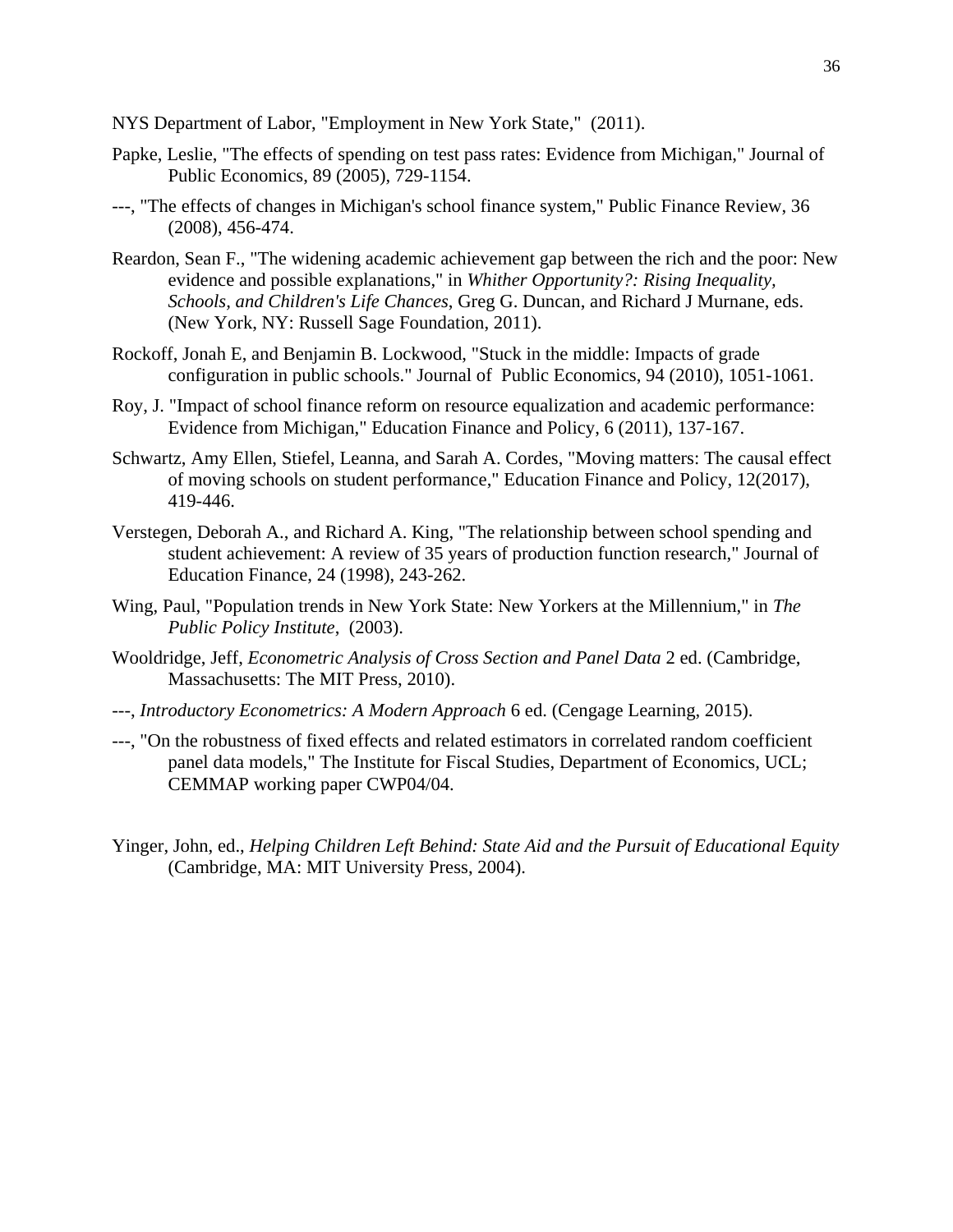# **Tables and Figures**



**Figure I: Patterns in Changes in Student Enrollment and Total Expenditures Across NYS**

**Figure II: Enrollment Decline and the Relationship between Enrollment Change and PPE**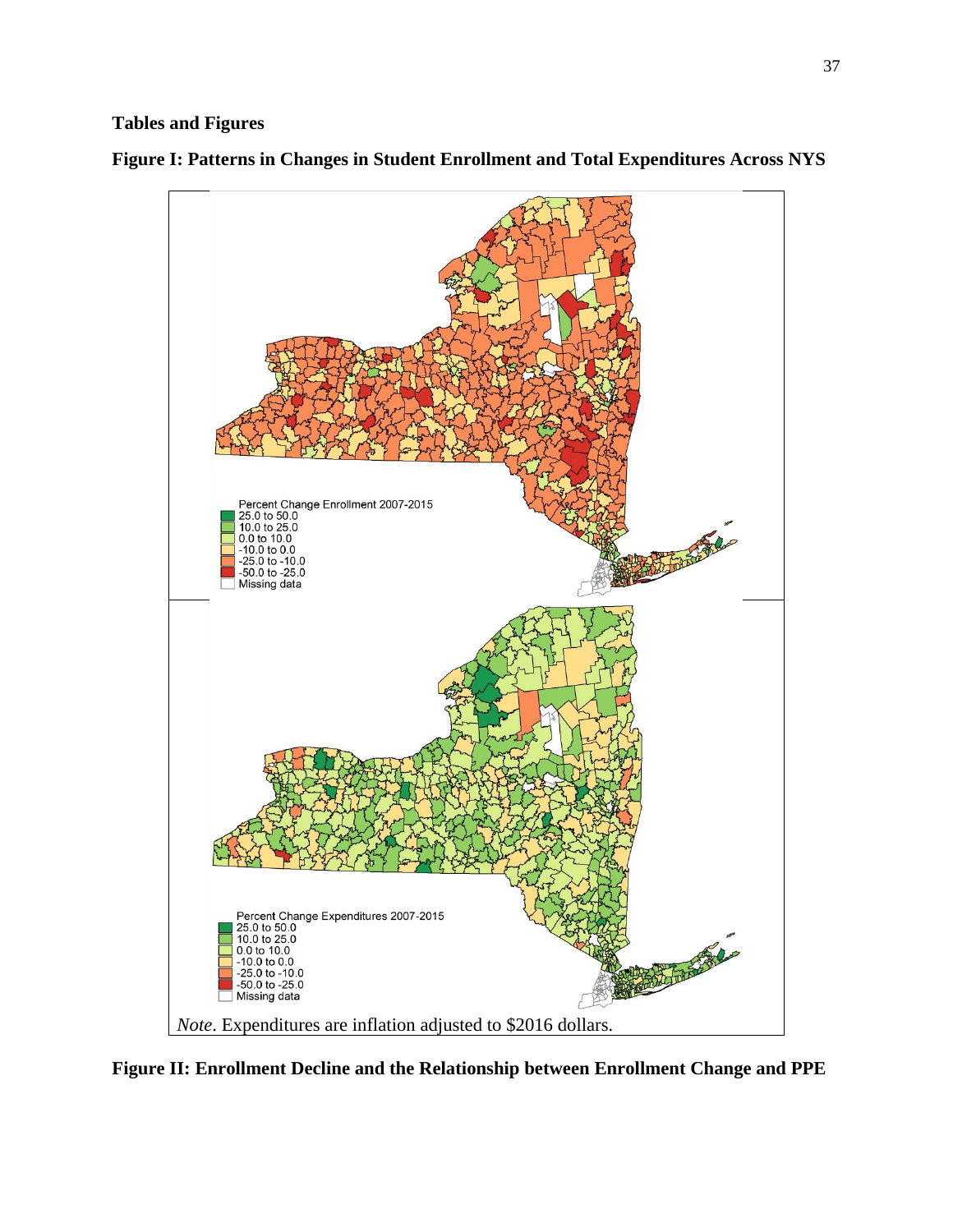

*Note.* These figures are binned scatter plots absorbing district fixed effects with linear trend lines added. The first graph plots average district student enrollment across New York between 2008 and 2016; the second graph plots per-pupil expenditures (PPE) by the percent enrollment decline since the 2006-2007 school year.

# **Figure III: Enrollment Decline Under Save Harmless by Year**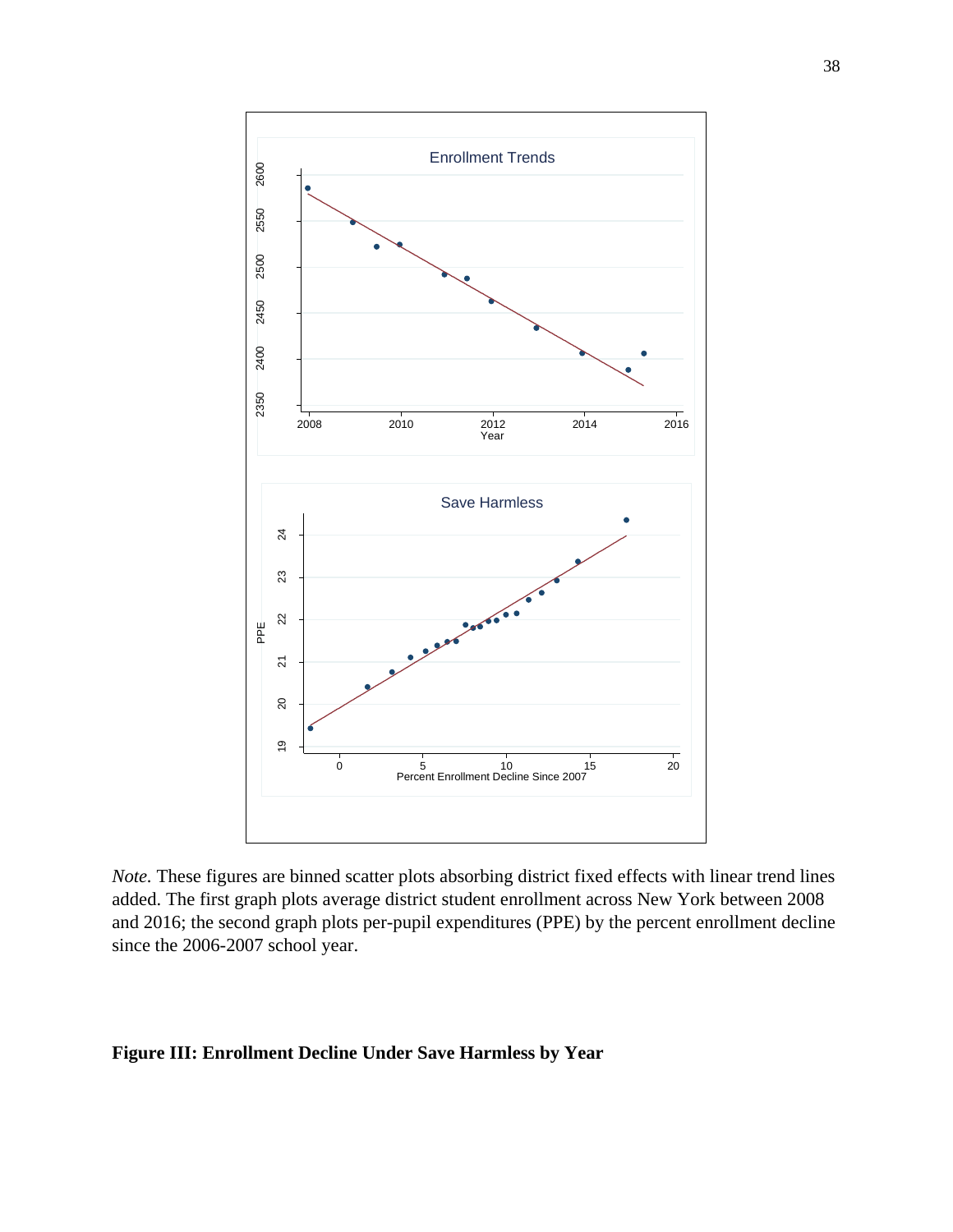

*Note.* This figure is a binned scatter plot absorbing district fixed effects with linear trend line added. This figure plots enrollment decrease since 2007 against time.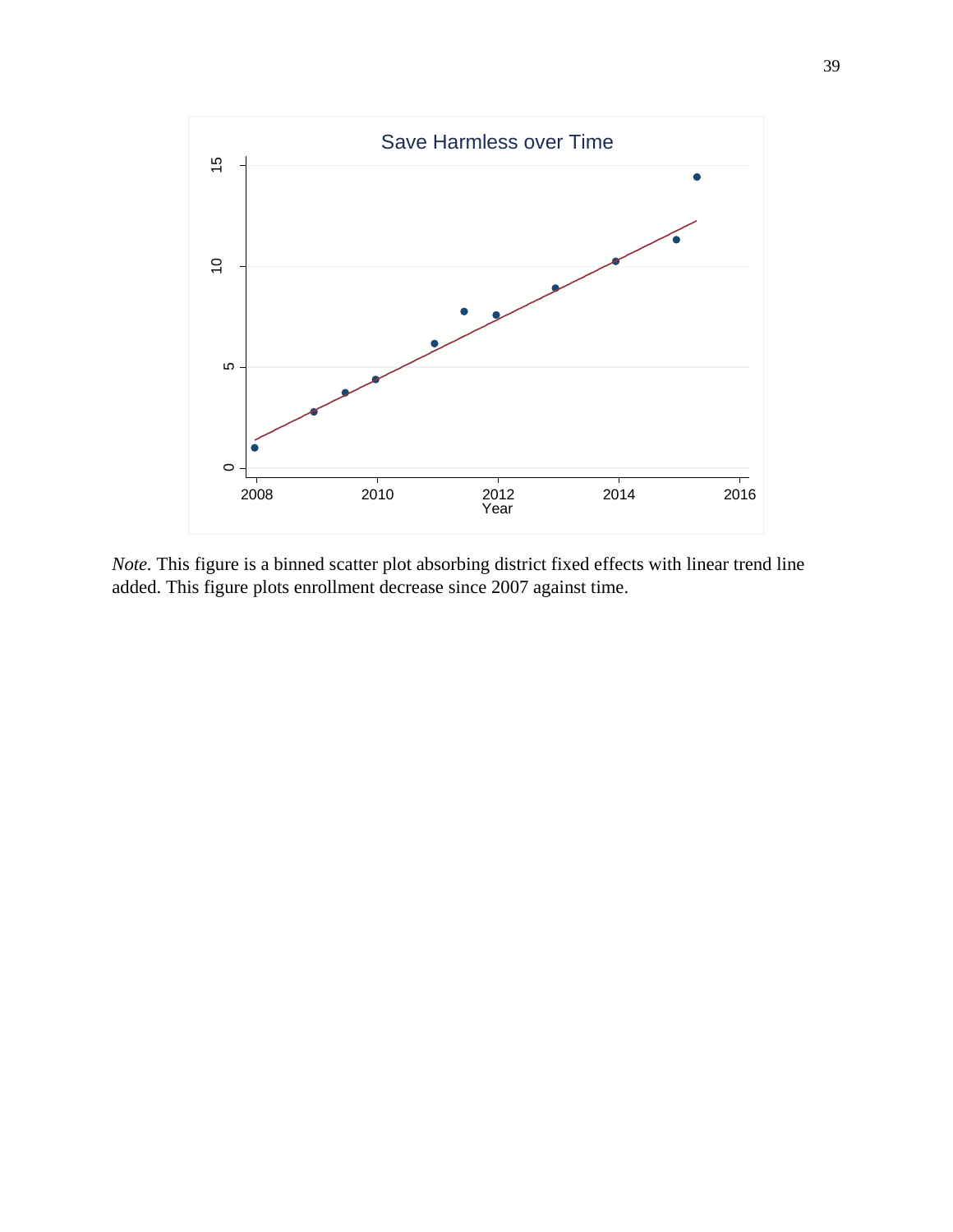| Table I: Descriptive Statistics |       |          |           |          |           |  |  |
|---------------------------------|-------|----------|-----------|----------|-----------|--|--|
| Variable                        | Obs   | Mean     | Std. Dev. | Min      | Max       |  |  |
| <b>Math Scores</b>              | 4,821 | 0.00     | 1.00      | $-3.71$  | 3.38      |  |  |
| <b>English Scores</b>           | 4,821 | 0.00     | 1.00      | $-3.60$  | 3.51      |  |  |
|                                 |       |          |           |          |           |  |  |
| <b>Save Harmless</b>            | 4,821 | 6.63     | 6.97      | $-39.34$ | 36.28     |  |  |
| PPE                             | 4,821 | 21.82    | 4.78      | 12.80    | 70.73     |  |  |
| <b>Student-Teacher Ratio</b>    | 4,821 | 11.38    | 1.90      | 4.21     | 58.00     |  |  |
|                                 |       |          |           |          |           |  |  |
| <b>State Aid PP</b>             | 4,821 | 8.87     | 4.04      | 0.98     | 20.93     |  |  |
| Local Revenue PP                | 4,821 | 10.97    | 6.90      | 1.95     | 49.58     |  |  |
| Instructional                   |       |          |           |          |           |  |  |
| Expenditures                    | 4,821 | 28968.99 | 37601.05  | 1676.11  | 467439.40 |  |  |
| % Instructional                 | 4,821 | 0.53     | 0.05      | 0.21     | 0.69      |  |  |
| Debt Expenditures               | 4,821 | 3636.85  | 6070.29   | 0.00     | 188577.70 |  |  |
| Debt Ratio                      | 4,821 | 0.08     | 0.04      | 0.00     | 0.67      |  |  |
| Administrative                  |       |          |           |          |           |  |  |
| Expenditures                    | 4,821 | 7201.04  | 9215.37   | 463.56   | 124614.30 |  |  |
| <b>Administrative Ratio</b>     | 4,821 | 0.14     | 0.02      | 0.05     | 0.29      |  |  |
|                                 |       |          |           |          |           |  |  |
| Enrollment                      | 4,821 | 2477.45  | 3183.05   | 117.00   | 43898.00  |  |  |
| % Free Lunch                    |       |          |           |          |           |  |  |
| Eligibility                     | 4,821 | 25.67    | 15.35     | 0.00     | 95.00     |  |  |
| % Black                         | 4,821 | 4.87     | 9.23      | 0.00     | 80.00     |  |  |
| % Hispanic                      | 4,821 | 6.29     | 9.66      | 0.00     | 71.00     |  |  |
| % LEP                           | 4,821 | 1.59     | 3.30      | 0.00     | 33.00     |  |  |
| % Students with                 |       |          |           |          |           |  |  |
| <b>Disabilities</b>             | 4,821 | 15.56    | 4.64      | 3.52     | 52.67     |  |  |
| % New Students                  | 1,777 | 7.32     | 2.66      | 1.42     | 20.20     |  |  |
| % Unemployment                  | 4,821 | 7.19     | 1.57      | 3.34     | 11.72     |  |  |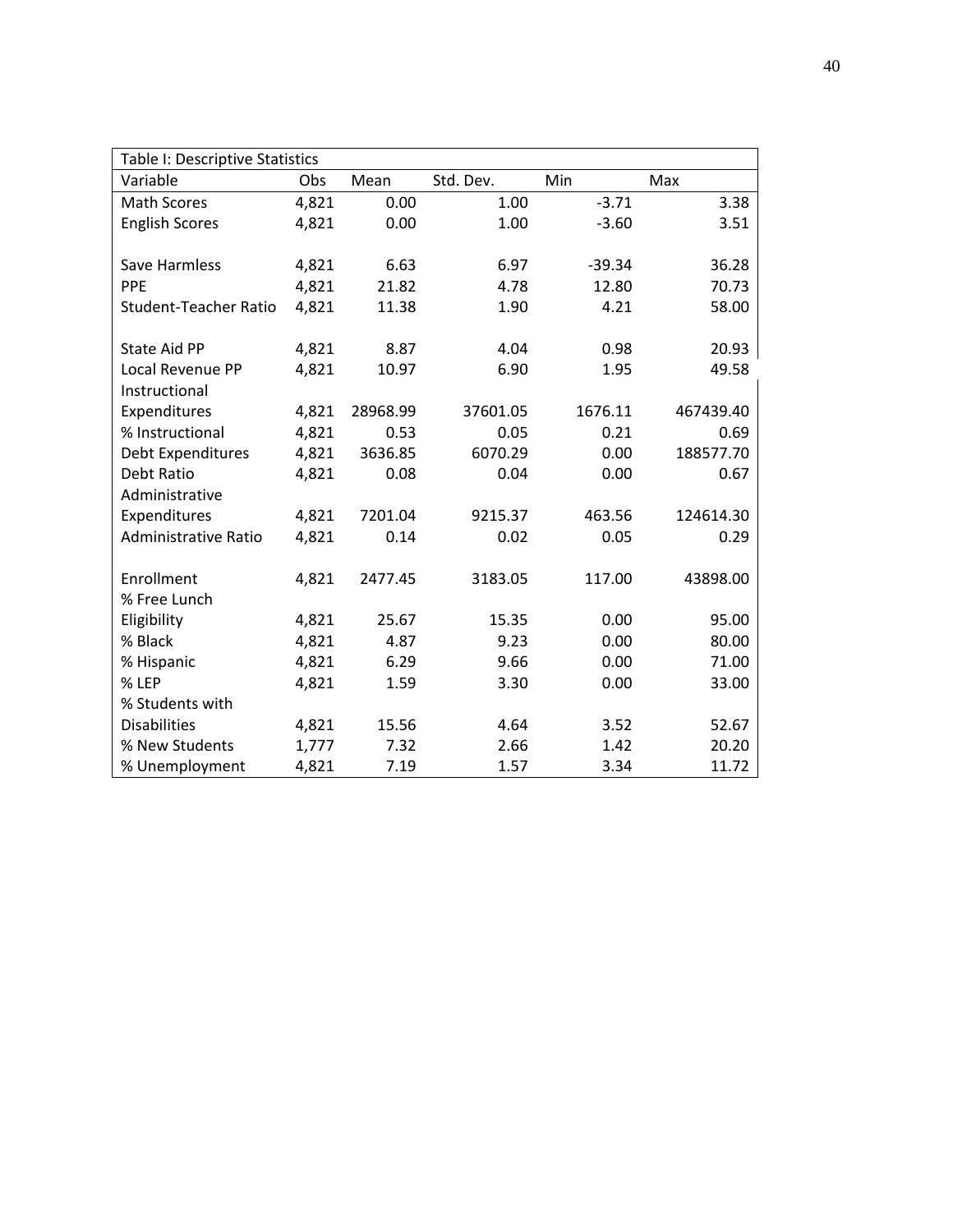| Table II: First Stage Models          |                           |                  |             |             |
|---------------------------------------|---------------------------|------------------|-------------|-------------|
|                                       | (1)                       | (2)              | (3)         | (4)         |
|                                       |                           |                  |             | Teacher     |
|                                       |                           | <b>State Aid</b> | Local       | Student     |
| VARIABLES                             | PPE                       | PP               | Revenue PP  | Ratio       |
|                                       |                           |                  |             |             |
| Save Harmless                         | $0.2058**$                | $0.0951**$       | $0.1008**$  | $-0.0559**$ |
|                                       | (0.0100)                  | (0.0054)         | (0.0129)    | (0.0068)    |
| Enrollment                            | $-26.6090**$              | 1.9208           | $-7.4544+$  | 4.1870**    |
|                                       | (4.4410)                  | (1.7353)         | (4.1959)    | (1.3204)    |
| Administrative Ratio                  | 11.6565+                  | $9.0253**$       | 12.0445     | 0.7273      |
|                                       | (5.9797)                  | (1.4022)         | (7.4308)    | (0.8461)    |
| Debt Ratio                            | $-25.4448**$              | 0.0350           | $-5.9857**$ | $-2.6594**$ |
|                                       | (1.7971)                  | (1.0521)         | (1.6614)    | (0.7139)    |
| Instructional                         | 0.0002                    | $0.0006**$       | $-0.0005+$  | $-0.0003*$  |
|                                       | (0.0003)                  | (0.0001)         | (0.0003)    | (0.0001)    |
| % Free Lunch                          | $-0.0147**$               | $-0.0015$        | $-0.0099*$  | $0.0043+$   |
|                                       | (0.0048)                  | (0.0023)         | (0.0042)    | (0.0026)    |
| % Black                               | 0.0201                    | $-0.0012$        | 0.0267      | $-0.0622**$ |
|                                       | (0.0250)                  | (0.0123)         | (0.0255)    | (0.0172)    |
| % Hispanic                            | $0.0864**$                | $0.0188*$        | $0.0658**$  | $-0.0037$   |
|                                       | (0.0161)                  | (0.0079)         | (0.0190)    | (0.0102)    |
| % LEP                                 | $-0.0480$                 | $-0.0588**$      | $-0.0281$   | 0.0155      |
|                                       | (0.0449)                  | (0.0194)         | (0.0432)    | (0.0292)    |
| % Students with Disabilities          | $0.0122 +$                | $-0.0007$        | 0.0027      | $-0.0084**$ |
|                                       | (0.0063)                  | (0.0030)         | (0.0066)    | (0.0030)    |
| Constant                              | 36.0151**                 | 5.7365**         | 14.4091**   | 13.2644**   |
|                                       | (1.4162)                  | (0.8462)         | (1.5743)    | (0.5483)    |
| Observations                          | 4,821                     | 4,821            | 4,821       | 4,821       |
| R-squared                             | 0.6984                    | 0.5294           | 0.4226      | 0.0542      |
| F-Statistic (Save Harmless)           | 425.69                    | 313.85           | 61.05       | 66.9        |
| Year FE                               | X                         | X                | x           | x           |
| <b>District FE</b>                    | $\boldsymbol{\mathsf{x}}$ | x                | x           | x           |
| Number of District                    | 610                       | 610              | 610         | 610         |
| Robust standard errors in parentheses |                           |                  |             |             |
| ** $p<0.01$ , * $p<0.05$ , + $p<0.1$  |                           |                  |             |             |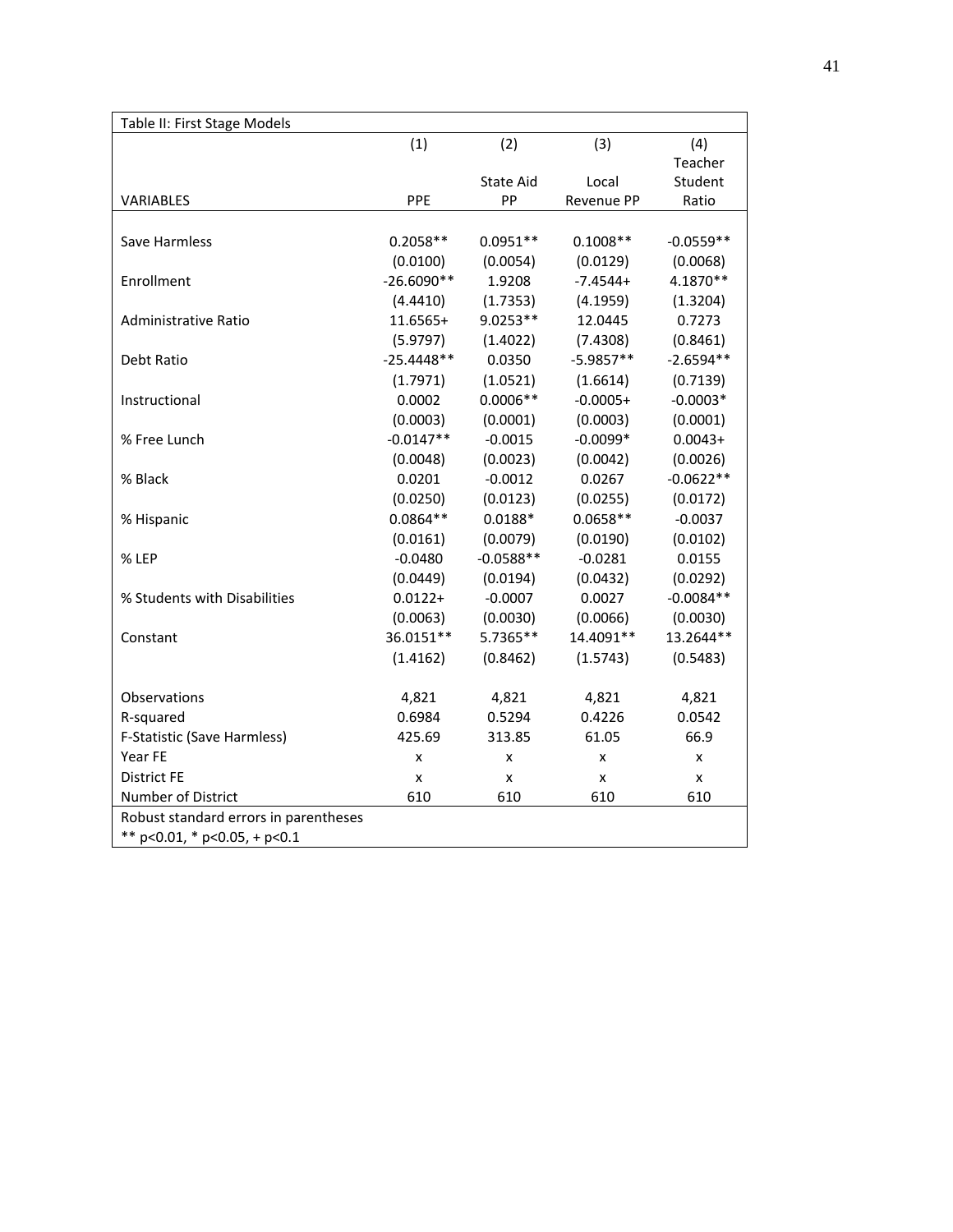| Table III: Effects on Educational Expenditure Allocation |                                       |               |              |            |                |                |  |  |
|----------------------------------------------------------|---------------------------------------|---------------|--------------|------------|----------------|----------------|--|--|
|                                                          | (1)                                   | (2)           | (3)          | (4)        | (5)            | (6)            |  |  |
|                                                          | Instructional                         | Instructional | Debt         | Debt       | Administrative | Administrative |  |  |
| <b>VARIABLES</b>                                         | Expenditure                           | Ratio         | Expenditures | Ratio      | Expenditures   | Ratio          |  |  |
|                                                          |                                       |               |              |            |                |                |  |  |
| Save                                                     |                                       |               |              |            |                |                |  |  |
| <b>Harmless</b>                                          | $-1.0580$                             | $-0.0008**$   | $-3.4917$    | $0.0005**$ | 31.9403**      | $0.0002**$     |  |  |
|                                                          | (11.9988)                             | (0.0001)      | (8.4676)     | (0.0002)   | (6.4381)       | (0.0001)       |  |  |
|                                                          |                                       |               |              |            |                |                |  |  |
| Observations                                             | 4,821                                 | 4,821         | 4,821        | 4,821      | 4,821          | 4,821          |  |  |
| R-squared                                                | 0.2494                                | 0.4149        | 0.0336       | 0.0523     | 0.2011         | 0.2324         |  |  |
| Covariates                                               | X                                     | X             | X            | X          | X              | x              |  |  |
| Year FE                                                  | x                                     | x             | X            | X          | x              | x              |  |  |
| District FE                                              | x                                     | x             | X            | x          | X              | x              |  |  |
| Number of                                                |                                       |               |              |            |                |                |  |  |
| <b>Districts</b>                                         | 610                                   | 610           | 610          | 610        | 610            | 610            |  |  |
|                                                          | Robust standard errors in parentheses |               |              |            |                |                |  |  |
|                                                          | ** $p<0.01$ , * $p<0.05$ , + $p<0.1$  |               |              |            |                |                |  |  |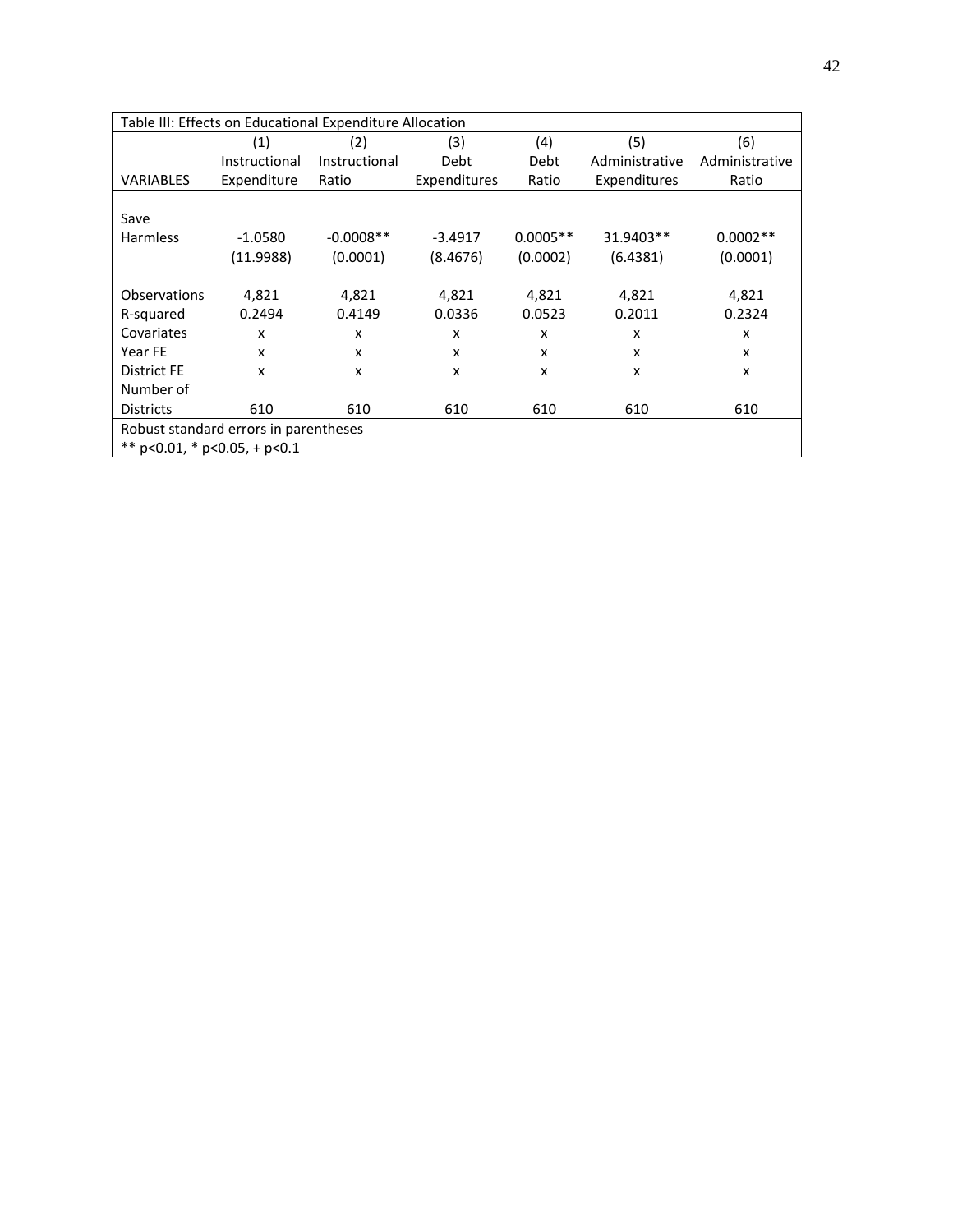| Table IV: 2SLS Estimates of the Effect of PPE on Test Scores |             |             |  |  |
|--------------------------------------------------------------|-------------|-------------|--|--|
|                                                              | (1)         | (2)         |  |  |
| VARIABLES                                                    | Math        | English     |  |  |
|                                                              |             |             |  |  |
| PPE                                                          | $0.0468**$  | $0.0420**$  |  |  |
|                                                              | (0.0131)    | (0.0106)    |  |  |
| Enrollment                                                   | 0.6624      | $1.2679+$   |  |  |
|                                                              | (0.8828)    | (0.7489)    |  |  |
| Administrative Ratio                                         | $-0.4397$   | $-0.2570$   |  |  |
|                                                              | (0.4377)    | (0.4143)    |  |  |
| Debt Ratio                                                   | 1.2809*     | 1.4109**    |  |  |
|                                                              | (0.5373)    | (0.4465)    |  |  |
| <b>Instructional Ratio</b>                                   | $0.0002*$   | 0.0000      |  |  |
|                                                              | (0.0001)    | (0.0001)    |  |  |
| % Free Lunch Eligibility                                     | $-0.0045**$ | $-0.0042**$ |  |  |
|                                                              | (0.0014)    | (0.0012)    |  |  |
| % Black                                                      | $-0.0099$   | $-0.0175*$  |  |  |
|                                                              | (0.0095)    | (0.0083)    |  |  |
| % Hispanic                                                   | $-0.0280**$ | $-0.0098*$  |  |  |
|                                                              | (0.0061)    | (0.0047)    |  |  |
| % LEP                                                        | $-0.0228$   | $-0.0063$   |  |  |
|                                                              | (0.0153)    | (0.0119)    |  |  |
| % Students with Disabilities                                 | $-0.0021$   | $-0.0030+$  |  |  |
|                                                              | (0.0019)    | (0.0017)    |  |  |
| Constant                                                     | $-1.8656**$ | $-1.5656**$ |  |  |
|                                                              | (0.6806)    | (0.5322)    |  |  |
| Observations                                                 | 4,821       | 4,821       |  |  |
| Year FE                                                      | X           | X           |  |  |
| <b>District FE</b>                                           | X           | X           |  |  |
| <b>Number of District</b>                                    | 610         | 649         |  |  |
| Robust standard errors in parentheses                        |             |             |  |  |
| ** $p<0.01$ , * $p<0.05$ , + $p<0.1$                         |             |             |  |  |

| Table 5: Current Year vs. Cumulative Investments from Enrollment Decline |               |                     |                  |  |  |  |
|--------------------------------------------------------------------------|---------------|---------------------|------------------|--|--|--|
| <b>Current Year</b>                                                      |               | <b>Current Year</b> | Cumulative       |  |  |  |
| Decline                                                                  | Save Harmless | <b>Extra PPE</b>    | <b>Extra PPE</b> |  |  |  |
| 1.43%                                                                    | 1.43%         | \$294               | \$294            |  |  |  |
| 1.43%                                                                    | 2.86%         | \$588               | \$882            |  |  |  |
| 1.43%                                                                    | 4.29%         | \$882               | \$1764           |  |  |  |
| 1.43%                                                                    | 5.72%         | \$1176              | \$2940           |  |  |  |
| 1.43%                                                                    | 7.15%         | \$1470              | \$4410           |  |  |  |
| 1.43%                                                                    | 8.58%         | \$1764              | \$6174           |  |  |  |
| 1.43%                                                                    | 10.01%        | \$2058              | \$8232           |  |  |  |
| 1.43%                                                                    | 11.44%        | \$2352              | \$10584          |  |  |  |
|                                                                          | Mean:         | \$1323              | \$4410           |  |  |  |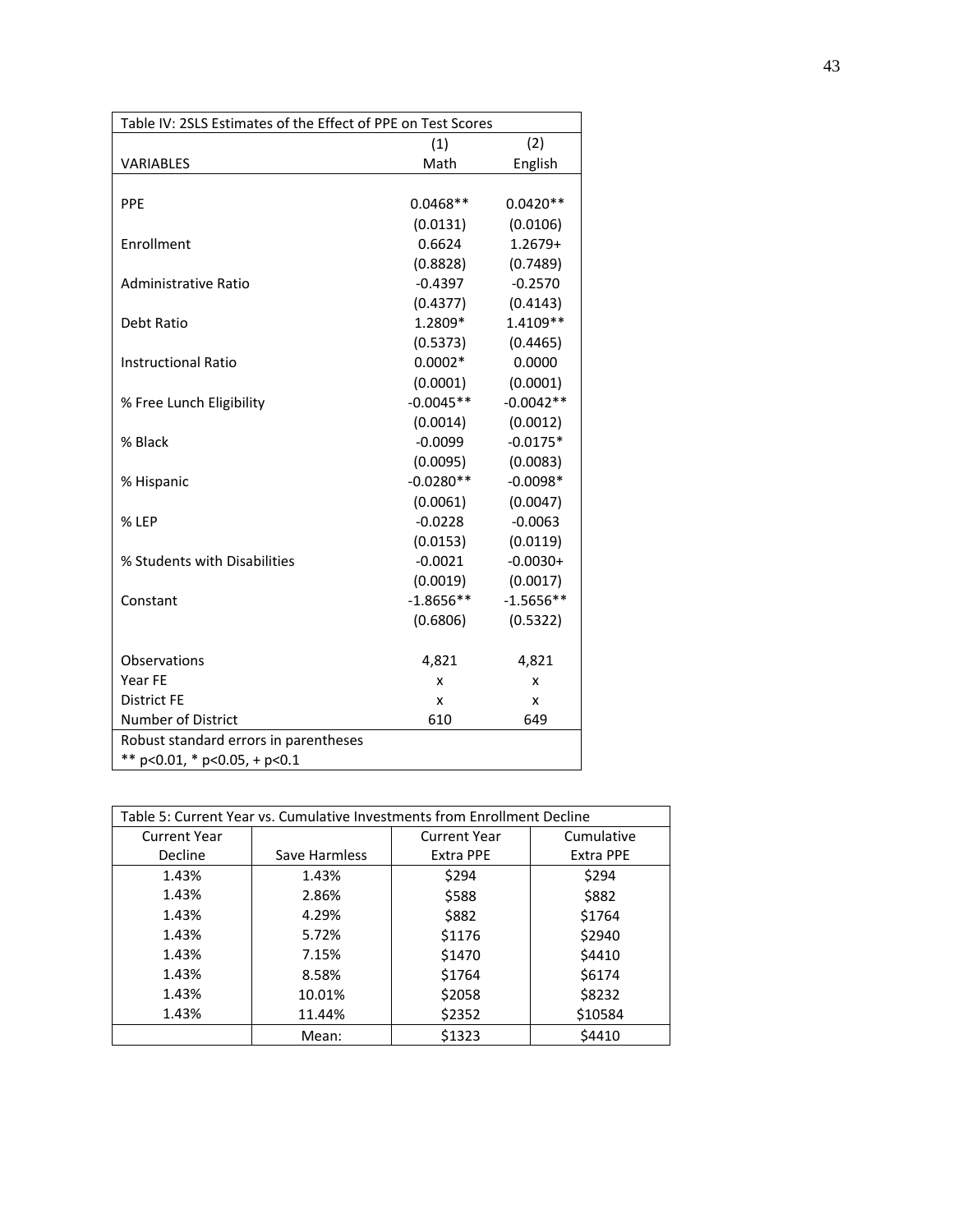# **Appendix**

# **Data Construction Supplementary Information**

Percent free lunch eligibility included one value greater than 100, we replace this value with the mean of the prior year and the following year observations.

Approximately 200 observations for percent students with disabilities were systematically suppressed in years 2012-13 and 2013-14. To preserve this variables, we used Stata 14.2 SE's impute command, which is a regression based imputation that uses observed information to fill in missing values. The imputation for the students with disabilities variable was calculated using the following variables: percent black, percent Hispanic, percent free lunch eligibility, percent limited English proficiency, enrollment, per-pupil expenditures and per-pupil special education expenditures. A comparison of the original vs. the imputed variables is provided in Appendix Table 1.

The test score dependent variables were missing between 50 and 100 observations each without complete overlap between missing observations. For this reason, we restrict our analysis sample to only those observations for which both variables are not missing. This leads to a total of approximately 100 missing observations for each variable, out of approximately 5,200 possible observations.

| Appendix Table 1: Comparison of Original vs. Imputed Variable |      |             |      |      |       |  |
|---------------------------------------------------------------|------|-------------|------|------|-------|--|
|                                                               | Std. |             |      |      |       |  |
| Variable                                                      | Obs. | Mean        | Dev. | Min  | Max   |  |
| % Students with Disabilities                                  |      | 4.618 15.54 | 4.73 | 3.52 | 52.67 |  |
| % Students with Disabilities (Imputed)                        |      | 4.821 15.56 | 4.64 | 3.52 | 52.67 |  |

| Appendix Table 2: Conditional Independence |           |            |             |            |           |  |
|--------------------------------------------|-----------|------------|-------------|------------|-----------|--|
|                                            | (1)       | (2)        | (3)         | (4)        | (5)       |  |
|                                            | %Free     |            |             |            |           |  |
| VARIABLES                                  | Lunch     | % Black    | % Hispanic  | % LEP      | %SWD      |  |
|                                            |           |            |             |            |           |  |
| Save Harmless                              | $-0.0001$ | $0.0707**$ | $-0.1183**$ | $-0.0132*$ | $-0.0222$ |  |
|                                            | (0.0291)  | (0.0164)   | (0.0170)    | (0.0064)   | (0.0231)  |  |
|                                            |           |            |             |            |           |  |
| Observations                               | 4,821     | 4,821      | 4,821       | 4,821      | 4,821     |  |
| R-squared                                  | 0.4577    | 0.1159     | 0.3444      | 0.0463     | 0.0556    |  |
| Year FE                                    | x         | x          | x           | x          | x         |  |
| <b>District FE</b>                         | x         | x          | x           | x          | x         |  |
| Number of District                         | 610       | 610        | 610         | 610        | 610       |  |
| Robust t-statistics in parentheses         |           |            |             |            |           |  |
| ** $p<0.01$ , * $p<0.05$ , + $p<0.1$       |           |            |             |            |           |  |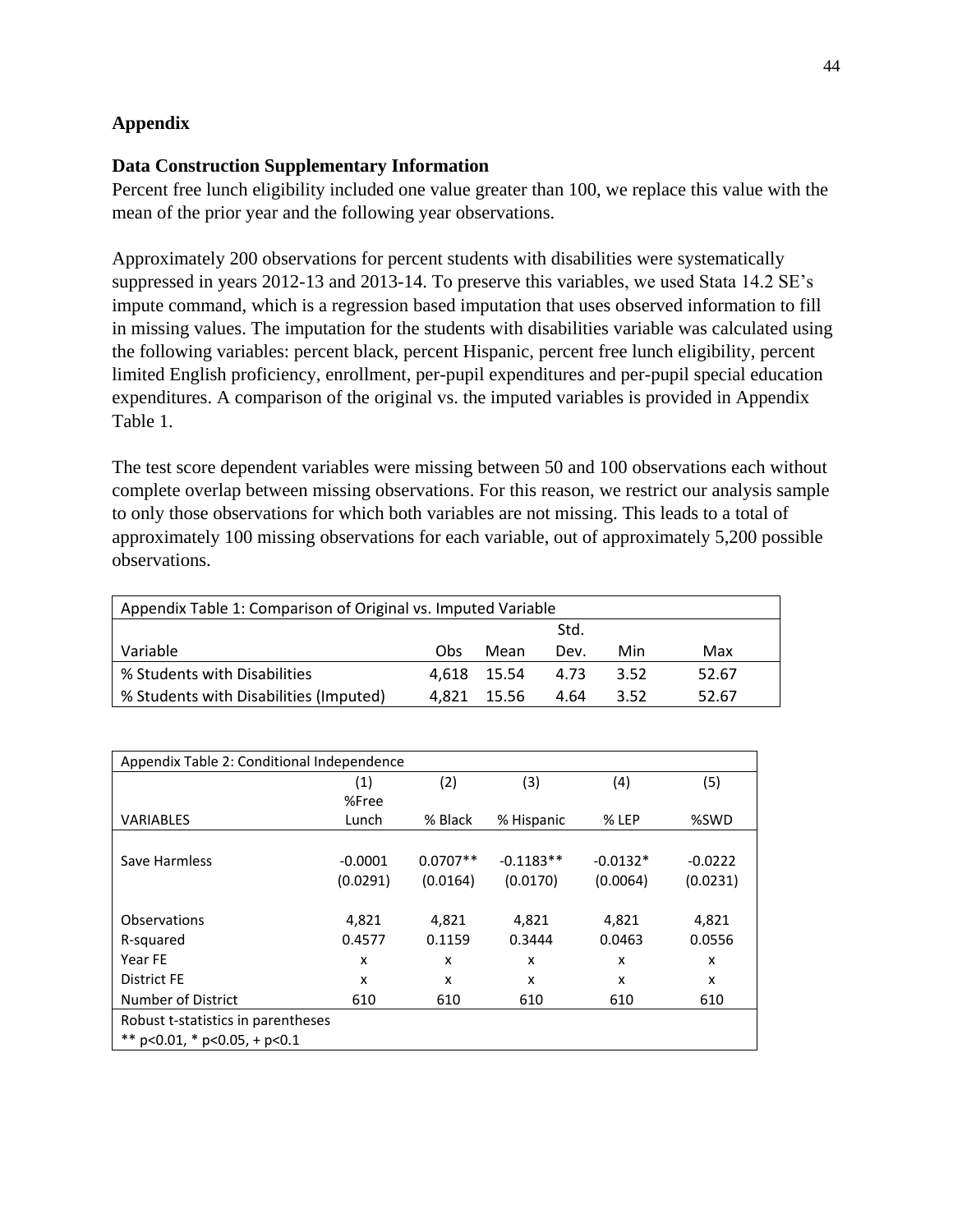| Appendix Table 3: Conditional Independence (With Controls) |           |            |             |          |           |
|------------------------------------------------------------|-----------|------------|-------------|----------|-----------|
|                                                            | (1)       | (2)        | (3)         | (4)      | (5)       |
|                                                            | %Free     |            | %           |          |           |
| <b>VARIABLES</b>                                           | Lunch     | % Black    | Hispanic    | % LEP    | %SWD      |
|                                                            |           |            |             |          |           |
| Save Harmless                                              | $0.0537+$ | $0.0247**$ | $-0.1126**$ | 0.0023   | $-0.0290$ |
|                                                            | (0.0319)  | (0.0086)   | (0.0138)    | (0.0050) | (0.0265)  |
|                                                            |           |            |             |          |           |
| Observations                                               | 4,821     | 4,821      | 4,821       | 4,821    | 4,821     |
| R-squared                                                  | 0.4674    | 0.2107     | 0.4332      | 0.1087   | 0.0604    |
| Covariates                                                 | x         | x          | x           | x        | x         |
| Year FE                                                    | x         | x          | x           | x        | x         |
| <b>District FE</b>                                         | x         | x          | x           | x        | x         |
| Number of District                                         | 610       | 610        | 610         | 610      | 610       |
| Robust standard errors in parentheses                      |           |            |             |          |           |
| ** $p<0.01$ , * $p<0.05$ , + $p<0.1$                       |           |            |             |          |           |

| Appendix Table 4: Conditional Independence (With Controls & District-Specific Linear Trends) |             |             |            |           |          |
|----------------------------------------------------------------------------------------------|-------------|-------------|------------|-----------|----------|
|                                                                                              | (1)         | (2)         | (3)        | (4)       | (5)      |
| <b>VARIABLES</b>                                                                             | %Free Lunch | % Black     | % Hispanic | % LEP     | %SWD     |
|                                                                                              |             |             |            |           |          |
| Save Harmless                                                                                | $-0.0016$   | $-0.0203**$ | 0.0084     | $-0.0001$ | 0.0278   |
|                                                                                              | (0.0556)    | (0.0059)    | (0.0119)   | (0.0032)  | (0.0376) |
|                                                                                              |             |             |            |           |          |
| Observations                                                                                 | 4,821       | 4,821       | 4,821      | 4,821     | 4,821    |
| R-squared                                                                                    | 0.6017      | 0.7629      | 0.7956     | 0.5809    | 0.3184   |
| Covariates                                                                                   | x           | x           | X          | x         | X        |
| Year FE                                                                                      | x           | x           | x          | x         | x        |
| District FE                                                                                  | x           | x           | X          | x         | X        |
| <b>District -Specific Linear Trends</b>                                                      | x           | x           | X          | x         | x        |
| Number of District                                                                           | 610         | 610         | 610        | 610       | 610      |
| Robust standard errors in parentheses                                                        |             |             |            |           |          |
| ** $p<0.01$ , * $p<0.05$ , + $p<0.1$                                                         |             |             |            |           |          |

| Appendix Table 5: Conditional Independence (Predicted PPE) |           |            |            |          |           |  |
|------------------------------------------------------------|-----------|------------|------------|----------|-----------|--|
|                                                            | (1)       | (2)        | (3)        | (4)      | (5)       |  |
|                                                            | %Free     |            |            |          |           |  |
| <b>VARIABLES</b>                                           | Lunch     | % Black    | % Hisp     | % LEP    | %SWD      |  |
|                                                            |           |            |            |          |           |  |
|                                                            |           |            |            |          |           |  |
| PPE                                                        | $0.2618+$ | $0.1192**$ | $0.5908**$ | 0.0110   | $-0.1410$ |  |
|                                                            | (0.1581)  | (0.0411)   | (0.0840)   | (0.0242) | (0.1295)  |  |
|                                                            |           |            |            |          |           |  |
| Observations                                               | 4,821     | 4,821      | 4,821      | 4,821    | 4,821     |  |
| Covariates                                                 | x         | x          | x          | x        | x         |  |
| Year FE                                                    | X         | X          | X          | x        | x         |  |
| <b>District FE</b>                                         | X         | X          | x          | x        | X         |  |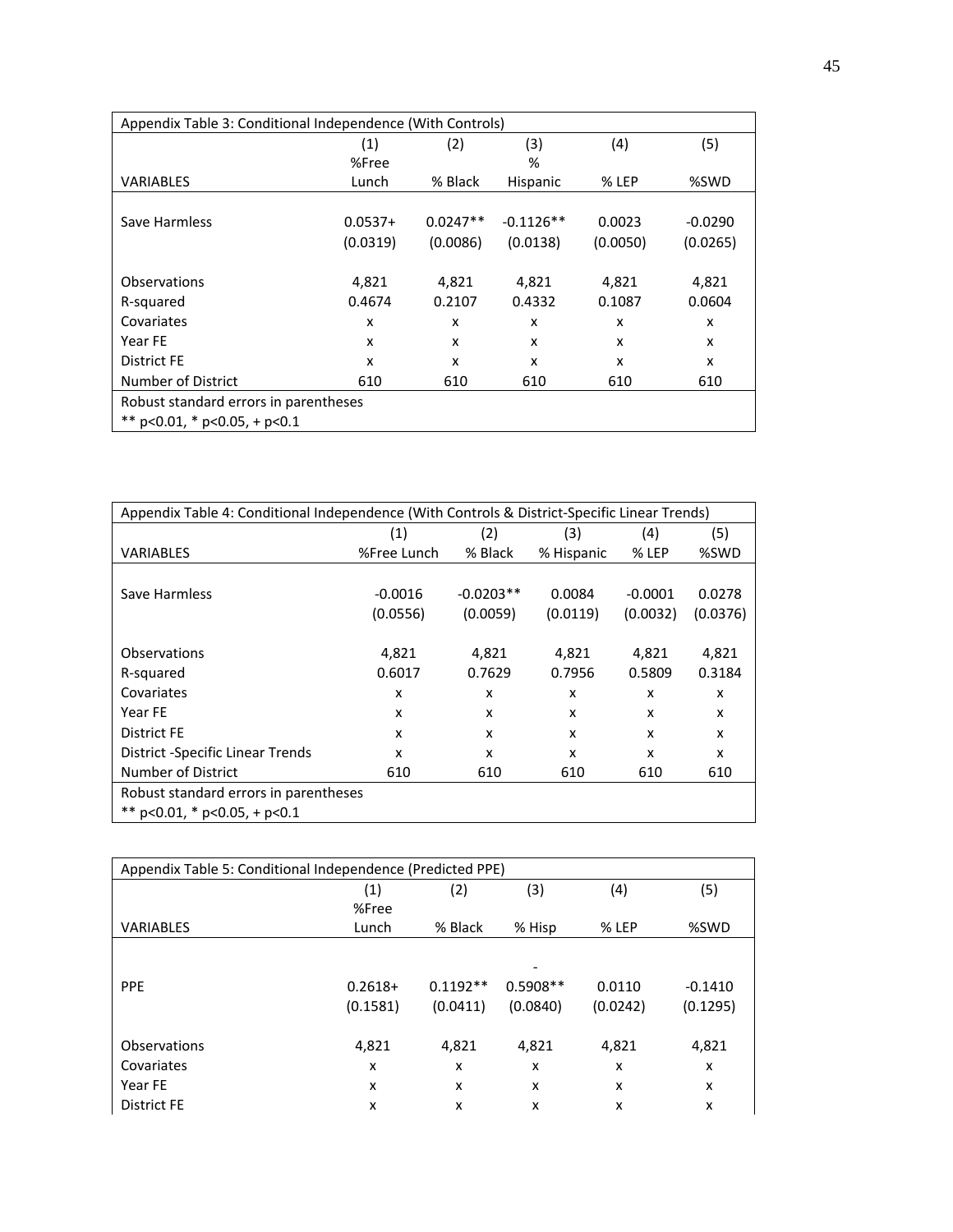| Number of District                   | 610 | 610 | 610 | 610 | 610 |
|--------------------------------------|-----|-----|-----|-----|-----|
| Robust t-statistics in parentheses   |     |     |     |     |     |
| ** $p<0.01$ , * $p<0.05$ , + $p<0.1$ |     |     |     |     |     |

| Appendix Table 6: Reduced Form Models |             |             |             |             |  |  |  |
|---------------------------------------|-------------|-------------|-------------|-------------|--|--|--|
|                                       | (1)         | (2)         | (3)         | (4)         |  |  |  |
| VARIABLES                             | Math        | Math        | English     | English     |  |  |  |
|                                       |             |             |             |             |  |  |  |
| Save Harmless                         | $0.0096**$  |             | $0.0086**$  |             |  |  |  |
|                                       | (0.0027)    |             | (0.0022)    |             |  |  |  |
| <b>Administrative Ratio</b>           | $-0.5831$   | $-0.2698$   | 0.1506      | 0.4317      |  |  |  |
|                                       | (0.7983)    | (0.8061)    | (0.6751)    | (0.6838)    |  |  |  |
| Debt Ratio                            | 0.1060      | 0.1265      | 0.2325      | 0.2510      |  |  |  |
|                                       | (0.3758)    | (0.3756)    | (0.3517)    | (0.3526)    |  |  |  |
| <b>Instructional Ratio</b>            | 0.0898      | $-0.0759$   | 0.3424      | 0.1937      |  |  |  |
|                                       | (0.3873)    | (0.3907)    | (0.3520)    | (0.3550)    |  |  |  |
| Enrollment                            | $0.0002*$   | 0.0001      | 0.0000      | $-0.0001+$  |  |  |  |
|                                       | (0.0001)    | (0.0001)    | (0.0001)    | (0.0000)    |  |  |  |
| % Free Lunch Eligibility              | $-0.0052**$ | $-0.0050**$ | $-0.0048**$ | $-0.0046**$ |  |  |  |
|                                       | (0.0014)    | (0.0014)    | (0.0012)    | (0.0012)    |  |  |  |
| % Black                               | $-0.0089$   | $-0.0063$   | $-0.0167*$  | $-0.0144+$  |  |  |  |
|                                       | (0.0094)    | (0.0096)    | (0.0082)    | (0.0082)    |  |  |  |
| % Hispanic                            | $-0.0239**$ | $-0.0282**$ | $-0.0062$   | $-0.0101*$  |  |  |  |
|                                       | (0.0061)    | (0.0061)    | (0.0047)    | (0.0046)    |  |  |  |
| % LEP                                 | $-0.0250+$  | $-0.0243$   | $-0.0084$   | $-0.0077$   |  |  |  |
|                                       | (0.0146)    | (0.0148)    | (0.0117)    | (0.0117)    |  |  |  |
| % Students with                       |             |             |             |             |  |  |  |
| <b>Disabilities</b>                   | $-0.0015$   | $-0.0017$   | $-0.0025$   | $-0.0027$   |  |  |  |
|                                       | (0.0018)    | (0.0018)    | (0.0017)    | (0.0017)    |  |  |  |
| Constant                              | $-0.1798$   | 0.2291      | $-0.0533$   | 0.3135      |  |  |  |
|                                       | (0.3551)    | (0.3394)    | (0.2919)    | (0.2881)    |  |  |  |
|                                       |             |             |             |             |  |  |  |
| Observations                          | 4,821       | 4,821       | 4,821       | 4,821       |  |  |  |
| R-squared                             | 0.0411      | 0.0332      | 0.0203      | 0.0126      |  |  |  |
| Year FE                               | x           | x           |             |             |  |  |  |
| <b>District FE</b>                    | X           | Χ           |             |             |  |  |  |
| Number of District                    | 610         | 610         | 610         | 610         |  |  |  |
| Robust t-statistics in parentheses    |             |             |             |             |  |  |  |
| ** $p<0.01$ , * $p<0.05$ , + $p<0.1$  |             |             |             |             |  |  |  |

| Appendix Table 7: Monotonicity (PPE) |   |  |
|--------------------------------------|---|--|
|                                      | - |  |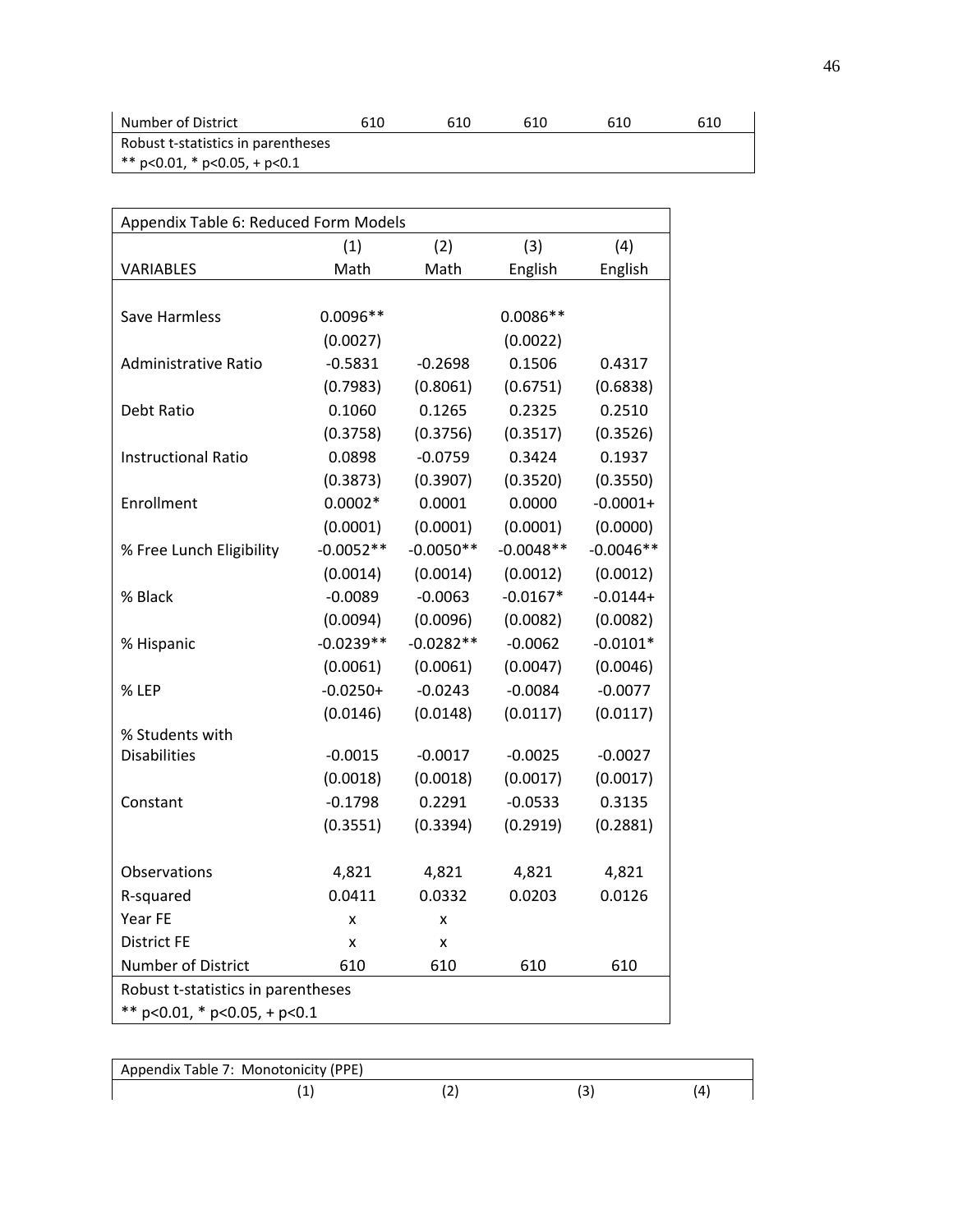|                                      | PPE (Urban High                       | PPE (Rural High) | PPE (Medium | PPE (Low  |
|--------------------------------------|---------------------------------------|------------------|-------------|-----------|
| <b>VARIABLES</b>                     | Need)                                 | Need)            | Need)       | Need)     |
|                                      |                                       |                  |             |           |
| Save Harmless                        | $0.160**$                             | $0.224**$        | $0.200**$   | $0.320**$ |
|                                      | (0.0213)                              | (0.0155)         | (0.0131)    | (0.0339)  |
|                                      |                                       |                  |             |           |
| Observations                         | 333                                   | 1,305            | 2,470       | 713       |
| R-squared                            | 0.471                                 | 0.716            | 0.720       | 0.742     |
| Covariates                           | X                                     | x                | x           | x         |
| Year FE                              | x                                     | x                | x           | x         |
| <b>District FE</b>                   | X                                     | X                | x           | x         |
| Number of                            |                                       |                  |             |           |
| <b>District</b>                      | 42                                    | 165              | 312         | 91        |
|                                      | Robust standard errors in parentheses |                  |             |           |
| ** $p<0.01$ , * $p<0.05$ , + $p<0.1$ |                                       |                  |             |           |

| Appendix Table 8: Two-Way Fixed         |            |            |  |  |  |
|-----------------------------------------|------------|------------|--|--|--|
| Effects Estimates of the Effects of PPE |            |            |  |  |  |
| on Student Achievement                  |            |            |  |  |  |
|                                         | (1)        | (2)        |  |  |  |
| VARIABLES                               | Math       | Math       |  |  |  |
|                                         |            |            |  |  |  |
| PPF                                     | $0.0177**$ | $0.0174**$ |  |  |  |
|                                         | (0.0058)   | (0.0050)   |  |  |  |
|                                         |            |            |  |  |  |
| Observations                            | 4,821      | 4,821      |  |  |  |
| R-squared                               | 0.0374     | 0.0175     |  |  |  |
| Covariates                              | x          | x          |  |  |  |
| Year FF                                 | x          | x          |  |  |  |
| District FE                             | x          | x          |  |  |  |
| Number of                               |            |            |  |  |  |
| 610<br>District<br>610                  |            |            |  |  |  |
| Robust t-statistics in parentheses      |            |            |  |  |  |
| ** $p<0.01$ , * $p<0.05$ , + $p<0.1$    |            |            |  |  |  |

| Appendix Table 9: Alternate Control Variable |            |            |            |            |            |            |
|----------------------------------------------|------------|------------|------------|------------|------------|------------|
| Strategies (PPE)                             |            |            |            |            |            |            |
|                                              | (1)        | (2)        | (3)        | (4)        | (5)        | (6)        |
| <b>VARIABLES</b>                             | Math       | Math       | Math       | English    | English    | English    |
|                                              |            |            |            |            |            |            |
| <b>PPE</b>                                   | $0.0587**$ | $0.0656**$ | $0.0468**$ | $0.0404**$ | $0.0454**$ | $0.0420**$ |
|                                              | (0.0125)   | (0.0139)   | (0.0131)   | (0.0099)   | (0.0109)   | (0.0106)   |
| Enrollment                                   | $0.0002*$  | $0.0002**$ | $0.0002*$  | 0.0000     | 0.0001     | 0.0000     |
|                                              | (0.0001)   | (0.0001)   | (0.0001)   | (0.0001)   | (0.0001)   | (0.0001)   |
| Administrative Ratio                         |            | 1.0838     | 0.6624     |            | $1.2758+$  | $1.2679+$  |
|                                              |            | (0.9301)   | (0.8828)   |            | (0.7588)   | (0.7489)   |
| Debt Ratio                                   |            | $-0.5931$  | $-0.4397$  |            | $-0.2695$  | $-0.2570$  |
|                                              |            | (0.5153)   | (0.4377)   |            | (0.4306)   | (0.4143)   |
| <b>Instructional Ratio</b>                   |            | 1.7360**   | 1.2809*    |            | 1.4893**   | 1.4109**   |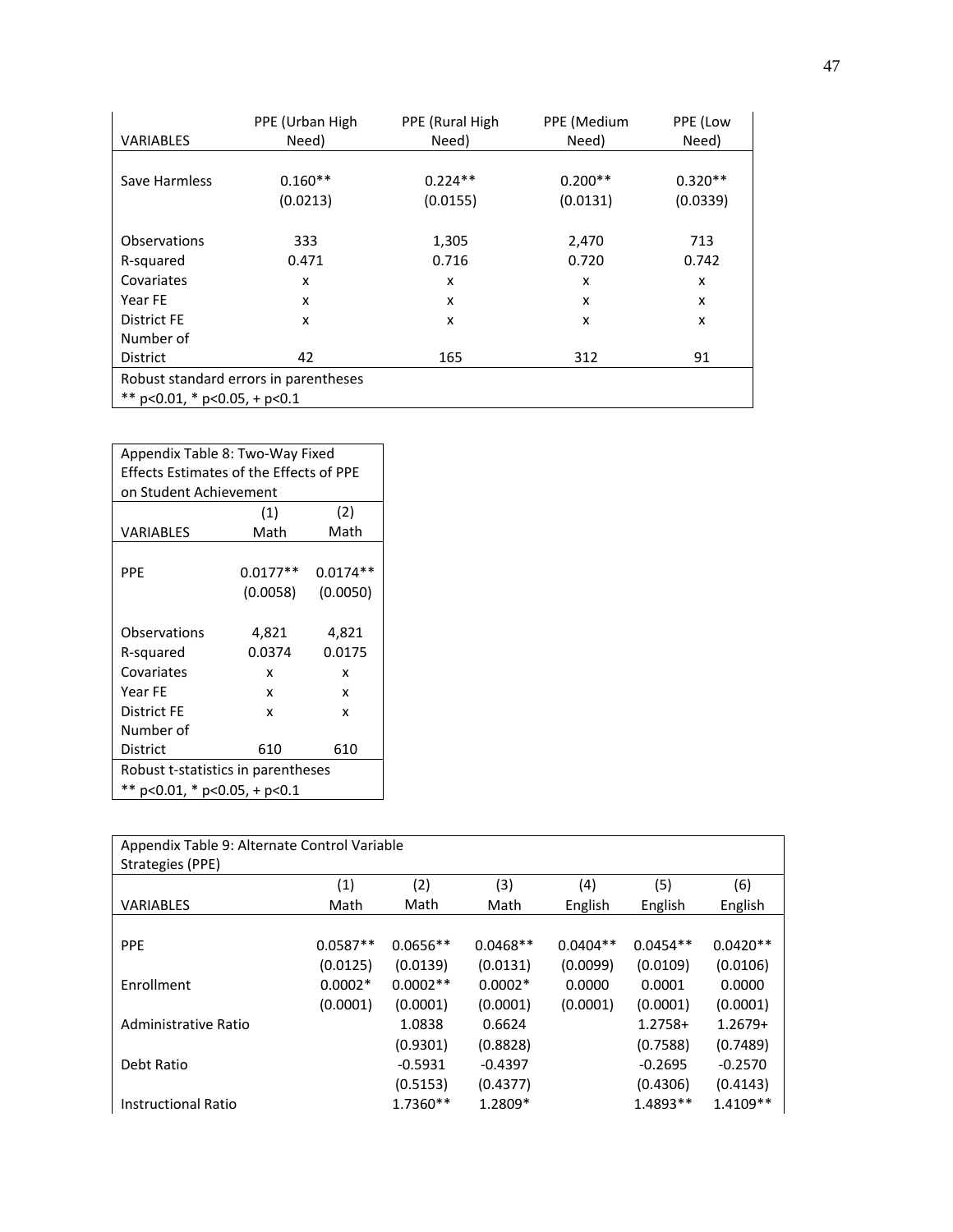| % Free Lunch Eligibility<br>% Black<br>% Hispanic |            | (0.5565)   | (0.5373)<br>$-0.0045**$<br>(0.0014)<br>$-0.0099$<br>(0.0095)<br>$-0.0280**$<br>(0.0061) |            | (0.4565) | (0.4465)<br>$-0.0042**$<br>(0.0012)<br>$-0.0175*$<br>(0.0083)<br>$-0.0098*$<br>(0.0047) |
|---------------------------------------------------|------------|------------|-----------------------------------------------------------------------------------------|------------|----------|-----------------------------------------------------------------------------------------|
| % LEP                                             |            |            | $-0.0228$                                                                               |            |          | $-0.0063$                                                                               |
|                                                   |            |            | (0.0153)                                                                                |            |          | (0.0119)                                                                                |
| % Students with Disabilities                      |            |            | $-0.0021$                                                                               |            |          | $-0.0030+$                                                                              |
|                                                   |            |            | (0.0019)                                                                                |            |          | (0.0017)                                                                                |
|                                                   |            |            |                                                                                         |            |          |                                                                                         |
| Constant                                          | $1.7524**$ | $3.0074**$ | $-1.8656**$                                                                             | $0.9343**$ | 2.0499** | $-1.5656**$                                                                             |
|                                                   | (0.3802)   | (0.6966)   | (0.6806)                                                                                | (0.2871)   | (0.5474) | (0.5322)                                                                                |
|                                                   |            |            |                                                                                         |            |          |                                                                                         |
| Observations                                      | 4,821      | 4,821      | 4,821                                                                                   | 4,821      | 4,821    | 4,821                                                                                   |
| Year FE                                           | X          | X          | x                                                                                       | x          | X        | $\mathsf{x}$                                                                            |
| District FE                                       | X          | x          | x                                                                                       | X          | X        | x                                                                                       |
| Number of District                                | 610        | 610        | 610                                                                                     | 610        | 610      | 610                                                                                     |
| Robust standard errors in                         |            |            |                                                                                         |            |          |                                                                                         |
| parentheses                                       |            |            |                                                                                         |            |          |                                                                                         |
| ** $p<0.01$ , * $p<0.05$ , +                      |            |            |                                                                                         |            |          |                                                                                         |
| p<0.1                                             |            |            |                                                                                         |            |          |                                                                                         |

| Appendix Table 10: District-Specific  |          |           |  |  |  |
|---------------------------------------|----------|-----------|--|--|--|
| Linear Time Trends                    |          |           |  |  |  |
|                                       | (1)      | (2)       |  |  |  |
| VARIABLES                             | Math     | English   |  |  |  |
|                                       |          |           |  |  |  |
| <b>PPF</b>                            | 0.0194   | $0.0224*$ |  |  |  |
|                                       | (0.0132) | (0.0109)  |  |  |  |
|                                       |          |           |  |  |  |
| Observations                          | 4,821    | 4,821     |  |  |  |
| Covariates                            | x        | x         |  |  |  |
| Year FF                               | x        | x         |  |  |  |
| <b>District FE</b>                    | x        | x         |  |  |  |
| Linear Trends                         | x        | x         |  |  |  |
| Number of                             |          |           |  |  |  |
| 610<br>District<br>610                |          |           |  |  |  |
| Robust standard errors in parentheses |          |           |  |  |  |
| ** $p<0.01$ , * $p<0.05$ , + $p<0.1$  |          |           |  |  |  |

| Appendix Table 11: Unemployment Control |                    |  |         |  |  |
|-----------------------------------------|--------------------|--|---------|--|--|
|                                         | (1)<br>(2)         |  |         |  |  |
|                                         | %                  |  |         |  |  |
| <b>VARIABLES</b>                        | Unemployed<br>Math |  | English |  |  |
|                                         |                    |  |         |  |  |
| Save Harmless                           | 0.0021             |  |         |  |  |
|                                         | (0.0015)           |  |         |  |  |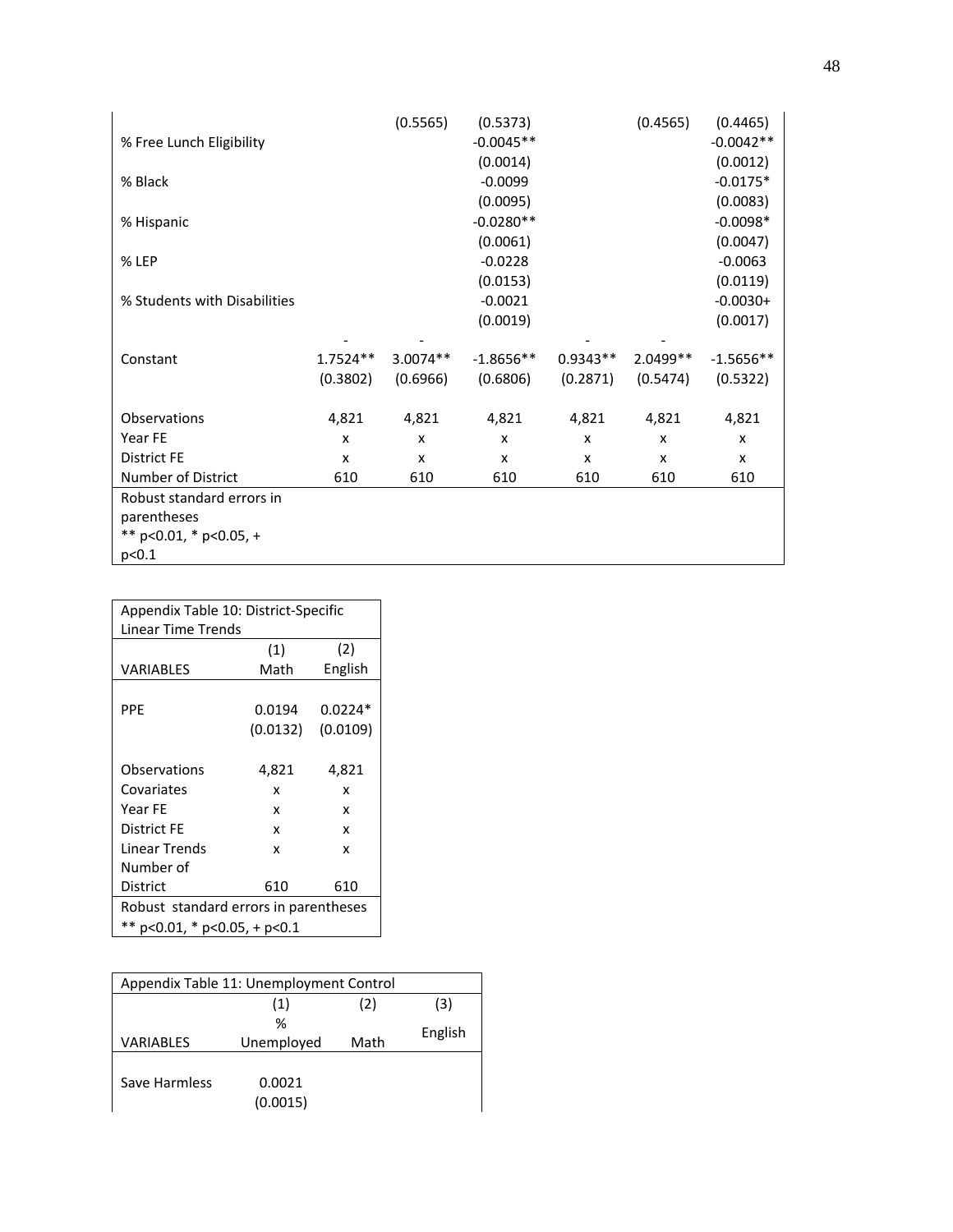| <b>PPF</b>                            |       | $0.0467**$ | $0.0419**$ |
|---------------------------------------|-------|------------|------------|
|                                       |       | (0.0131)   | (0.0107)   |
| % Unemployed                          |       | $0.0505*$  | $0.0367+$  |
|                                       |       | (0.0221)   | (0.0208)   |
|                                       |       |            |            |
| Observations                          | 4,821 | 4,821      | 4,821      |
| Covariates                            | x     | x          | x          |
| Year FE                               | x     | x          | x          |
| <b>District FE</b>                    | x     | x          | x          |
| Number of                             |       |            |            |
| <b>District</b>                       | 610   | 610        | 610        |
| Robust standard errors in parentheses |       |            |            |
| ** $p<0.01$ , * $p<0.05$ , + $p<0.1$  |       |            |            |

| Appendix Table 12: Restricted Sample (Decline Only) |            |            |            |            |
|-----------------------------------------------------|------------|------------|------------|------------|
|                                                     | (1)        | (2)        | (3)        | (4)        |
| VARIABLES                                           | Math       | English    | Math       | English    |
|                                                     |            |            |            |            |
| <b>PPE</b>                                          | $0.0468**$ | $0.0420**$ | $0.0430**$ | $0.0435**$ |
|                                                     | (0.0131)   | (0.0106)   | (0.0151)   | (0.0127)   |
|                                                     |            |            |            |            |
| Observations                                        | 4,821      | 4,821      | 4,143      | 4,143      |
| Covariates                                          | x          | x          | x          | x          |
| Year FE                                             | x          | x          | x          | x          |
| District FE                                         | x          | x          | x          | x          |
| <b>Enrollment Decline</b>                           |            |            | x          | x          |
| Number of                                           |            |            |            |            |
| <b>District</b>                                     | 610        | 610        | 610        | 610        |
| Robust standard errors in parentheses               |            |            |            |            |
| ** $p<0.01$ , * $p<0.05$ , + $p<0.1$                |            |            |            |            |

| Appendix Table 13: % New Student Descriptives |                   |           |           |  |  |  |
|-----------------------------------------------|-------------------|-----------|-----------|--|--|--|
|                                               | (2)<br>(1)<br>(3) |           |           |  |  |  |
|                                               | % New             | Math      |           |  |  |  |
| VARIABLES                                     | Students          |           | English   |  |  |  |
|                                               |                   |           |           |  |  |  |
| Save Harmless                                 | $-0.1909**$       |           |           |  |  |  |
|                                               | (0.0363)          |           |           |  |  |  |
| % New Students                                |                   | $-0.0071$ | $-0.0042$ |  |  |  |
|                                               |                   | (0.0054)  | (0.0049)  |  |  |  |
|                                               |                   |           |           |  |  |  |
| Observations                                  | 1,777             | 1,777     | 1,777     |  |  |  |
| R-Squared                                     | 0.0678            | 0.0409    | 0.0112    |  |  |  |